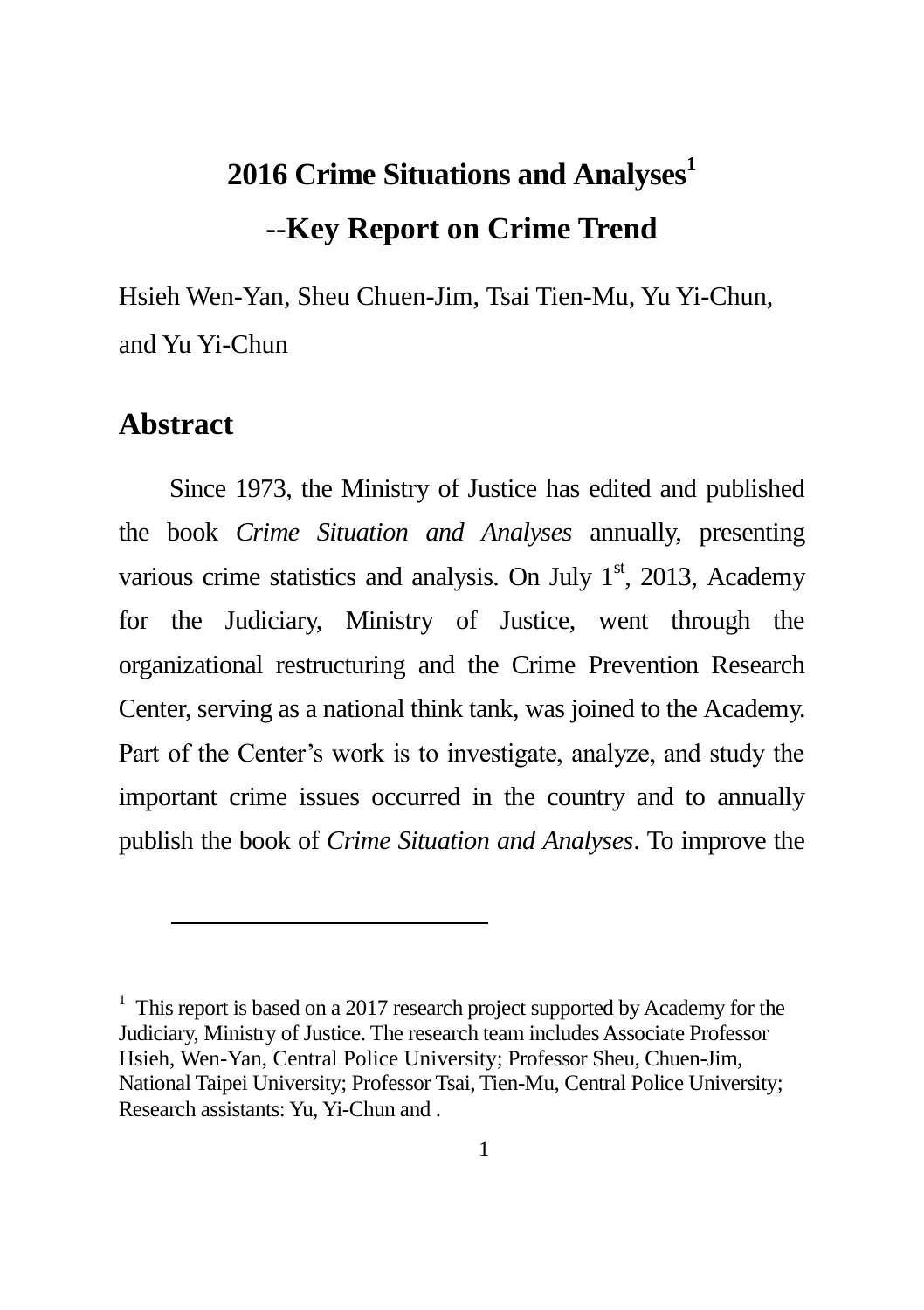value for academic study and to gradually keep abreast of the international crime prevention research, this annual volume was contracted to the university professionals, bringing in the academic professionalism. Moreover, by publishing books and short-version theses in Chinese as well as English, and holding conferences it is hoped that this long-standing crime research volume may keep improving quality and exert more influence.

In addition to adopting the government data, including the Ministry of Justice, National Police Agency, Ministry of Health and Welfare and Judicial Yuan, along with the cross-national comparative analysis, the important development of methodology in the current report was to hold coordinating meetings and focus group interviews. This 2016 edition has continued to present the primary statistics regarding the overall crime trend, added charts and figures, enhanced the function of interpretation and analysis, introduced judicial reforms, improved result explanations and policy implications, and so forth.

Finally, the current report studied the issues of public concerns, such as cross-border telecommunications fraud and schedule 1 & schedule 2 drug abuse treatments, and proposed the related policy suggestions. Moreover, based on the overall crime situation in 2016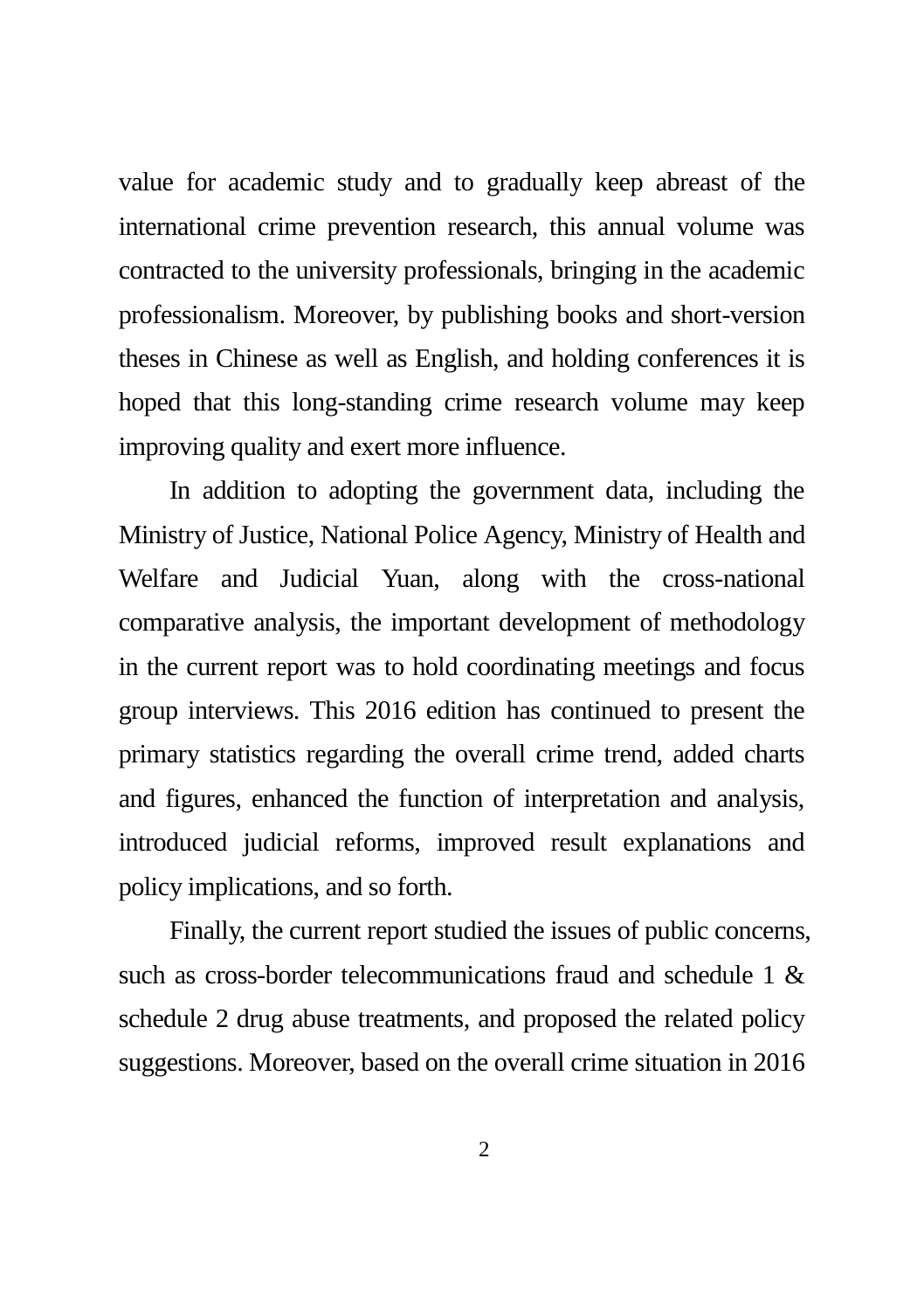and various reform measures observed in the research, the corresponding suggestions for policy and future research were also provided, expecting to have the current study become the most authoritative report on crime trend in Taiwan.

Key words: total criminal cases, specific crime, recidivist, crime treatment, judicial reform, and incarceration rate.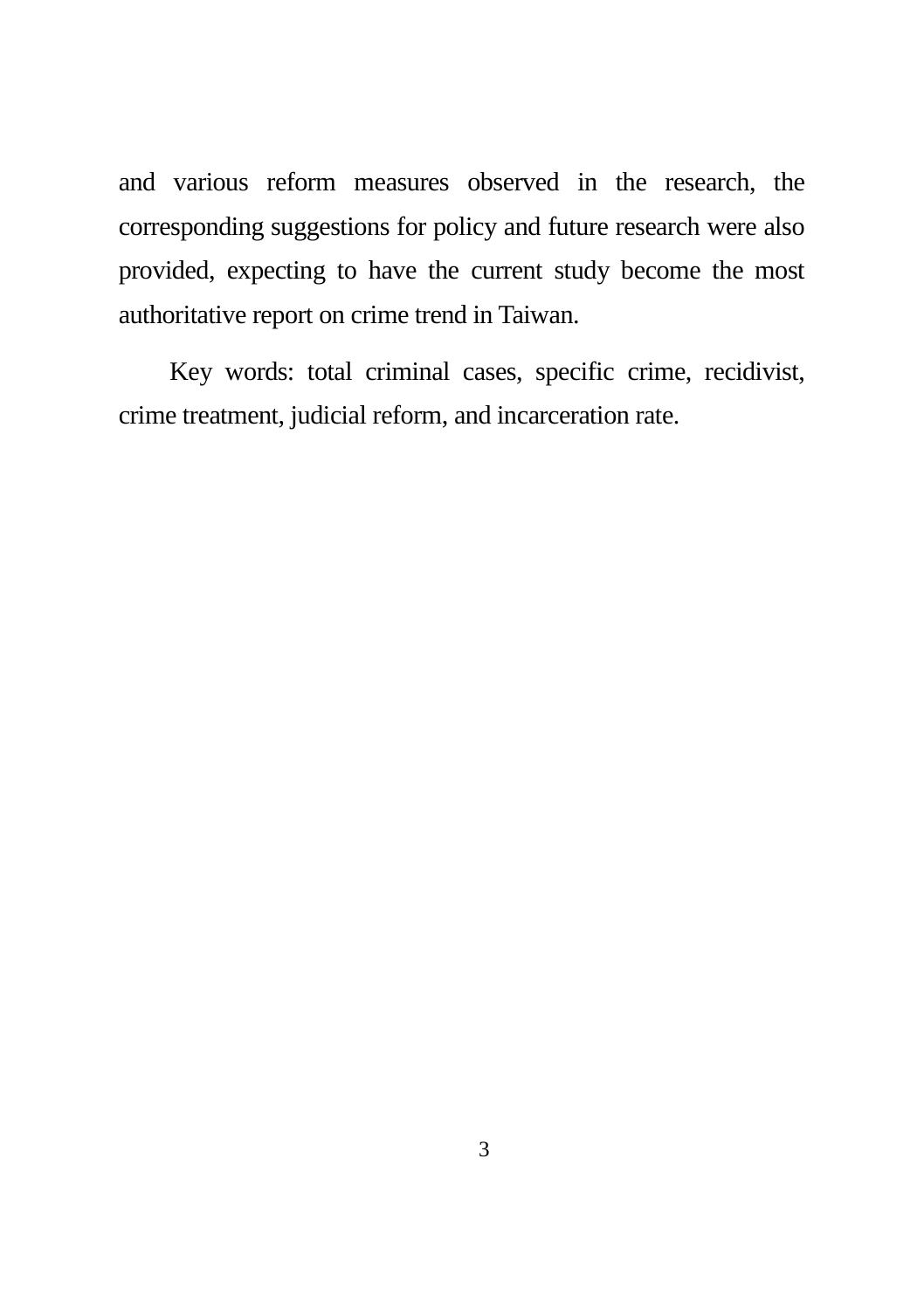#### **I. Overall Crime Situations in 2016**

#### **1. The total number of crime decreased**

The crime trend in the past 10 years, except for 2014, decreased, based on the total reported number of criminal cases by all level police agencies, with the lowest number of 294,831 cases in 2016. Compared to the total criminal cases in 2015, the cases in 2016 dropped by 2,969 (decreased by 1.00%); the number of criminal suspects, however, increased by 1.31%. In observation of the change in the number of criminals over the past 10 years, the major crime types were offenses against public safety, drug crime, theft, and fraud. The trend for each of those crime types is as follows. The number of theft decreased over the years since 2007; offenses against public safety increased from 2007 to 2014. In 2016, the cases of offenses against public safety decreased by 3.24% than in 2015. Fraud in 2016 decreased by 9.46% than in 2015. Drug crime decreased and then increased in recent 10 years, and 10.68% increase from 2015 to 2016.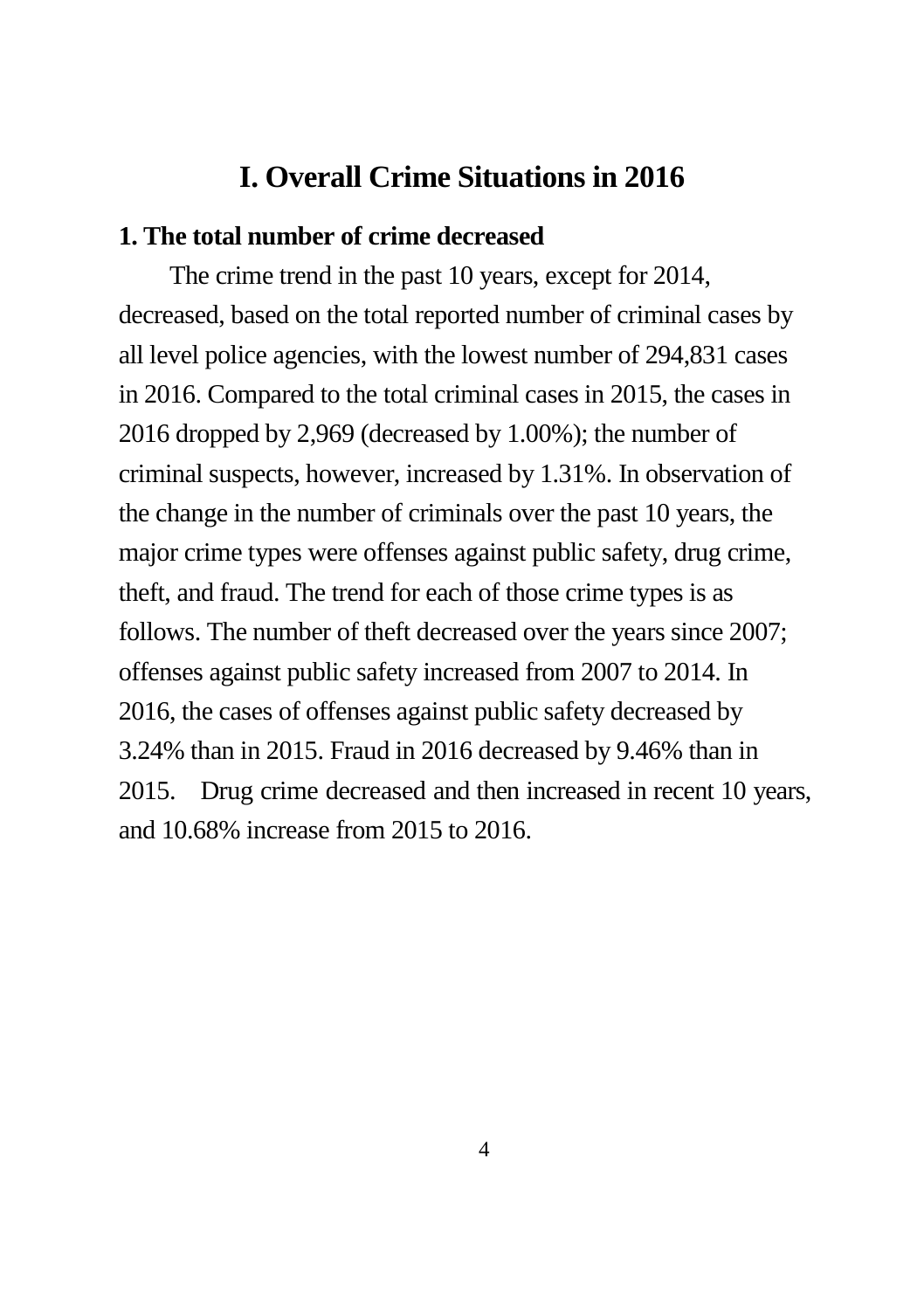

Figure 1-1 The crime trend in the past 10 years

## **2. Major offenses against public safety: Drunk driving (DUI) and hit-and-run accidents**

The number of suspects for offenses against public safety from 2007 to 2014 increased, and then decreased to 67,654 in 2016. The most cases were DUI and hit-and-run accidents. The highest number of DUI suspects was 68,229 in 2014. In 2016, the number reduced to 62,043. The highest number of the suspects for hit-and-run accidents was 4,189 in 2012. The number in 2016 was 3,890 (increased by 8.60% from 2015).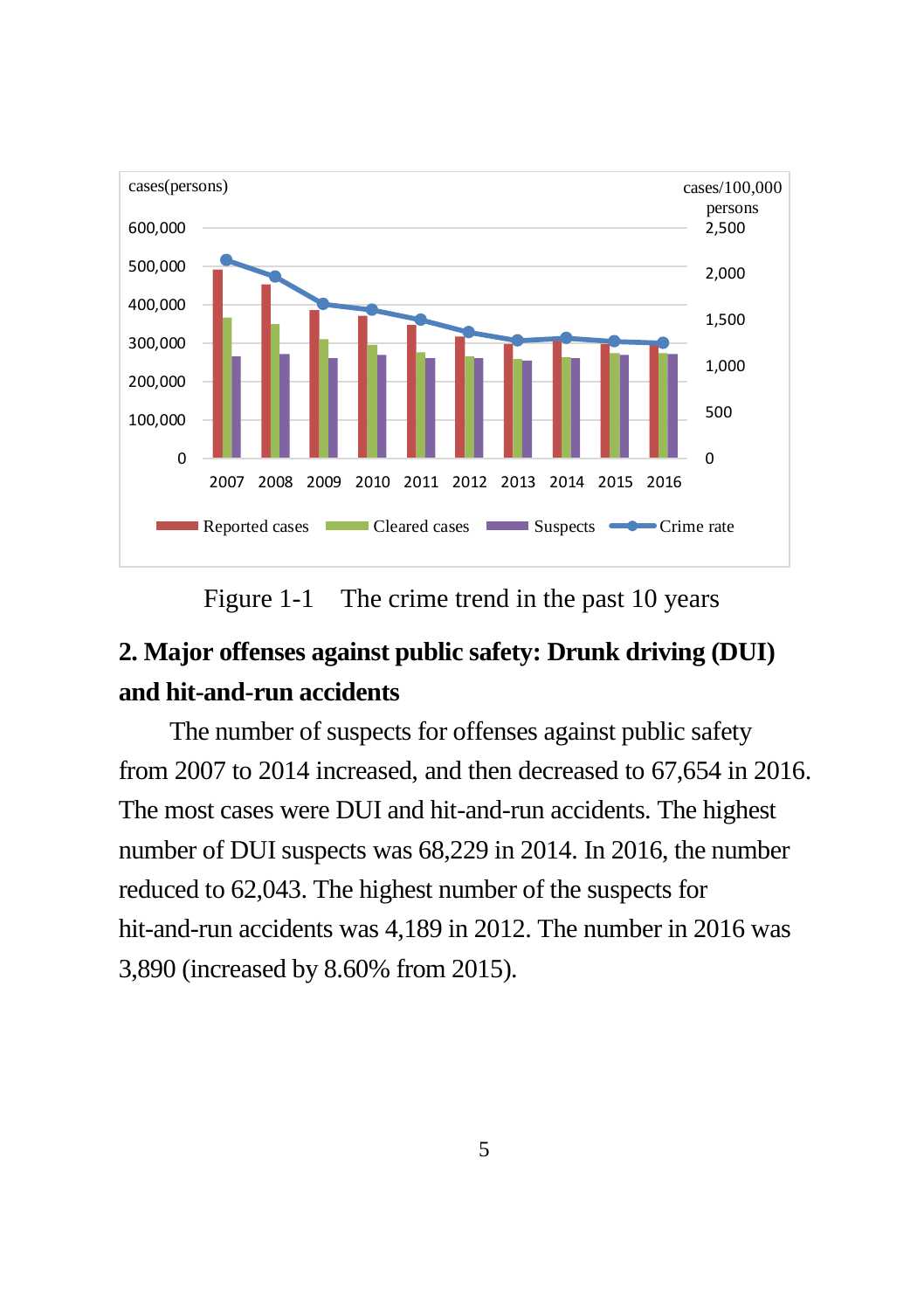#### **3. The number of drug crime suspects increased**

The number of violations of the Narcotics Endangerment Prevention Act detected by the all level police agencies increased to 54,873 in 2016, which was the highest pick since 2007. Similarly, the number of suspects in 2016 was up to 58,707, which was the highest number since 2007. The number of suspects in 2016 increased by 9.48% than that in 2015.



Figure 1-2 The trend for the number of cleared cases and suspects for violations of the Narcotics Endangerment Prevention Act

#### **4. The descending number of theft**

The number of theft accounts for a significant proportion of the total number of crime every year. The trend decreased in the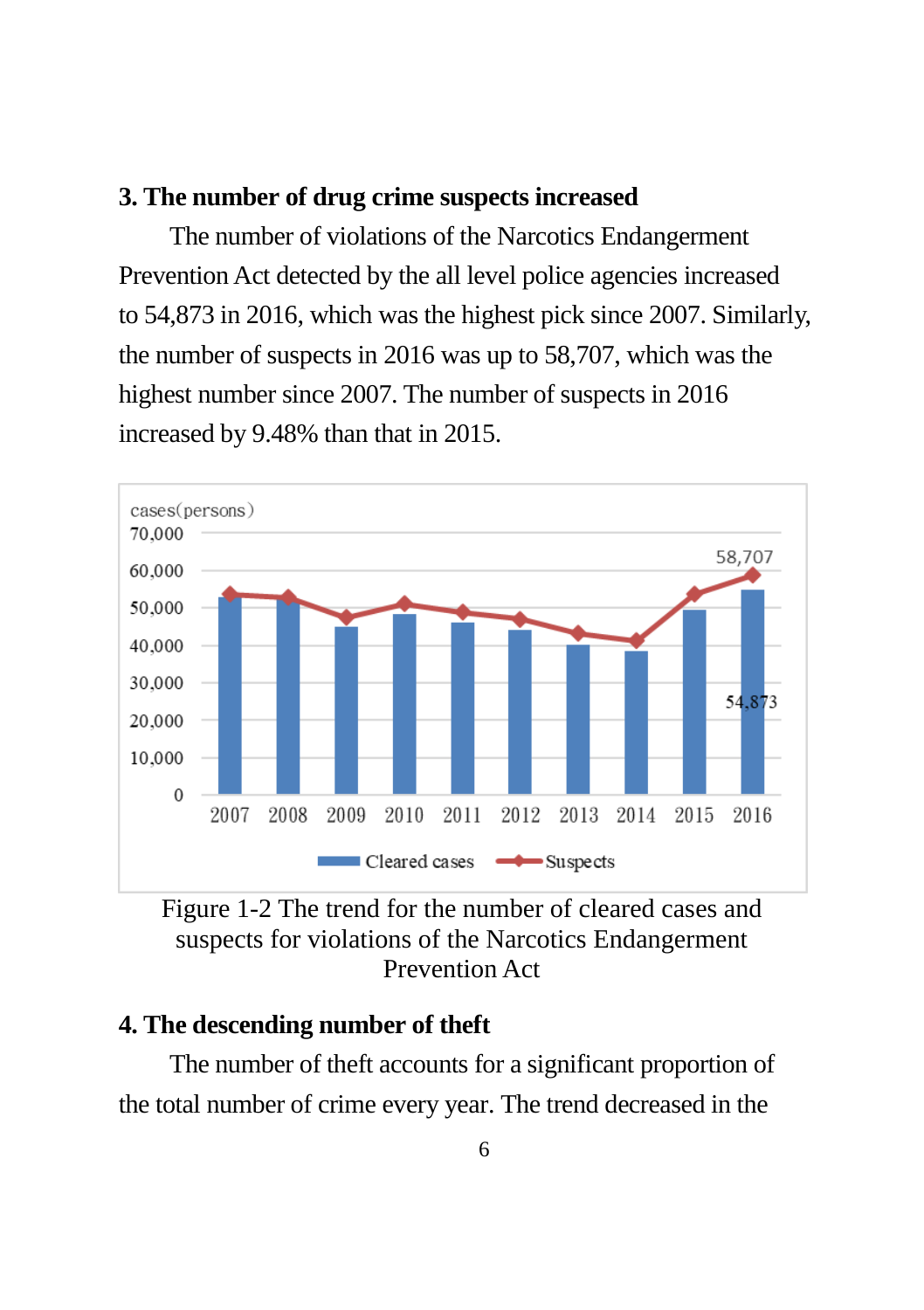past 10 years. Based on the recorded number of theft in all level police agencies, the number gradually decreased from 2007 with 241,091 to 57,606 in 2015, the lowest in 10 years. Of that, auto vehicle thefts had the largest descending rate, decreasing by 85.92% than in 2007. Motorcycle thefts decreased by 84.07% and larceny decreased by 67.40%.

### **5. Fraud and embezzlement obviously increased, but cybercrime showed a descending trend**

8,587 of cybercrime cases recorded by all level police agencies in 2011 were the highest in the recent 10 years. The number was majorly decreasing from 2007 to 2016, except for the 1.23 times increase from 2010 to 2011 and the 1.52 times increase from 2013 to 2014. The number in 2016 decreased to 2,472, the lowest in 10 years. Additionally, the fraud cases recorded by all level police agencies steadily reduced from 2008, the number in 2013 was 18,722, which was the lowest in 10 years. The number in 2016 was 23,175 (increased 2,003 cases than in 2015). Even though the total reported number of criminal cases by all level police agencies in 2016 was decreased by 2,969 cases than the number in 2015, the reported number for fraud and embezzlement were obviously increased.

#### **6. Violence in marriage/divorce/cohabitation accounted for the most domestic violence cases, and the victims of elder abuse**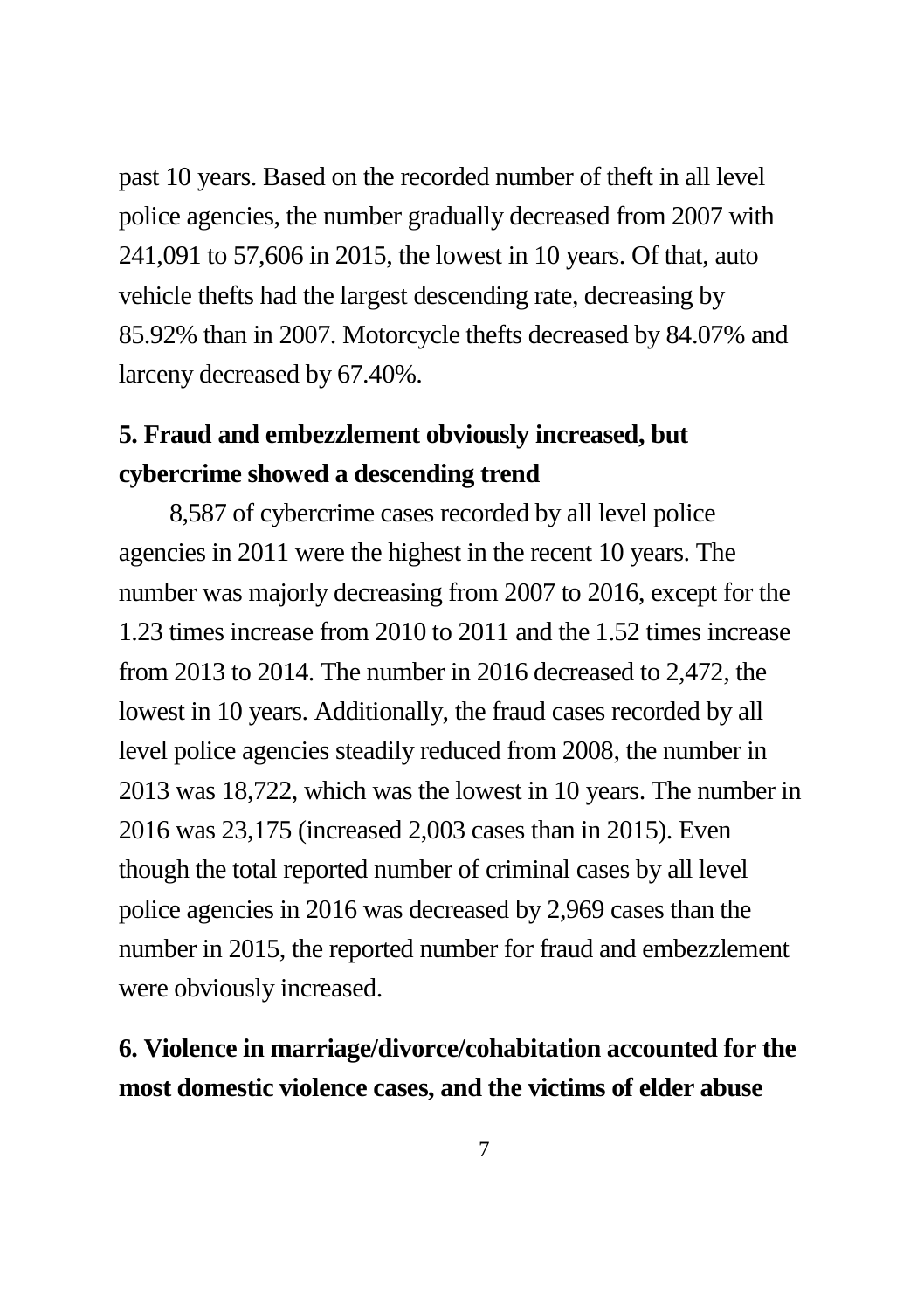#### **greatly increased**

According to the reported cases and number of suspects by the Ministry of Health and Welfare counting the suspected domestic violence cases accepted in the Center for Prevention of Domestic Violence and Sexual Assault, the number from 2007 to 2016 was up and down, but generally increased. The reported cases in 2016 was 117,550 (increased by 0.69% than in 2015), which was the highest in recent 10 years. The number of suspects in 2016 rose to 96,610 (increased by 0.11% than in 2015). Among those, more than half were violence in marriage/divorce/cohabitation. The elder abuse in 2016 increased by 15.64% than that in 2015. Of that, the male elder victims increased by 13.76% and the female elder victims increased by 16.59%.

#### **7. The major crime rate declined across Taiwan, Japan, the United Kingdom, and the United States**

Comparing the major crime rate from 2005 to 2014 among Taiwan, Japan, Sweden, the United Kingdom, and the United States, except that Sweden had an up-and-down trend, while the others had a reducing trend. Compared to the major crime rate in 10 years ago in each country, Taiwan dropped by 46.40%, Japan dropped by 46.28%, the U.K. dropped by 38.41%, and the U.S.A. dropped by 24.07%, but Sweden increased by 2.96%. In terms of the crime rate in 2014, based on the measure of cases per 100,000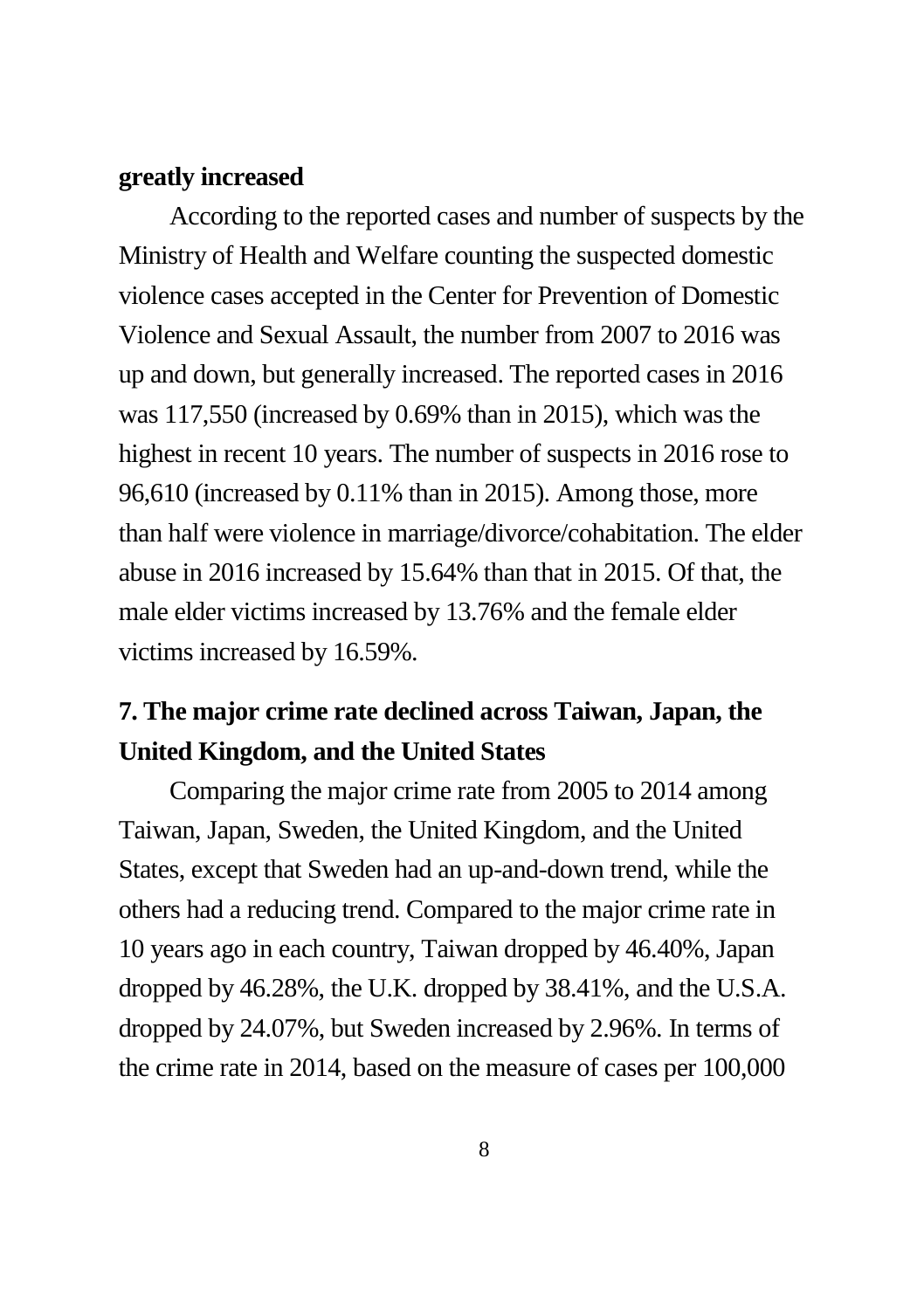persons, Taiwan had a rate of 1,309, which was higher than the rate of 954 in Japan, but was lower than the rate of 12,305 in Sweden, the rate of 6,237 in the U.K., and the rate of 2,962 in the U.S.A. With regard to the clearance rate from 2005 to 2014, Taiwan was higher than Japan, the U.K., and the U.S.A.; particularly, the clearance rate in Taiwan has grown about 38.08% within 10 years. The clearance rate in 2014, Taiwan and the U.K. were dropped, but Japan and the U.S.A. were slightly increased.



Figure 1-3 The trend of major crime rates in five nations, 2005-2014

**8. The incarceration rate in Taiwan, Japan, Sweden, the United Kingdom, and the United States increased and then decreased**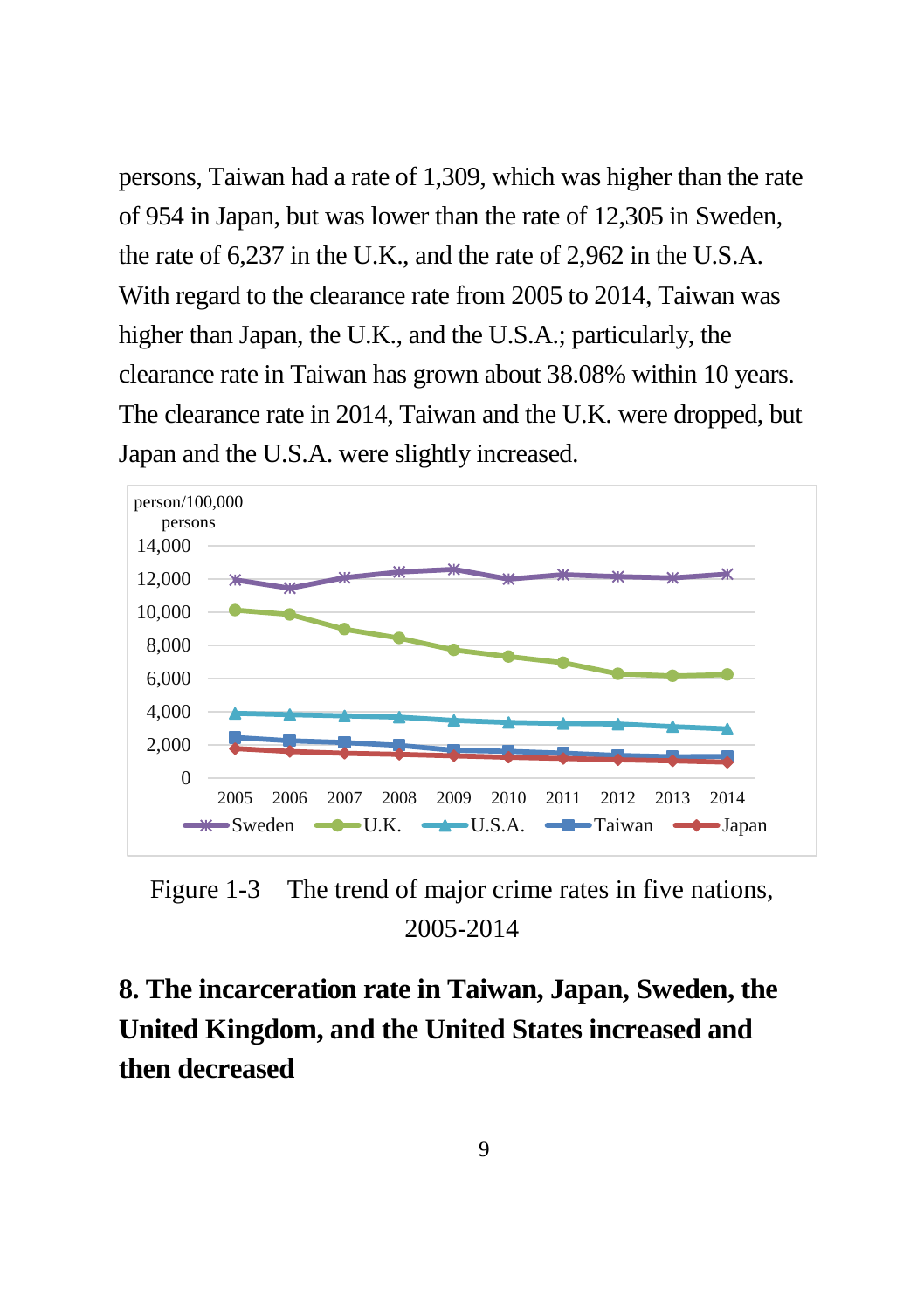As for the incarceration rate, the U.S.A. had been the highest, followed by Taiwan, the U.K., Sweden, and Japan. These five countries had a similar trend of incarceration rate from 2004 to 2016 (Sweden and the U.S.A. number in 2016 is unavailable now), presenting an increase and then a decrease. The incarceration rate in 2014 to 2016 continued to reduce.



Figure 1-4 The trend of the incarceration rate in five nations, 2004-2016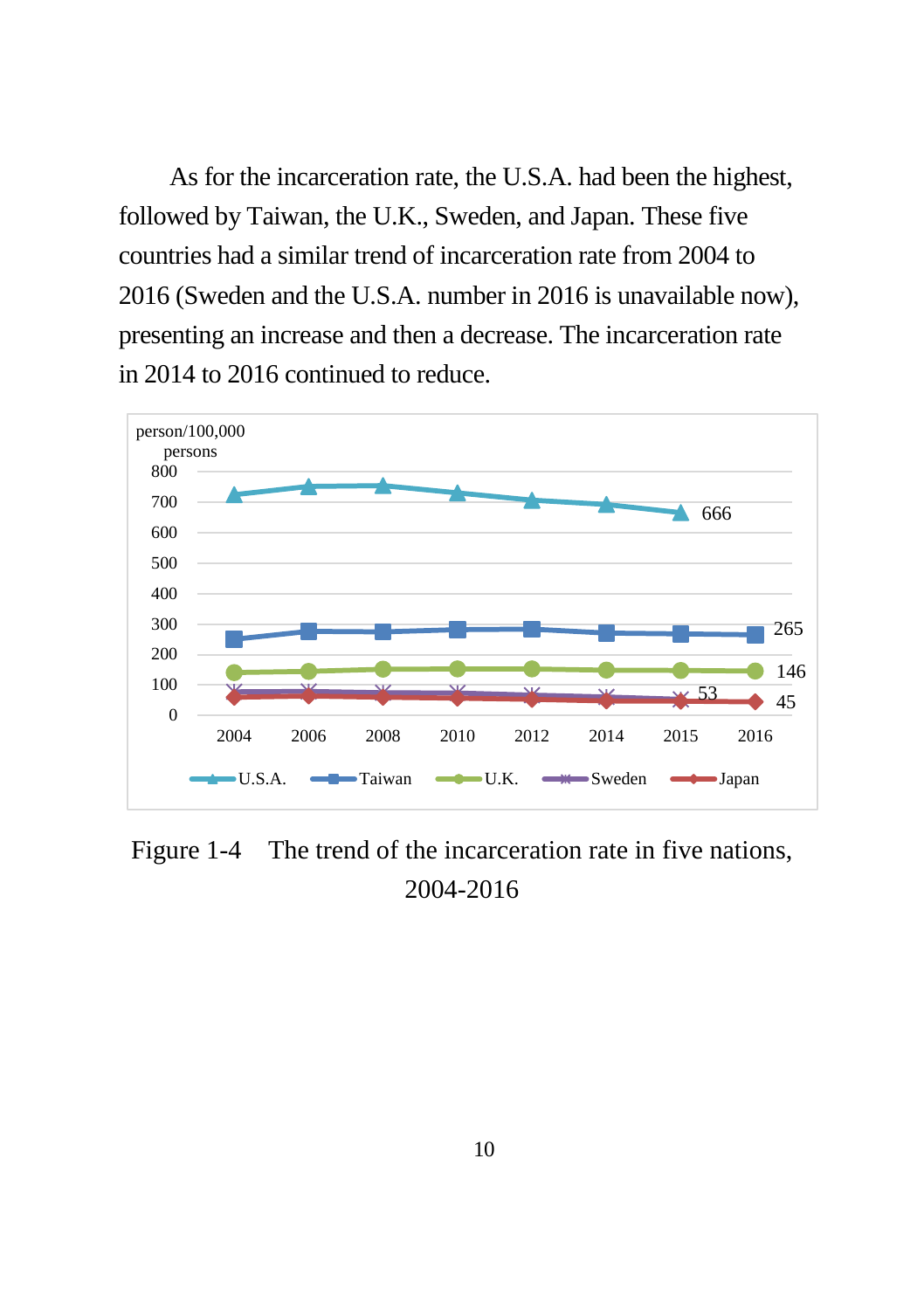## **II. Overall Criminal Justice Treatment Situations in 2016**

**1. Newly lodged number of investigating cases in 2016 was the highest in the past 5 years. The cases were mainly from police agencies, and the most crime types were offenses against public safety and violations of the Narcotics Endangerment Prevention Act**

The total number of newly lodged criminal cases in 2016 from district prosecutor offices was 459,220 cases, which was the highest in the recent five years and higher than the 432,161 cases in 2015. The most cases over the years were transferred from police agencies. The total transferring cases in 2016 were 335,738 (73.11%). Among the newly lodged general criminal cases in 2016, the most were the offenses against public safety (95,483 cases, 28.20%), followed by assaults (54,863, 16.21%), fraud (53,859, 15.91%), and thefts (42,037, 12.42%). As for the special criminal cases, the most cases were still the violations of the Narcotics Endangerment Prevention Act, having 89,038 cases in 2016 (73.78%).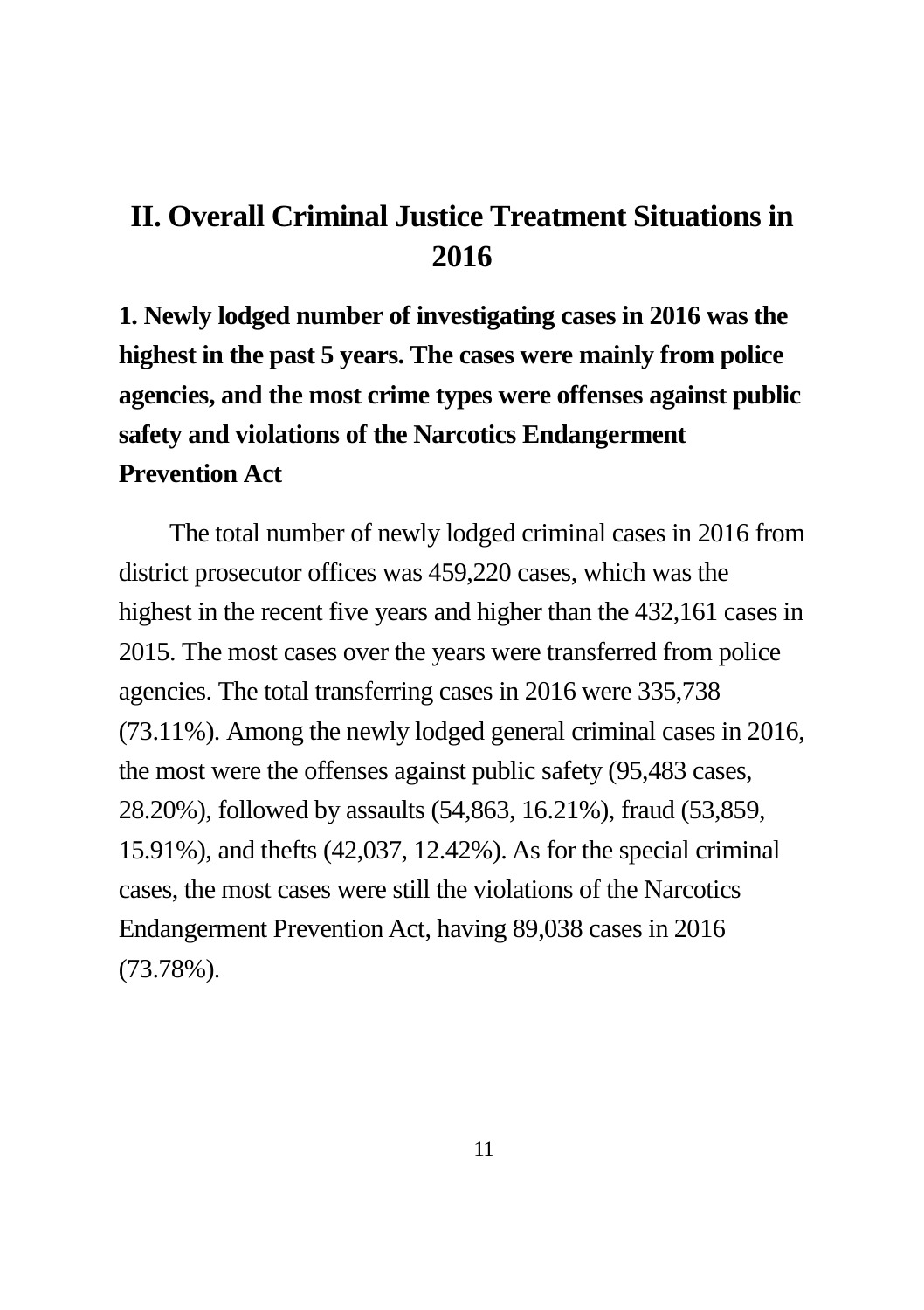

11,426 persons on parole

Figure 2-1 Criminal justice procedure and the 2016 statistics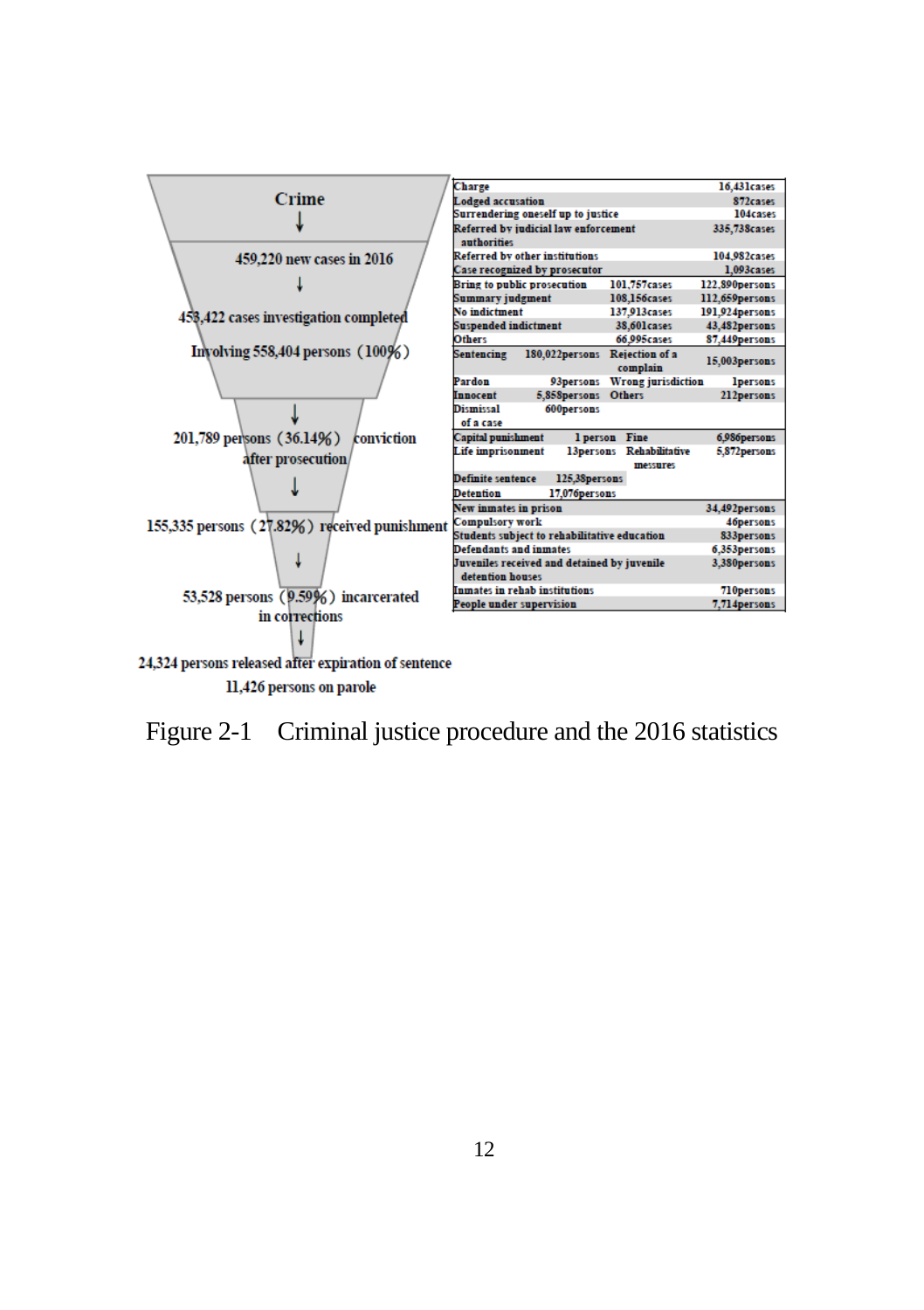## **2. Case dispositions of no prosecution were the most in the investigation conclusions, followed by applications for summary judgements**

Recently, in order to simplified the judicial procedure and reduce the load of lawsuit, the prosecutor office was devoted to decrease the indictment and increase applications for summary judgements, case dispositions, and deferred prosecution. Since 2010, the number of concluded cases has remained about 400,000 cases, and the number of defendants has remained about 500,000 persons. The total number of investigation concluded cases in the district prosecutor office in 2016 was 453,422. The total population in the concluded investigation was 558,404 persons, of whom 137,913 cases (30.42%), with 191,924 persons (34.37%), received the disposition of no prosecution, which was the most, followed by 108,156 cases (23.85%), with 112,659 persons (20.18%), applied for summary judgements, 101,757 cases (22.44%), with 122,890 persons (22.01%), of indictment in the regular proceeding, and 38,601 cases (8.51%), with 43,482 persons (7.79%), of deferred prosecution. The number of cases and persons receiving the dispositions of no prosecution had been up and down in recent years, the most in 2016 and the second most in 2015. There were 137,913 cases of no prosecution in total in 2016 (accounted for 30.42% of the total investigation concluded cases) and 191,924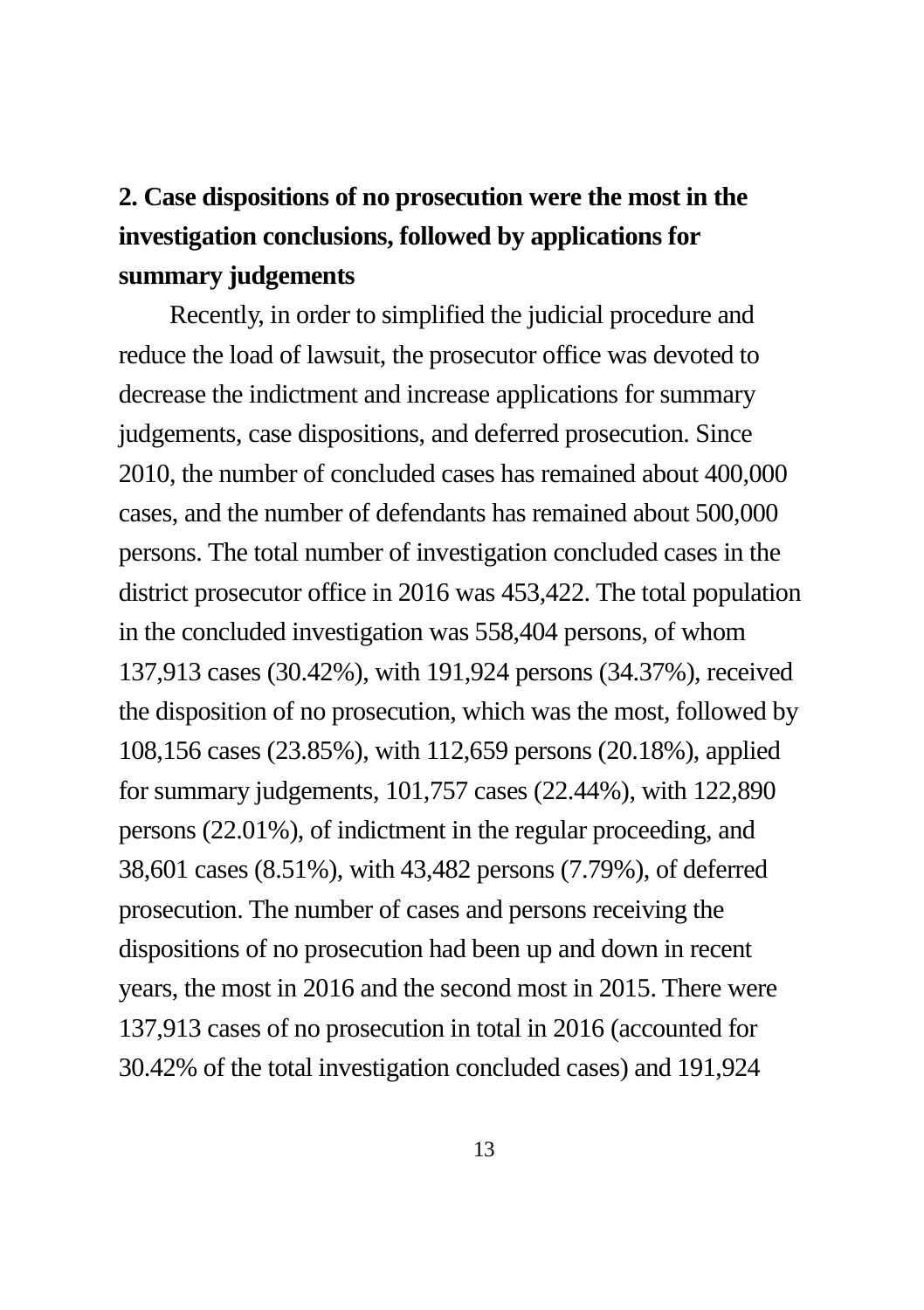persons (accounted for 34.37% of the total investigation concluded persons).

**3. Among the investigating criminal cases in the district prosecutor office, the conviction rate was higher than 0.96, the number of sentenced was about 90 percent of the total convicted. The conviction population rate was 768.56 per 100,000 persons. The ratio of males to females was 86 to 14. The most cases were offenses against public safety and drug crime.** 

For the investigating criminal cases in the district prosecutor office in 2016, the newly accepted cases per prosecutor every month averaged 199.9. The conviction rate was 96.72% in 2016; as opposed to 2015, the conviction rate decreased 0.16%. Recently, the most convictions among the prosecuted cases were judgments of sentence, approximately 90 percent of the total convicts. There were 181,132 persons in 2016 (the conviction population rate was 768.56 persons per 100,000 people), of whom 156,108 were male criminals (86.37%) and 24,625 were females (13.63%). As for the major crime types, offenses against the public safety were the most (61,209 persons; 33.79%), followed by drug crimes (40,625 persons; 22.43%) and larceny (18,900 persons; 10.43%).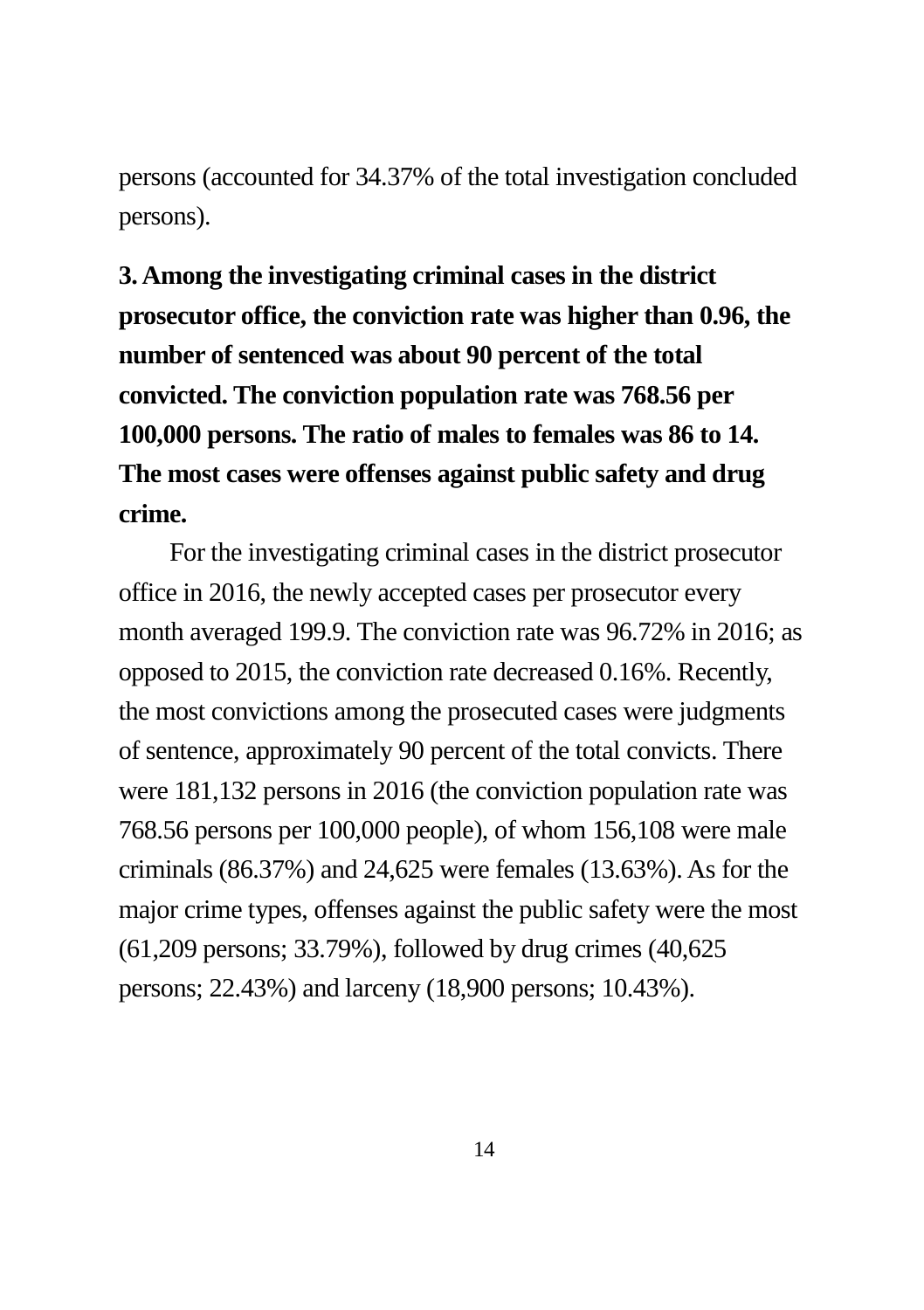**4. Overcrowding is a serious problem in the correctional facility, and the percentage of serving long-term imprisonment was up to around 32.88%. Prison management and rehabilitation face a big challenge.** 

Since 2008, the number of housing population in the correctional facility has maintained over 60,000. By end of 2016, the correctional facility housed 62,398 persons. The over-capacity population was up to 5,521 persons, accounting for 9.70%. The data of the long-term imprisonment inmates who served a more than 10-year sentence indicated that there were total 18,435 prisoners with a long-term sentence, accounting for 32.88% of the total incarcerated population. Among the prisoners serving a more than 10-year sentence, 7,866 ones were sentenced 10 to 15 years, 9,208 ones were sentenced over 15 years, and 361 ones were life imprisonment by the end of 2016. This increases the burden in the correctional system.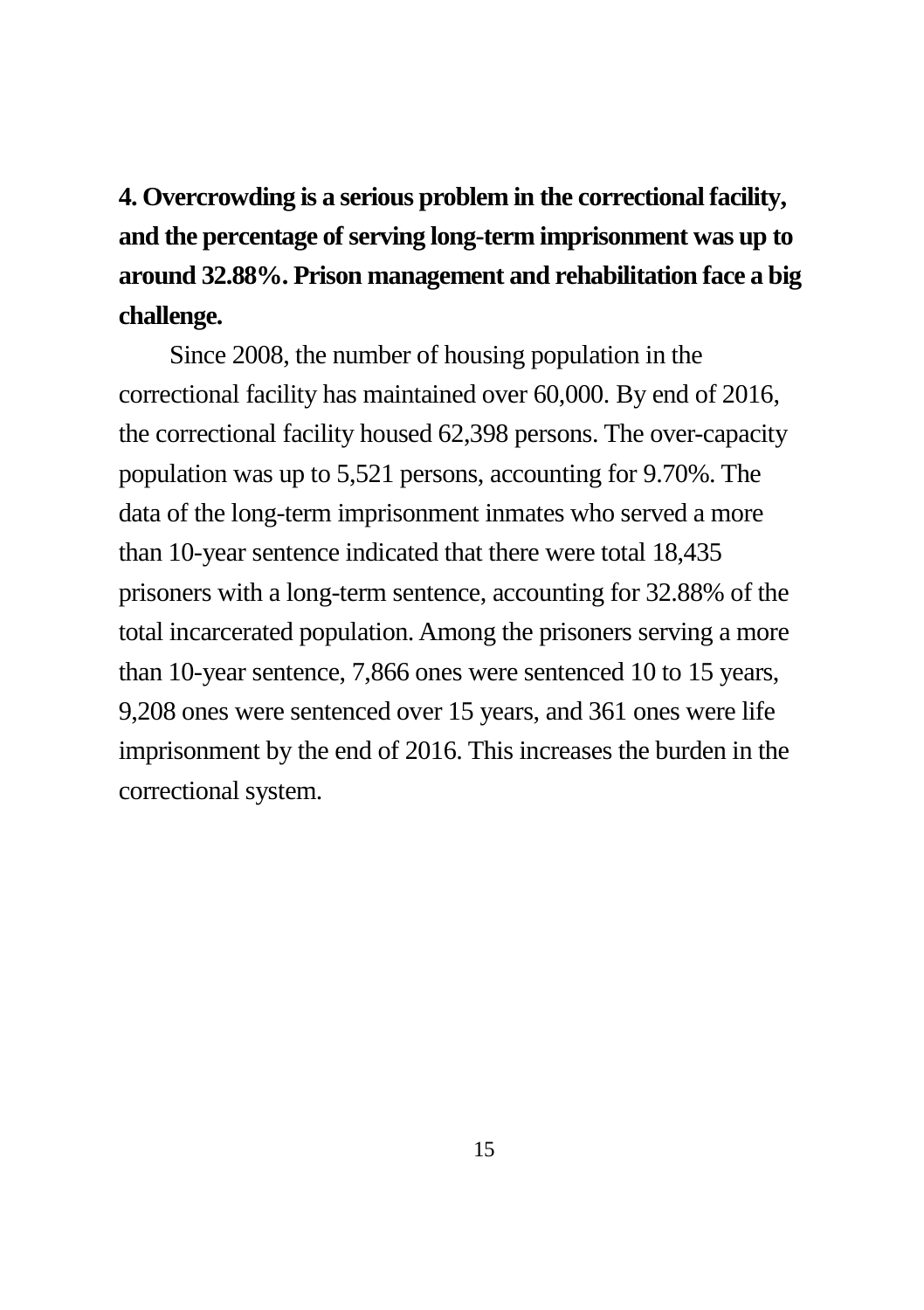

Figure 2-2 The sentence structure of the newly incarcerated and in-prison inmates in 2016

## **5. The community rehabilitation has been expanded from the traditional surveillance to deferring prosecution and societal labor cases**

Currently, the community rehabilitation for adults includes deferring prosecution with community services, conditional probation with community services, probation with surveillance, parole with surveillance, and substitute of community services. In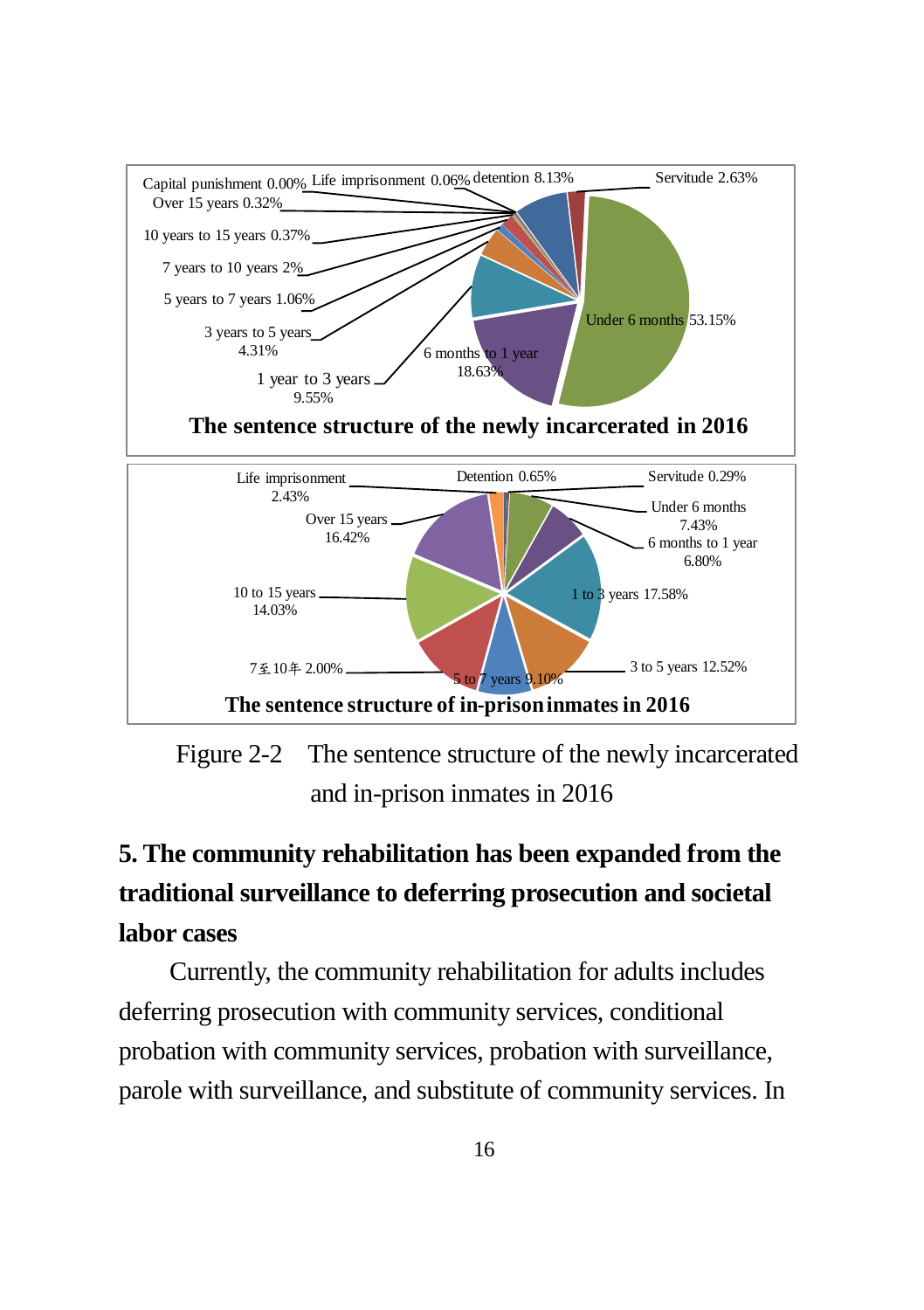2016, there were 22,499 newly accepted cases of deferring prosecution with community services, 5,449 cases of conditional probation with community services, 13,354 cases of parole with surveillance, 5,906 cases of probation with surveillance, 13,719 cases of substitute of community services. This shows that the main job of probation officers in the recent years has expanded from the traditional protection/surveillance to deferring prosecution and societal labor case. Their interaction with communities has also become closer because the nature of case processing changes. Observing the completion rate in substitute of community services cases in the past 7 years, it gradually dropped from 62.23% in 2010 to 46.29% in 2016.



Figure 2-3 The situation of community rehabilitation in the past 5 years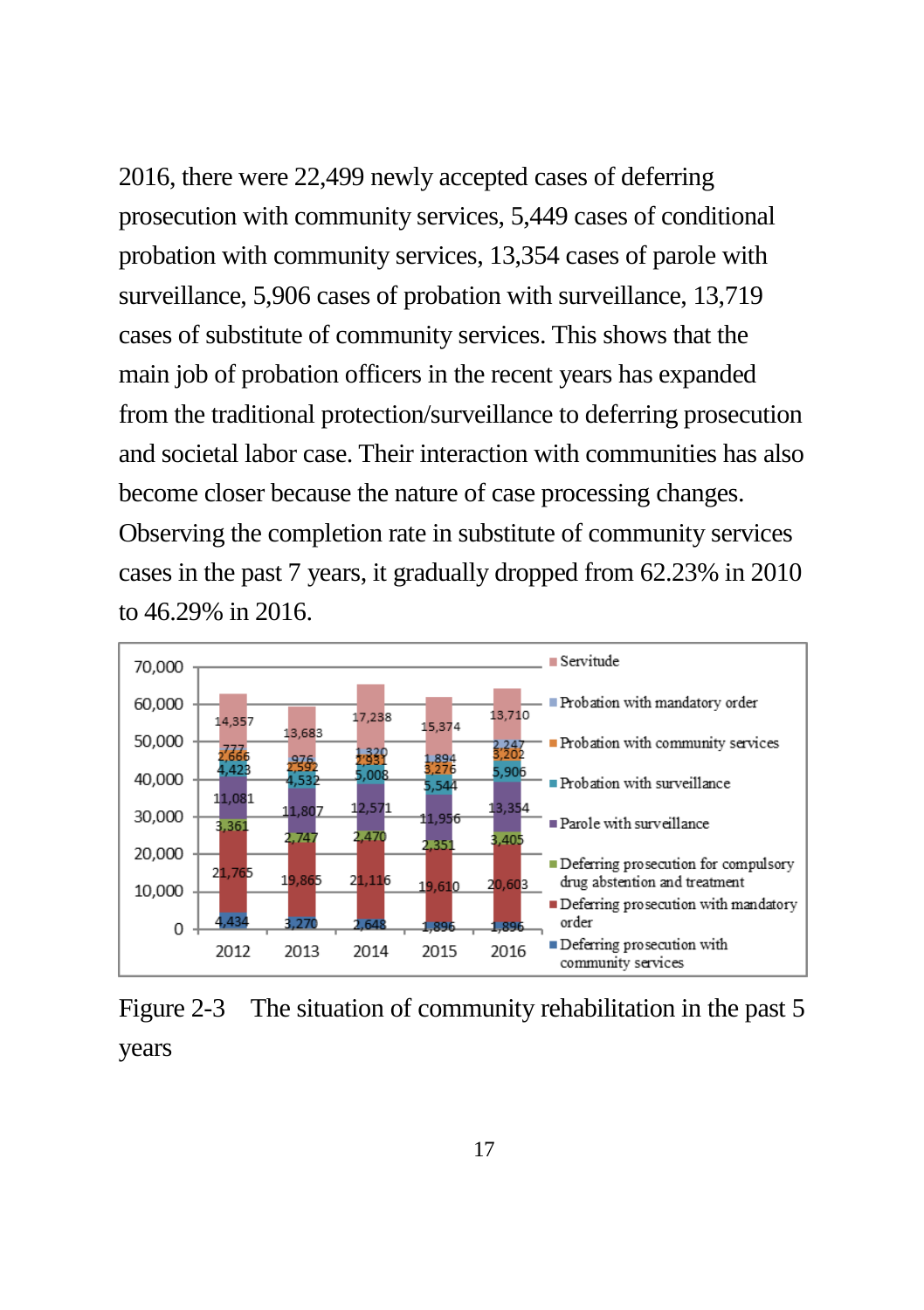## **6. Most regeneration and protection works were in the indirect ways, such as employment counseling and visiting, helping prisoners to re-enter the society**

The purpose of regeneration and protection is to protect the people released from prison and those who should be protected according to the law, to help them survive and adapt to social life, to prevent them from re-offending, and to maintain societal safety. Currently, there are three ways to assist ex-prisoners in rehabilitation: direct protection, indirect protection, and temporary protection. There were 88,674 persons/times in the 2016 executed regeneration cases, of which 8,047 persons were for direction protection, 76,769 persons were for indirect protection, and 3,858 persons were for temporary protection. Of the three ways, visiting the protected (48,092 persons/times) were the most common type, and there were 490 persons/times for participation in sheltered workshops, 1,360 persons/times for occupational skills training, and 2,010 persons/times for employment consultation.

## **7. Keep promoting international and cross-strait mutual assistance in criminal justice, extraditing and repatriating cross-border criminals, and transferring the seized property gained from crime**

Taiwan has signed the mutual assistance agreements in criminal justice with the United States of America, Vietnam,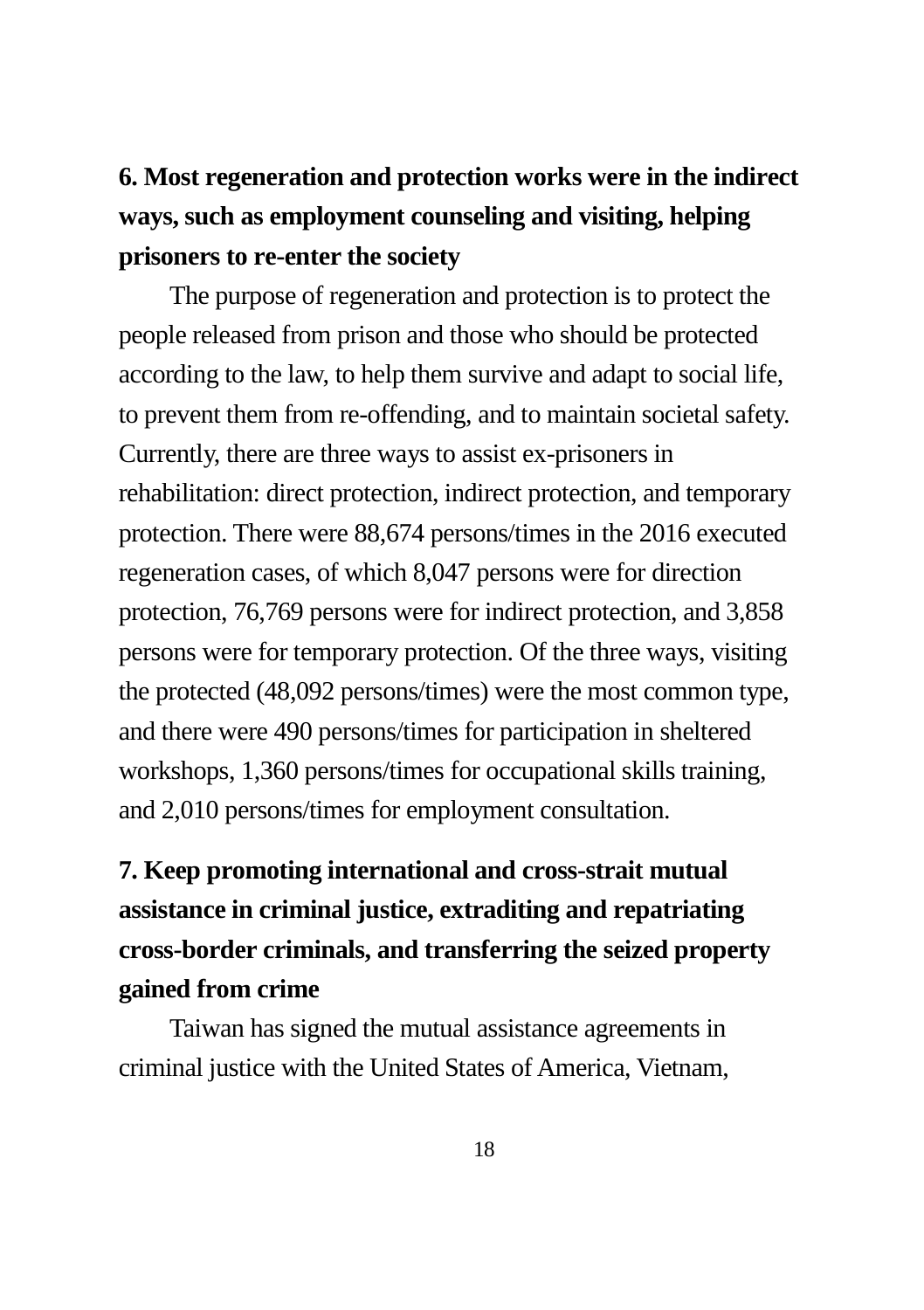Philippine, South Africa, and China. From March 26<sup>th</sup> 2002 to the December of 2016, the total number of asking American assistance in criminal justice was 124 cases, and 110 cases were completed; the number of requests fromAmerican was 70 cases, and 66 cases were completed. The amount of seizure of illegal property with American assistance was around 2.1 million dollars, and our assistance to the U.S. on the suspected money laundering was more than 15 million dollars.

The mutual assistance agreement in criminal justice with South Africa has been put into effect since February  $9<sup>th</sup>$ , 2016. The cooperation content includes laws and information share, exchange of the delegation, holding activities and education training, and judicial publication exchange.

By the December of 2016, the total number of asking Vietnamese assistance in criminal justice was 2,587 cases, and the number of the requests for criminal justice assistance from Vietnam was 1,844 cases. The mutual assistance agreement in criminal justice with Philippine has been put into effect since the September of 2013. Meanwhile, the cooperation mechanism has been confirmed to intensify the implementation of agreements and cooperation.

 In terms of the cross-strait fight against crime and mutual legal assistance agreements, by the December of 2016, there were total 91,215 cases of mutual legal assistance requested by both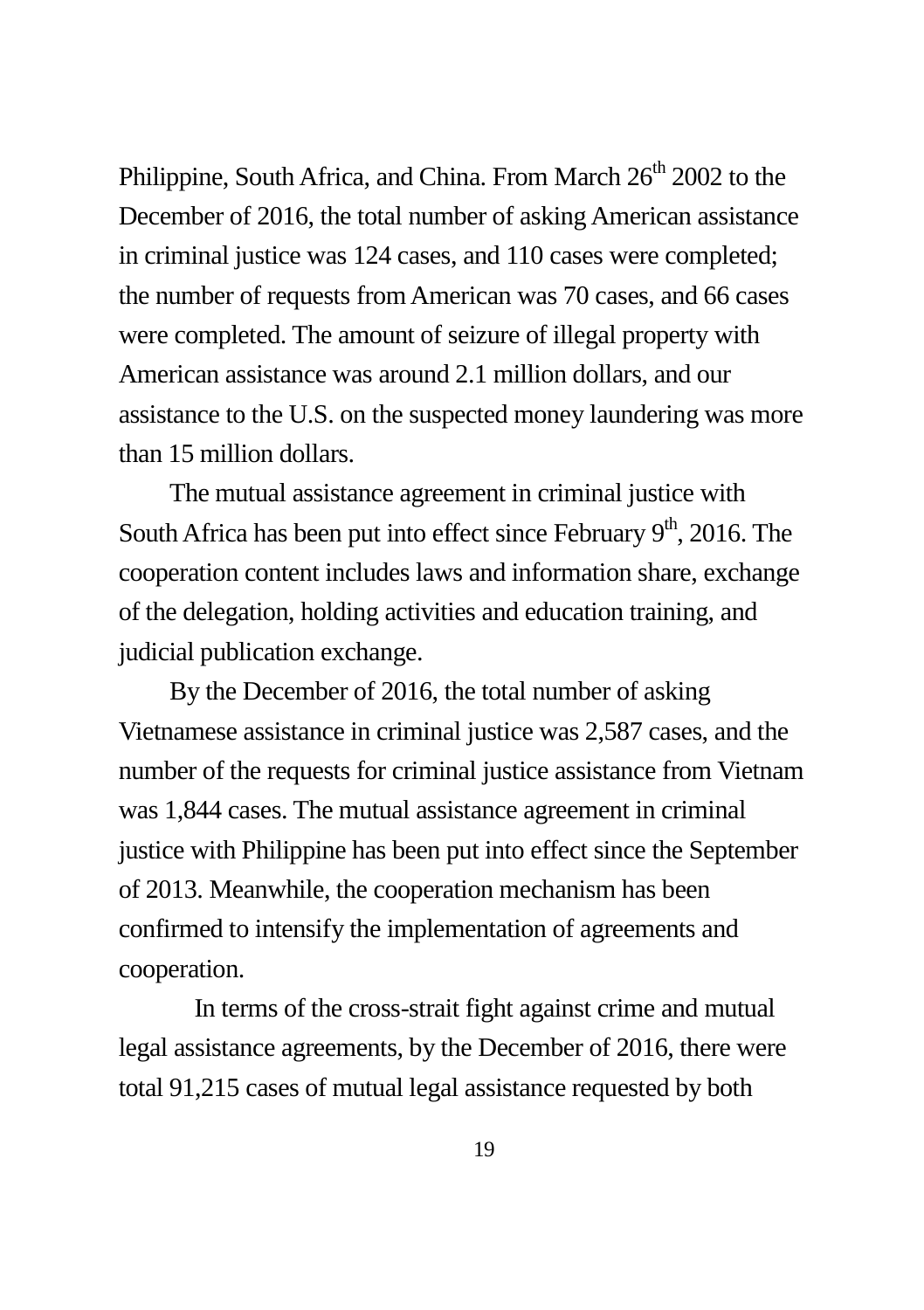sides, and there were total 74,221 cases completed. The completion rate was over 80%. Since the Ministry of Justice has practiced the cross-strait fight against crime and mutual legal assistance agreements to request for the repatriation of criminals and suspects through contact and routine meeting with China, 463 persons were repatriated from China by the December of 2016. From 2013 to 2016, the number of transferring the seized property gained from crime from China were 6 cases, accounting for about 14.39 million dollars, and the number of transferring the seized property gained from crime from us to China were 5 cases, accounting for 16.76 million dollars.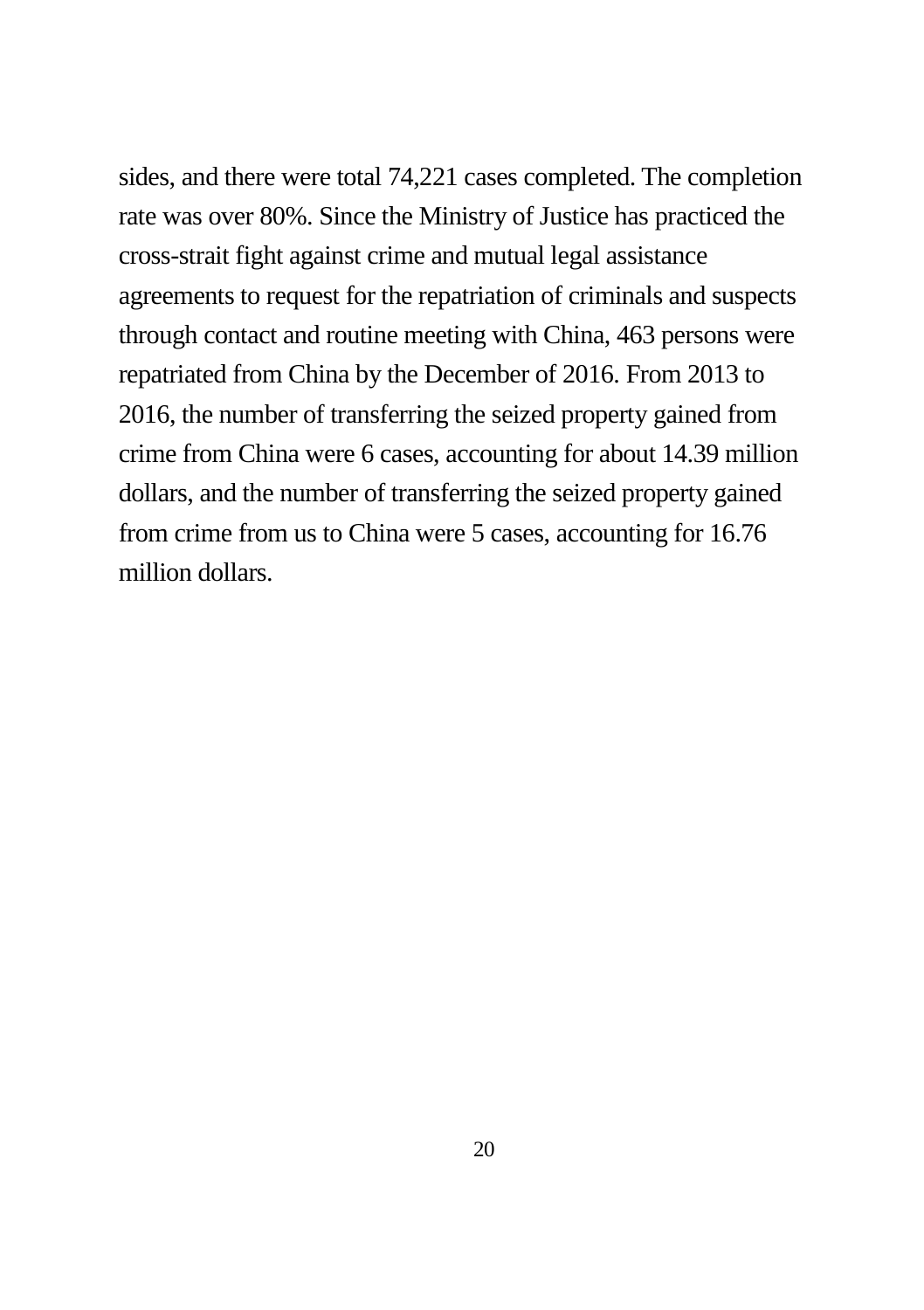#### **III. Juvenile and Special Crime Situations and Treatments**

**1. The population of juvenile and children offenders increased and then decreased. The majority were the protection cases. The population rate of juvenile offender in 2016 was 648.63 per 100,000 persons.**

In the recent 10 years, the population of criminal juveniles and children increased by years after 2010. The number increased to 12,031 persons in 2012. In 2016, the number dropped to 9,938 persons, of which over 95% were the protection cases. The juvenile population in the recent 10 years has decreased over the years, but the population rate of juvenile criminals had an up-and-down trend. The lowest was 455.44 offenders per 100,000 persons in 2007. Then the rate kept increasing by years, while in 2014 the rate slightly dropped. In 2015, the rate increased again and was the highest with 656.76 offenders per 100,000 persons. In 2016, the rate slightly dropped to 648.63 offenders per 100,000 persons.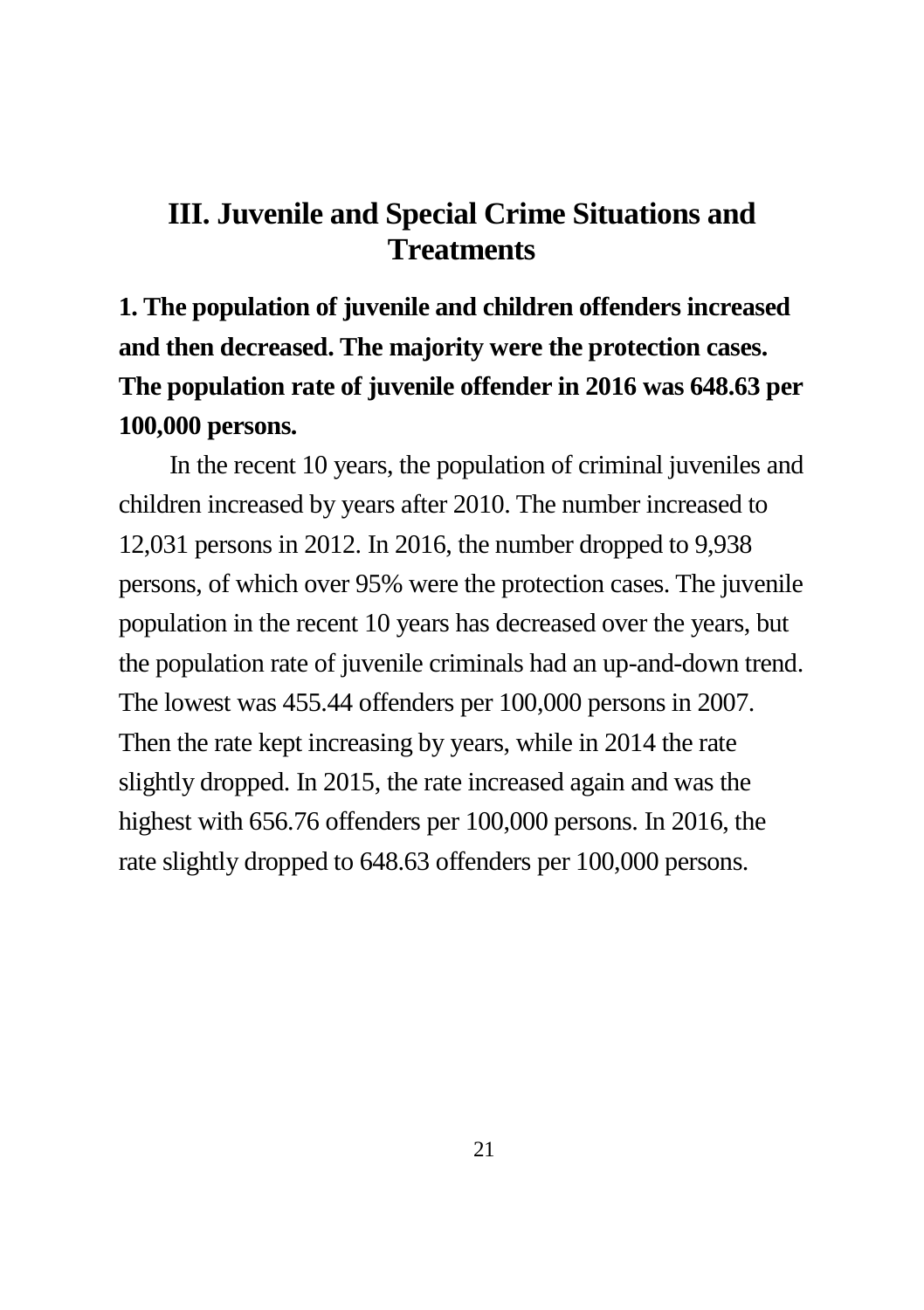

Figure 3-1 The trend of the population rate of juvenile and children offenders in the past 10 years

## **2. The major crime types of juvenile and children offenders were larceny and assault, but larceny constantly decreased while assault and drug crime increased**

The major crime types of juvenile and children offenders were always larceny and assault over recent 10 years. The percentage of larceny has constantly decreased. The number of 3,388 cases (37%) in 2007 dropped to 1,631 cases (16%) in 2016. Assault had 1,796 cases (20%) in 2007, and in 2012 the number of cases reached the peak of 3,377 (28%). After 2015, the number of assault became the first place in the juvenile and children offenders. There were 2,033 cases (20%) in 2016. In addition, the number of juvenile and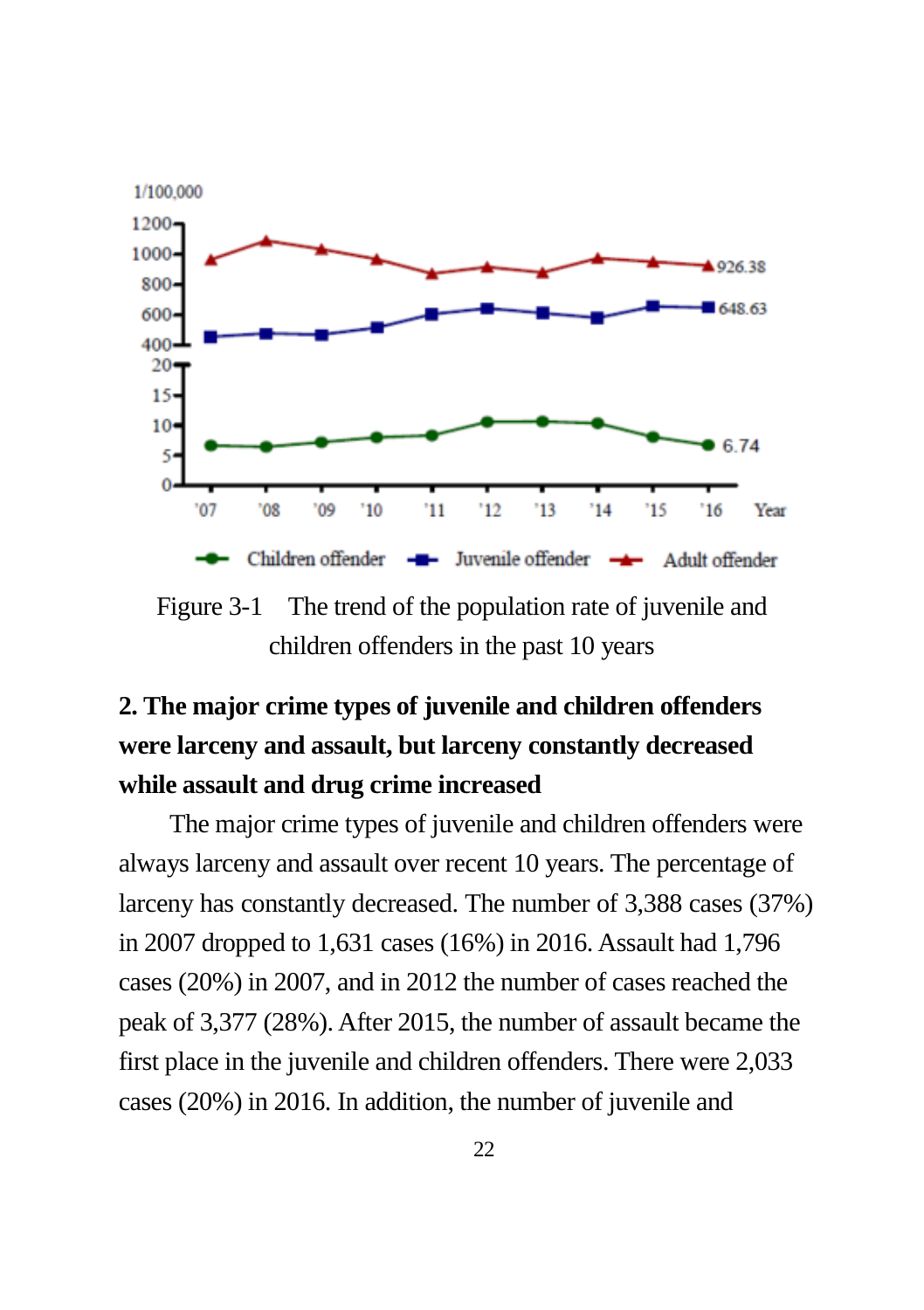children offenders who committed drug crime also had an increasing tendency. The number of drug crime increased from 228 (3%) cases in 2007 to 1,257 cases (11%) in 2013 and 1,011 cases (10%) in 2016. The most cases of the juvenile criminal cases in the recent 10 years were drug crime, offenses against sexual autonomy, robbery, assault, and homicide. Among those types of crime, the increase of drug crime was the most significant, and its proportion was the highest since 2010. The percentage was up to 58.24% in 2016. Offenses against sexual autonomy were the second most type of crime committed by juvenile and children.



Figure 3-2 The trend of the crime type that juveniles and children committed in the recent 10 years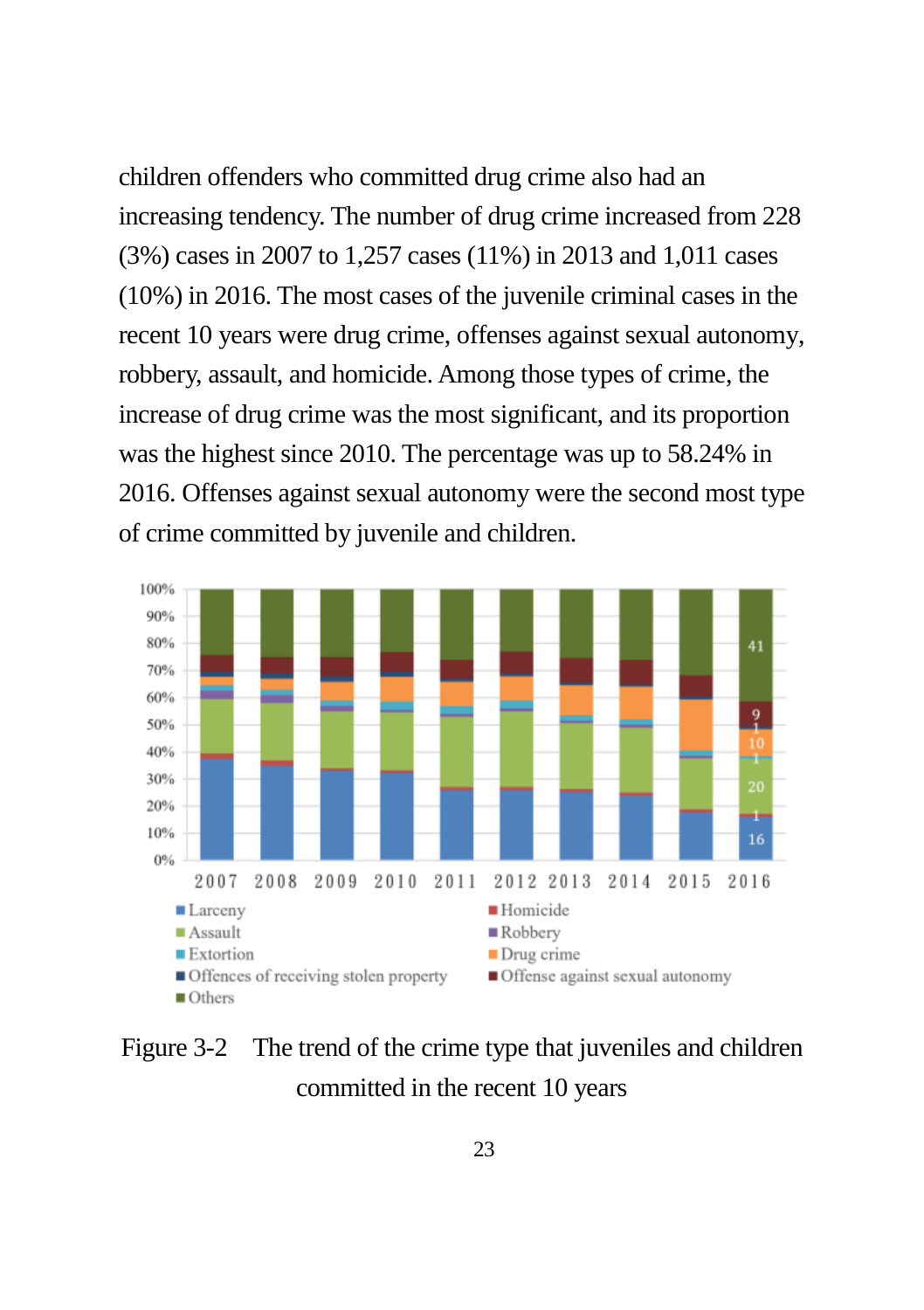## **3. In both protection and criminal cases, most juvenile and children offenders were male aged between 16 years old to 18 years old**

In the recent 10 years, most juvenile and children offenders in the protection cases were aged between 16 and 18 years old, accounting for 56.61% in 2015. Most juveniles in the criminal cases were aged between 16 and 18 years old, accounting for between 67.77% and 85%.

As for gender, the population in the juvenile and children protection cases over these 10 years was most males, accounting for between 84.07% and 87.05%. Among the 9,677 persons in the juvenile and children protection cases in 2016, there were 8,186 males, accounting for 86.24%. Similarly, most offenders in juvenile criminal cases in the recent 10 years were male juveniles, ranging from 89.69% to 93.75%.

## **4. Most behaviors conducted by the juvenile status offenders were drug taking, and the majority was males more than 17 and less than 18 years old.**

The common offence of juvenile status offenders in the recent 10 years was taking drugs. Such behavior had an increasing tendency by years since 2007 and became the most common after 2009. Among the juvenile status offenders in 2016, most (563 juveniles) were more than 17 and less than 18 years old. In terms of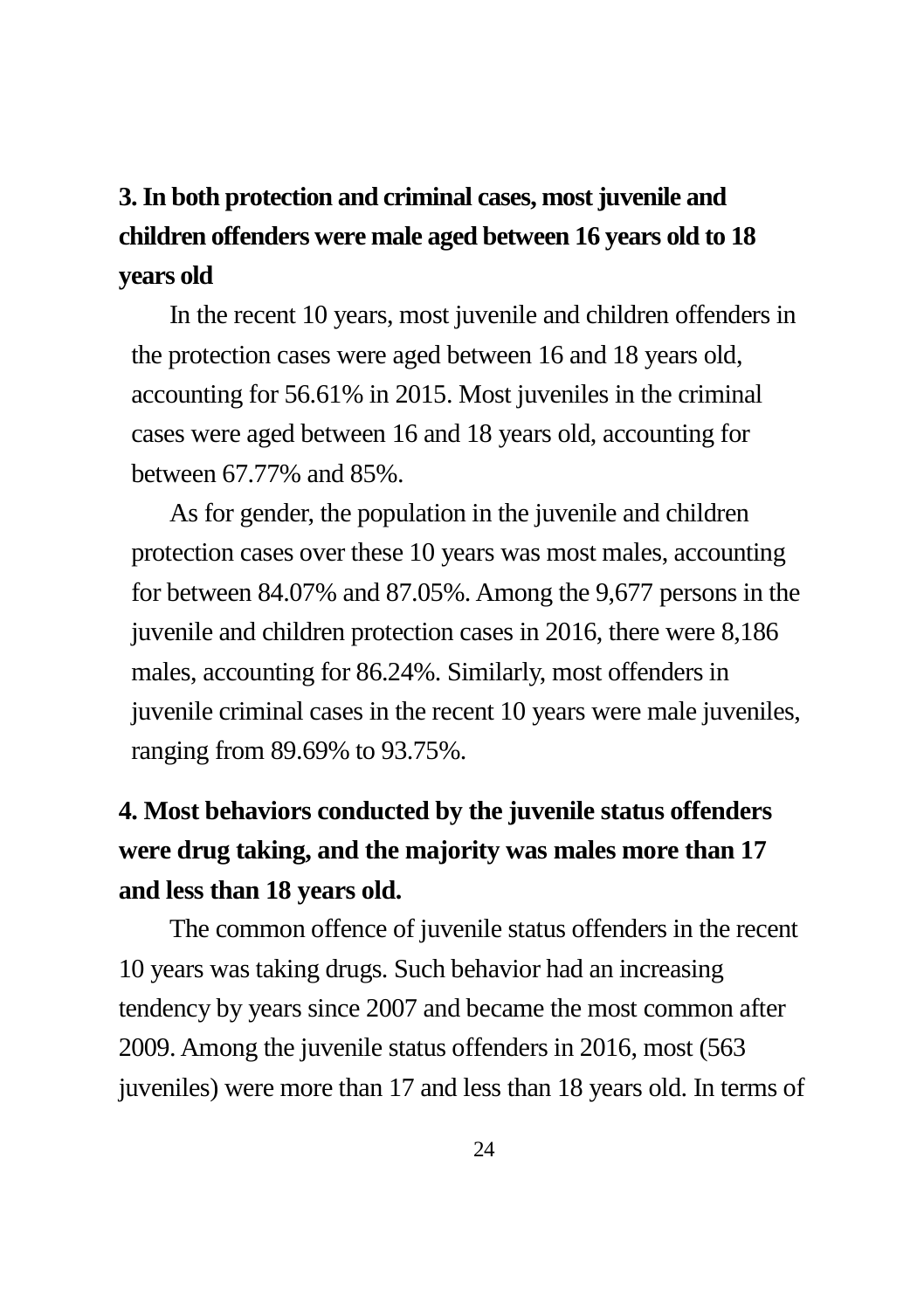gender, the majority of juvenile status offenders were males and females were only accounted for 25%. The most common offence conducted by the female juvenile status offenders were also drug taking. There were 286 female juvenile drug offenders in 2016 (74.09%).

**5. The number of concluded juvenile and children protection cases increased and then decreased. The majority of concluded juvenile cases was the consignment for protection, of which the treatments of admonition and of protection and custody were the most common, and the treatment of placement with counseling was the least.**

Since 2007, the number of concluded juvenile and children protection cases from each juvenile court increased by years. The number increased from 7,948 cases in 2007 to 13,100 cases in 2013, and decreased to 9,666 cases in 2016. The population also increased from 10,082 persons in 2007 to 15,899 persons in 2012, and then decreased to 11,153 persons in 2016. The most common conditions for conclusion were the consignment for protection, accounting for about 90%. Of those cases, most juveniles received the adjudication of admonition and of protection and custody, and the least juveniles received the placement with counseling. In 2016, 4,741 juveniles received the adjudication of consigning for protection and custody, 4,184 juveniles received the adjudication of admonition, 614 juveniles received the reformatory education, and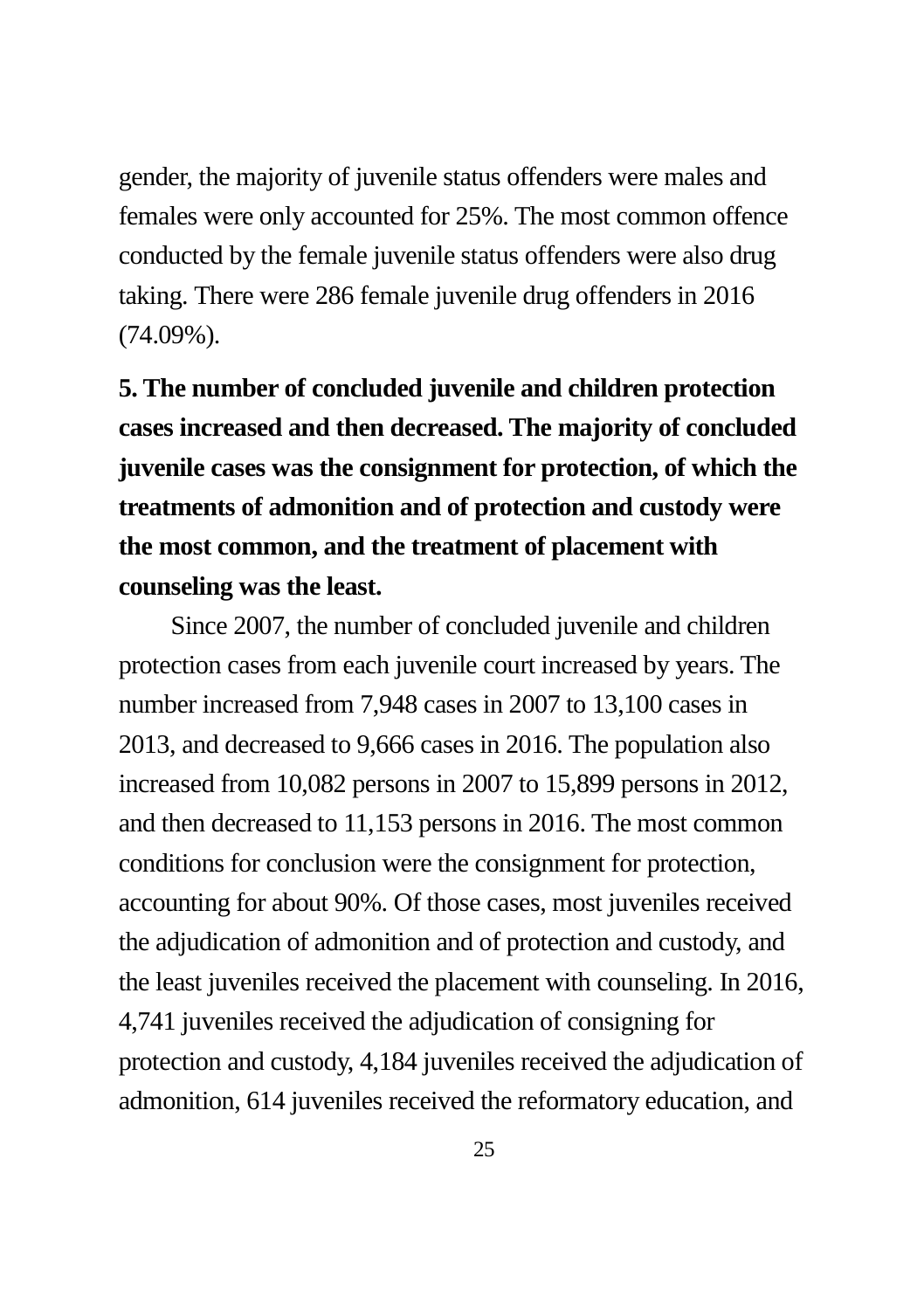138 juveniles received the placement with counseling.

 As for the juveniles sentenced in the criminal court, the total concluded cases were 264 in 2016. There were 300 defendants, 171 persons receiving the rehabilitative measure, and 161 persons receiving parole.

## **6. The number of the juveniles who were under detention for observation and in-custody decreased. Most population was males more than 17 and less than 18 years old. The most common criminal charges were drug crime and larceny.**

In the recent 5 years, the juvenile population housed and detained in the Juvenile Detention House has decreased. The highest number of the juveniles who were housed and detained was 4,020 in 2012, and the number dropped to 3,380 in 2016. Among those juveniles, males accounted for 85.56% (2,892 persons), and females accounted for 14.44% (488 persons). As for the age, in the recent 5 years, the majority was the juveniles who were more than 17 years old and less than 18 years old. In terms of the criminal charges, the majority was larceny and drug crime. Assault and status offenses each accounted for 10%. The percentage of larceny slightly decreased over the years, from 24.6% in 2012 to 16.63% in 2016. In 2016, there were 753 juveniles, accounting for 22.28%, who entered the Juvenile Detention House because of the offenses against Narcotics Act, 562 juveniles because of larceny (accounting for 16.63%), and 373 juveniles because of assault, accounting for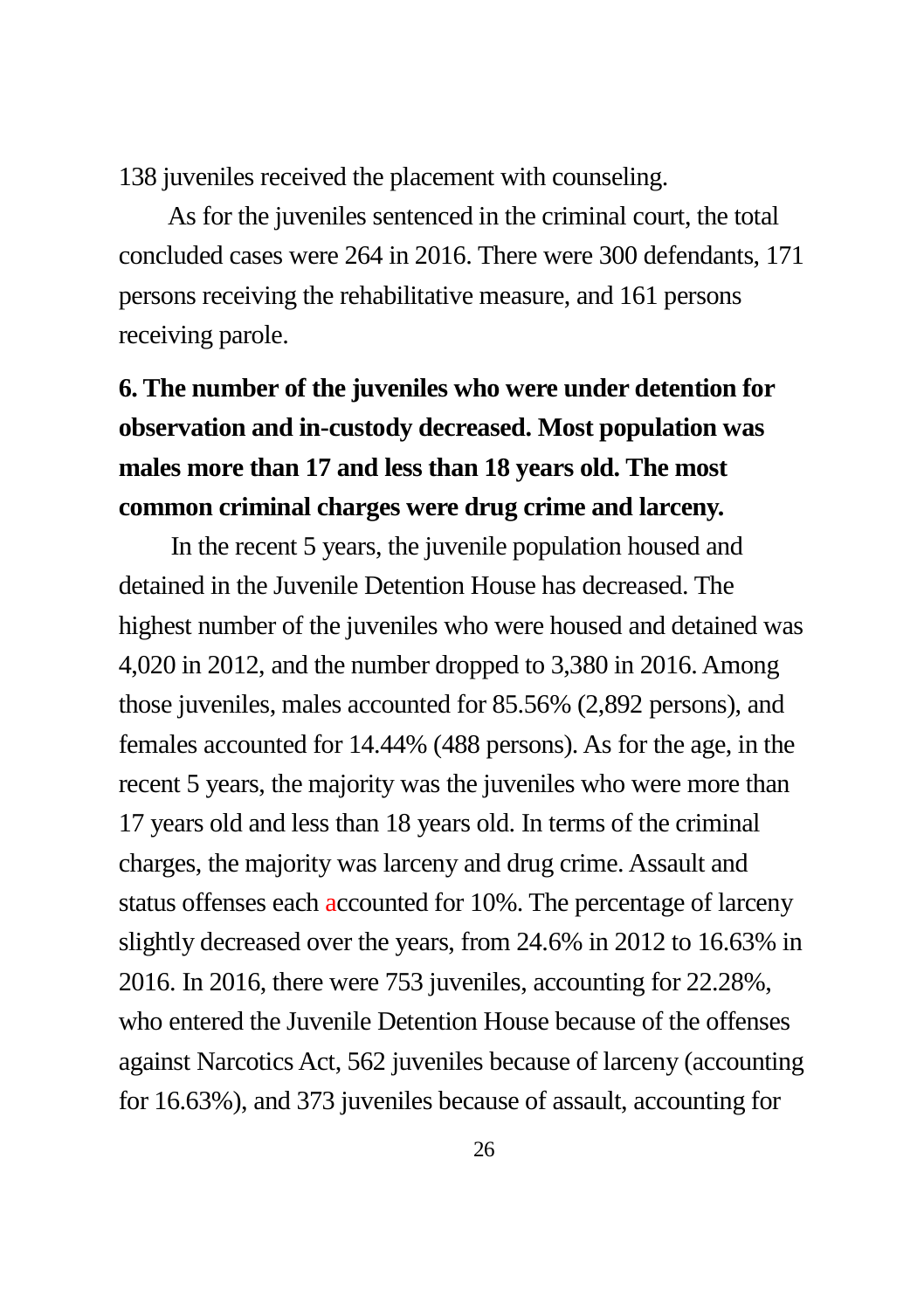#### 11.04%.

**7. The students who received the reformatory education were most housed in the Changhua Reform School. The majority was male more than 18 years old among the students who received the reformatory education. The most criminal charge was drug crime**

 In the recent 5 years, the number of the newly accepted students in the Juvenile Reform School was the most with 868 juveniles in 2012 and the least with 786 in 2014. The highest number was in the Changhua Reform School housed 369 juveniles (44.3%) in 2016, and the lowest number was in the Chengjheng High School. The majority of the newly accepted students was more than 18 years old, and had an increasing tendency by years. The percentage in 2012 was 27.19%, and in 2016, it increased to 42.98%. The increase range is enormous. The most criminal charge was drug crime from 2013 to 2016. There were 267 students because of drug crime involvement in 2016. In the recent 5 years, the most number of juveniles housed in the Ming Yang High School were 256 persons in 2013 and then gradually decreased by years. In 2016, the number dropped to 177 persons. Among them, the majority was male (96.05%), and there were only 7 females (3.95%).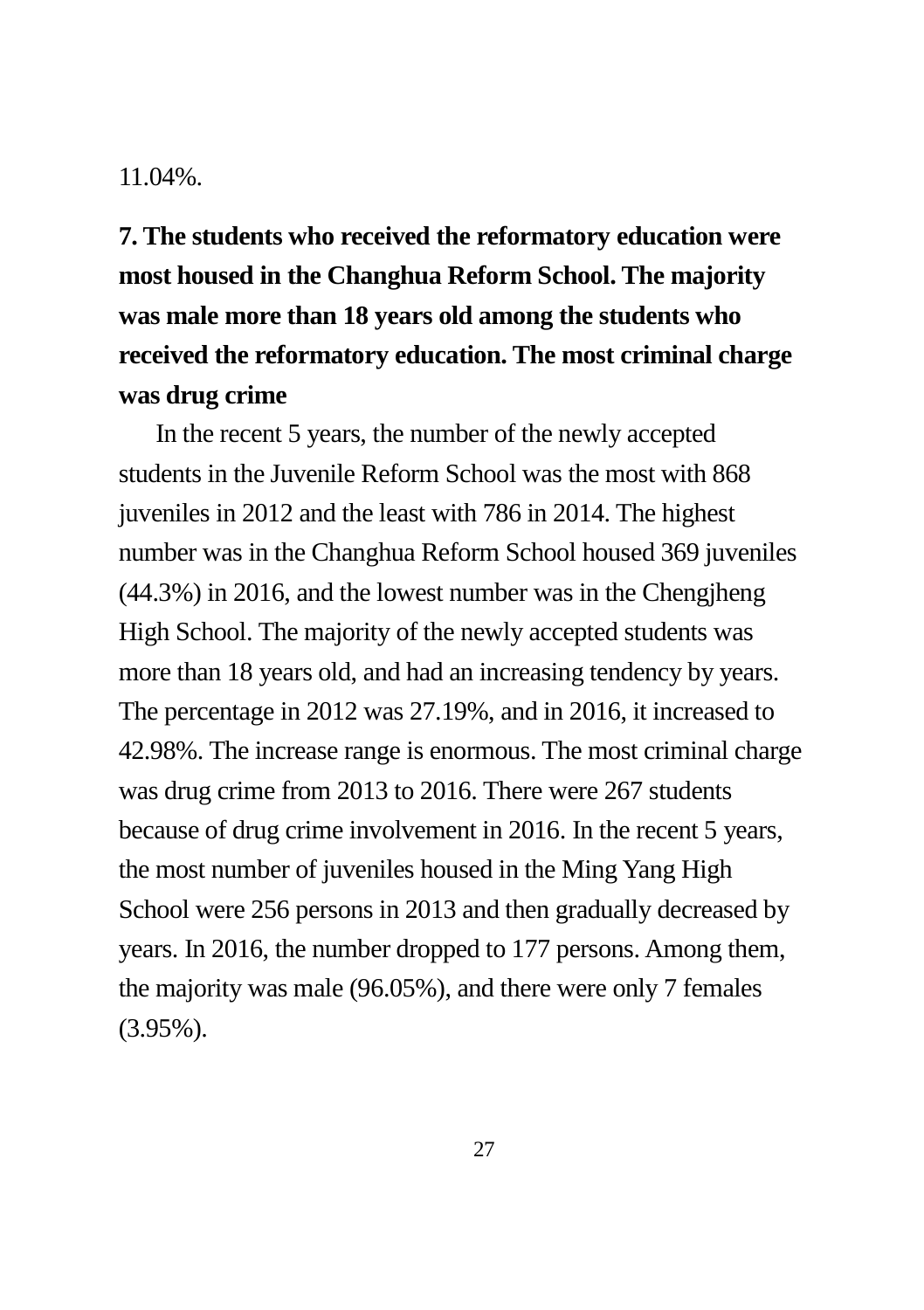## **8. Female crime trends and rates remain stable, focusing on the non-violent crime, and offenses against public safety significantly increased**

The population rate of female offenders in 2016 was 410.45 per 100,000 persons. The number of female convicts in all district prosecutor offices was 24,625 (13.60%). The situation of female committing crime tended to ease up in the recent years, and compared to 25,743 female offenders in 2007, the rate decreased by 4.34%.



Figure 3-3 The trend of the convicts' gender in the district prosecutor office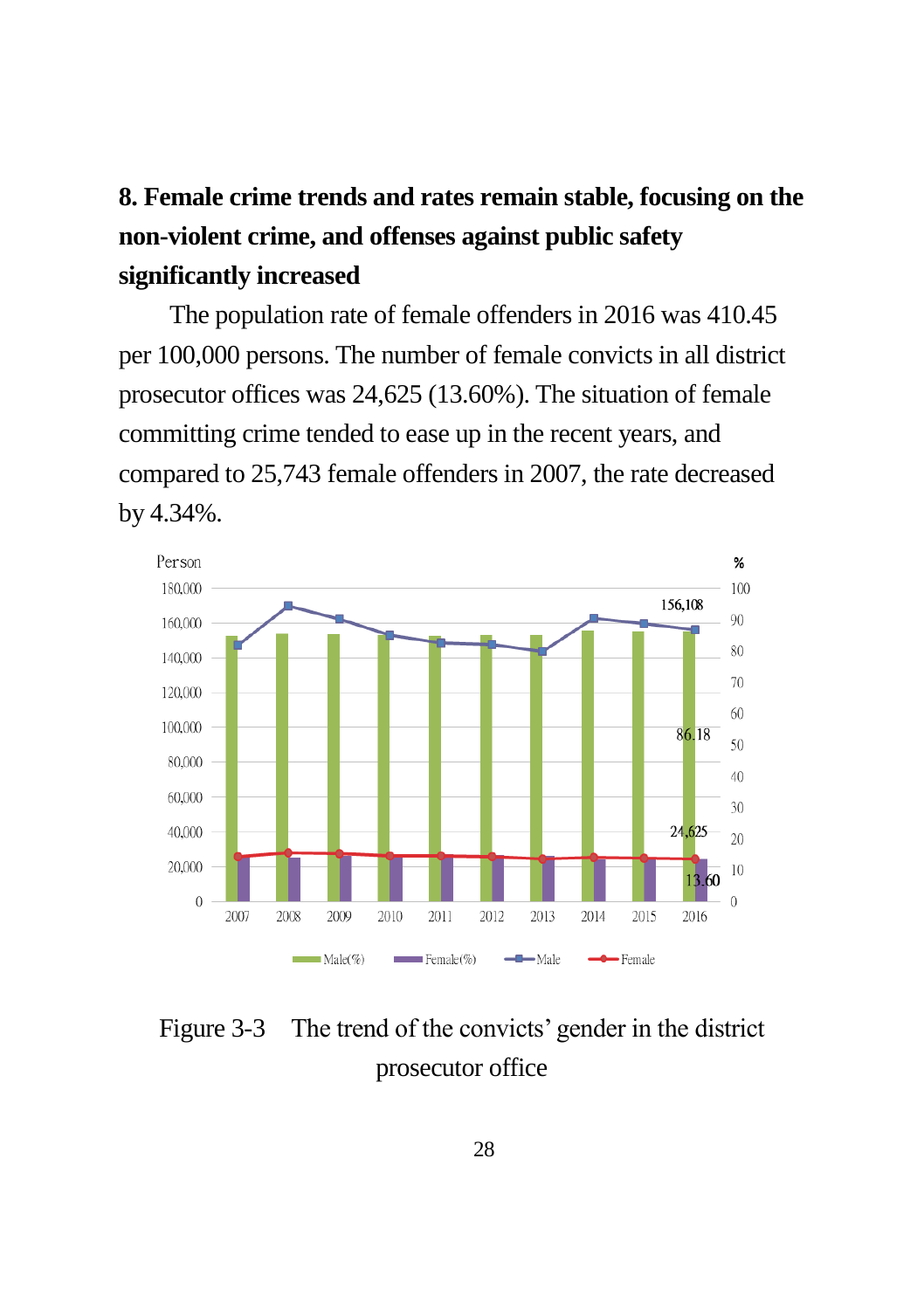The major crime types committed by females in 2016 were as follows: offenses against the public safety (20.21%), violations of the Narcotics Endangerment Prevention Act (20.14%), gambling  $(11.50\%)$ , larceny  $(11.22\%)$ , fraud  $(7.57\%)$ , and so forth of non-violent crime. The number of females who received the observation rehab, forced physical therapy treatment, in-custody, and incarceration had a trend of decrease, but the number of observation rehab, in-custody, incarceration, and probation in 2016 increased, of whom being probation increased to 2,490 persons (12.92%), reaching another peak.

#### **9. The elderly crime and instituted elders increased, mainly on offenses against public safety and the property crime**

The population of elderly criminals in the recent 10 years has increased, and it reached the peak of 23,060 persons in 2016 (8.45%). The rate of criminal population in the recent 10 years was 289.21 to 539.06 per 100,000 persons.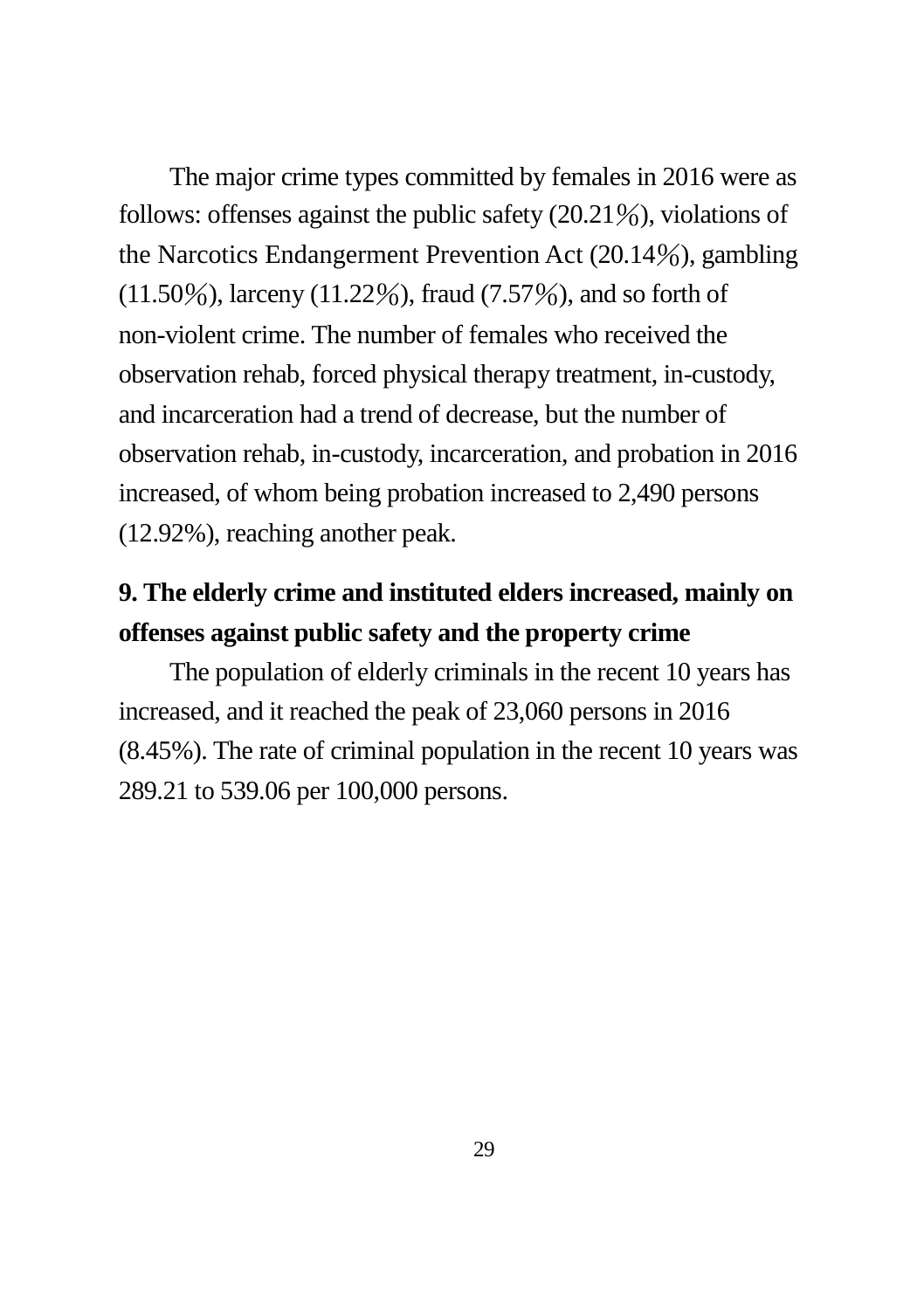

Figure 3-4 The trend of the elderly criminals In 2016, the most of crime types in the general criminal law committed by the elderly was offenses against public safety, followed by gambling and then larceny. The number of violations of the Narcotics Endangerment Prevention Act was the most among the elderly criminals who were convicted by the special criminal law, followed by violations of the Domestic Violence Prevention Act. The number of elderly convicts of violations of the Narcotics Endangerment Prevention Act has obviously increased in 2016. In the recent 10 years, the number of elderly criminals who received whether the observation rehab, forced physical therapy treatment, in-custody, incarceration, or probation has increased. The number of elderly criminals who received the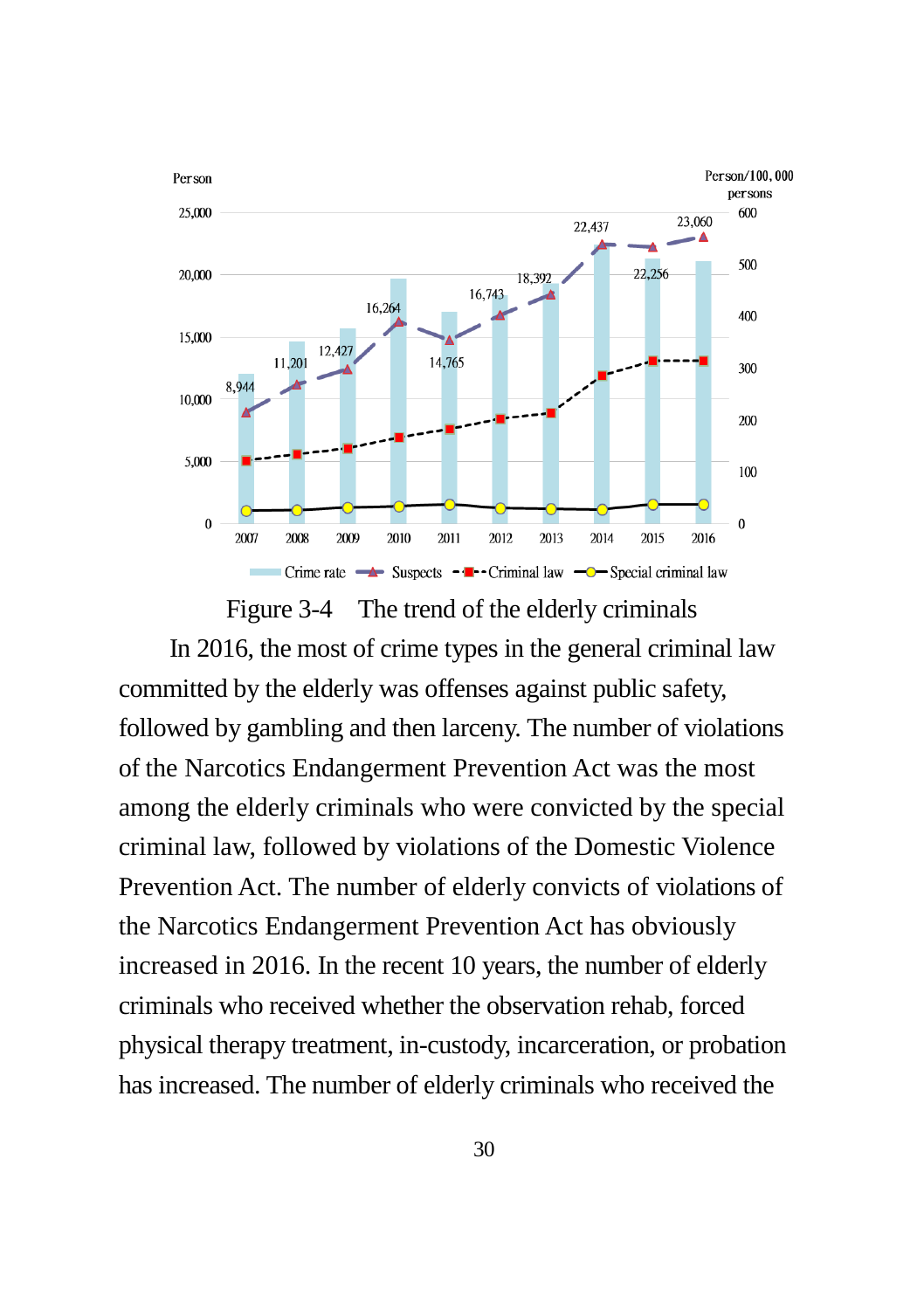deferring prosecution slightly decreased in 2016.

## **10. The trend of the schedule 1 drug crime eased, but the problem of the schedule 2 and 3 drug crime became more serious**

From 2007 to 2016, the number of drug crime suspects reached the peak of 58,707 persons in 2016. The ratio of males to females among the convicts of drug crime in 2016 was approximately 87.79% to 12.21%. The majority was still males. From 2007 to 2010, the convicted population of exclusively using the schedule 1 drug was higher than the convicted population of exclusively using the schedule 2 drug. Since 2011, however, the population of exclusively using the schedule 2 drug significantly increased, exceeding the population of exclusively using the schedule 1 drug. Since 2011, among the manufacturing, trafficking, and selling drugs, the top drug became the schedule 2 drug, and the second top drug was the schedule 3 drug after 2014. In the recent three years, the population who manufactured, trafficked, and sold drugs has continued to drop. In 2016, among the people receiving the punishment of deferring prosecution with, revocation of sanctions with, or being observation rehab with the order of completing addiction treatment, the number of the schedule 2 drug users was more than the number of the schedule 1 drug users. The number of the newly imprisoned drug users has continued to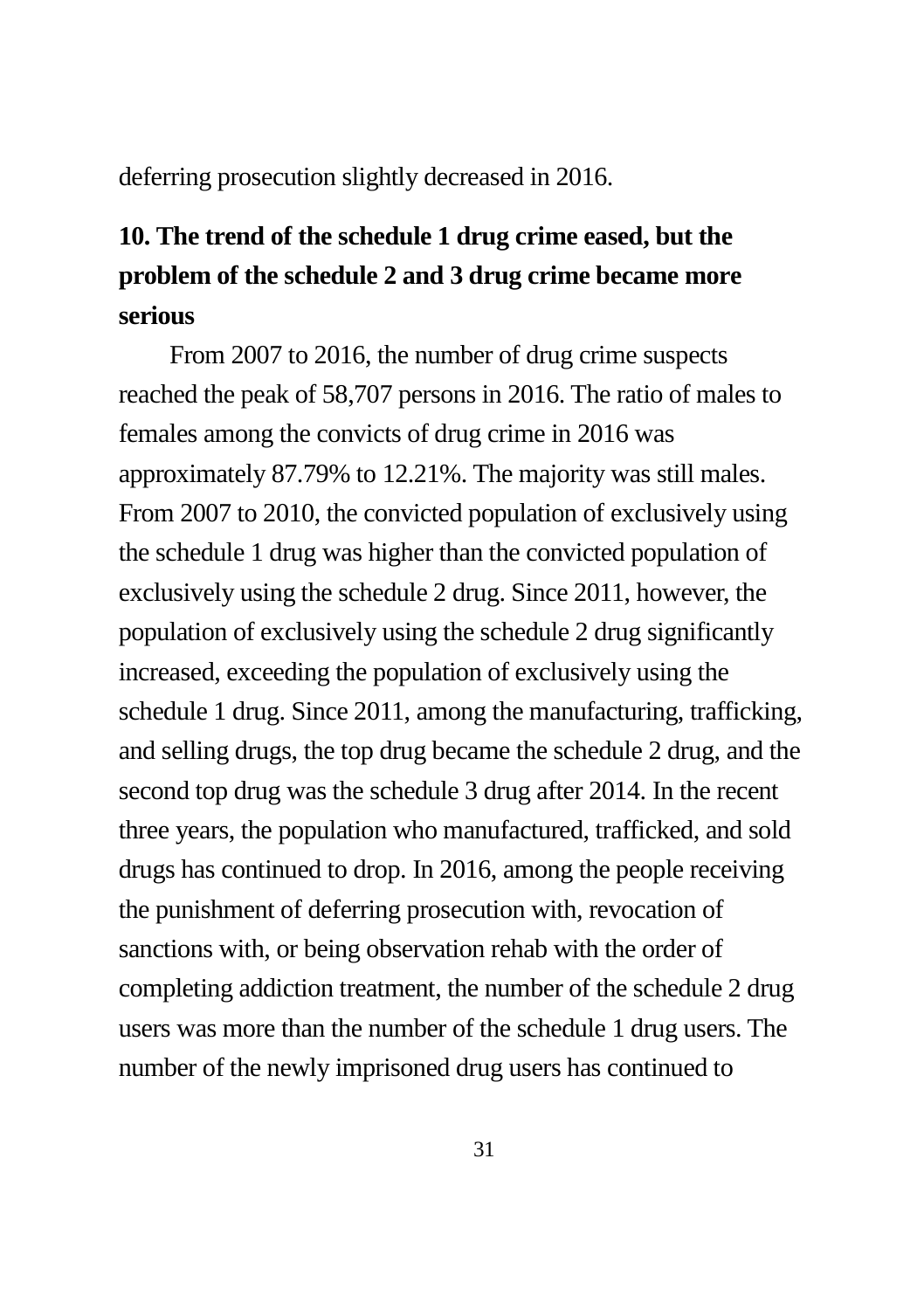increase. From 2010 to 2016, the most workshops, most people who were fined, and the most amount of fines for the possession of the schedule 3 or 4 drug without just reasons or the use of those drugs were all in 2013. Those in 2016 had a big drop than those in 2015. Moreover, the rate of the fine payment and the amount of payment both showed a descending tendency.



Figure 3-5 The trend of drug criminals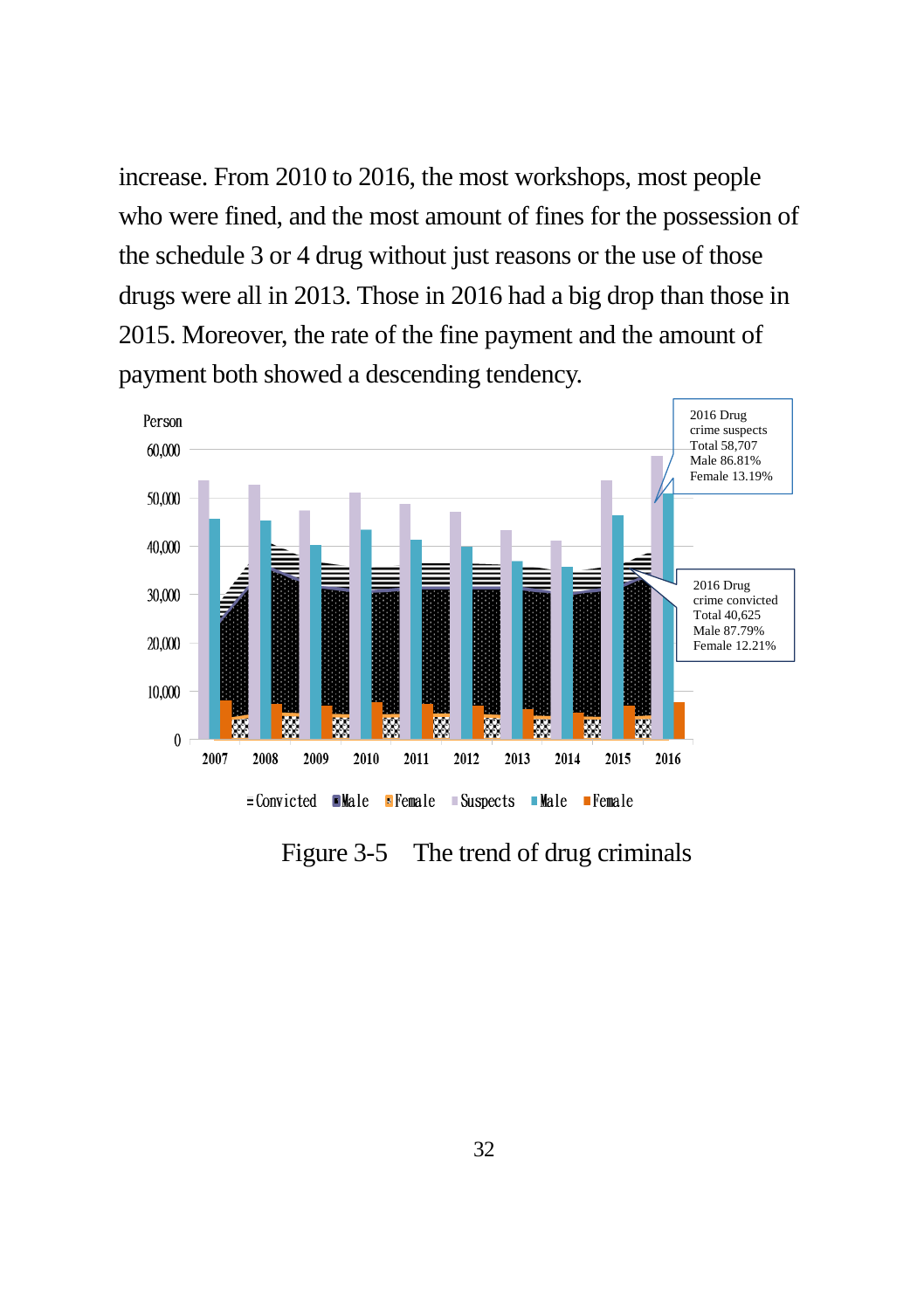## **11. The recidivism was still high and comparatively, drug crime, larceny, and offenses against public safety had a higher recidivism rate**

The rate of new prisoners having prior criminal records has increased. There were 27,091 persons (78.54%) in 2016. Among the male new prisoners, those with prior criminal records were accounted for 79.39%, and among the female new prisoners, those with prior criminal records accounted for 69.95%. As compared to the rate in 2007, the rate of having prior criminal records in 2016 increased by 13.37%, and the increasing rate of males with prior criminal records were more than those of females. The first five crime types in the new prisoners with prior criminal records in 2016, by sequence, were violations of the Narcotics Endangerment Prevention Act, offenses against public safety, larceny, offenses of receiving stolen property, and robbery (80.74% in total). Drug crime and larceny were the recidivism problem for both males and females, but males had a higher recidivism rate of larceny, and females had a higher recidivism rate of drug crime.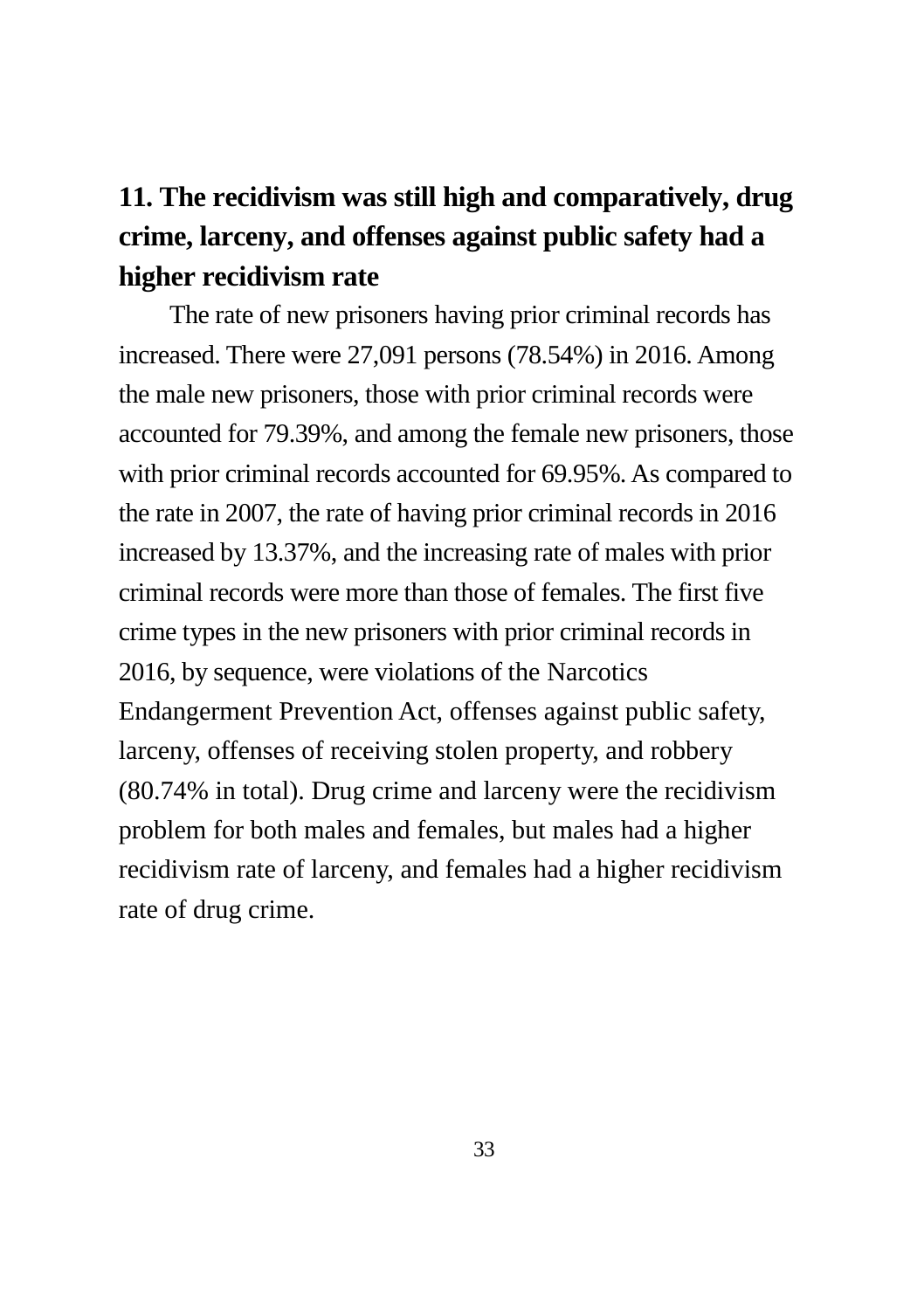

Figure 3-6 The trend of the new prisoners with prior criminal records

## **12. The number of crime committed by foreigners decreased and then increased. The most were the property crime and crime related to addiction**

The number of convicted alien offenders in 2012 was 1,325. Afterward, there is a downward trend. There were 1,147 convicted alien offenders in 2015, but in 2016, the number increased to 1,327 persons, the highest in the recent three years. Of whom, 86.44% violated the general criminal law, and 13.56% violated the special criminal law. The nationality of the convicted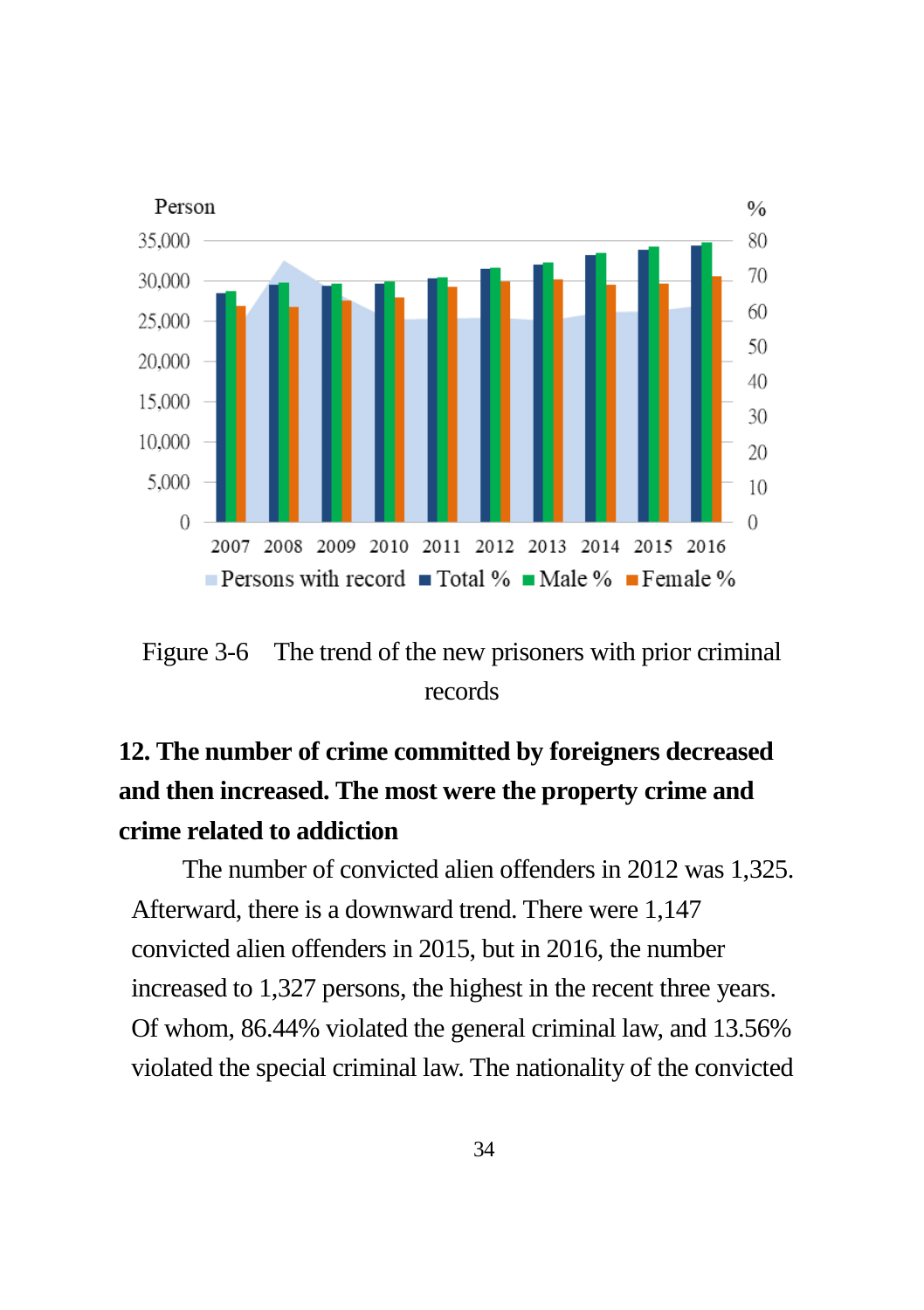alien offenders in 2016, by sequence, were Vietnam, Thailand, Indonesia, and Philippine. These four nationalities accounted for 81.24%. According to the district prosecutor office in the recent three years, among the list of convicted crime types by alien offenders, offenses of forging instrument or seal and larceny have decreased and then increased, but offenses against public safety has significantly increased. In 2016, the most of crime types committed by foreigners were offenses against public safety, larceny, and offenses of forging instrument or seal in the general criminal law, and violations of the Narcotics Endangerment Prevention Act in the special criminal law.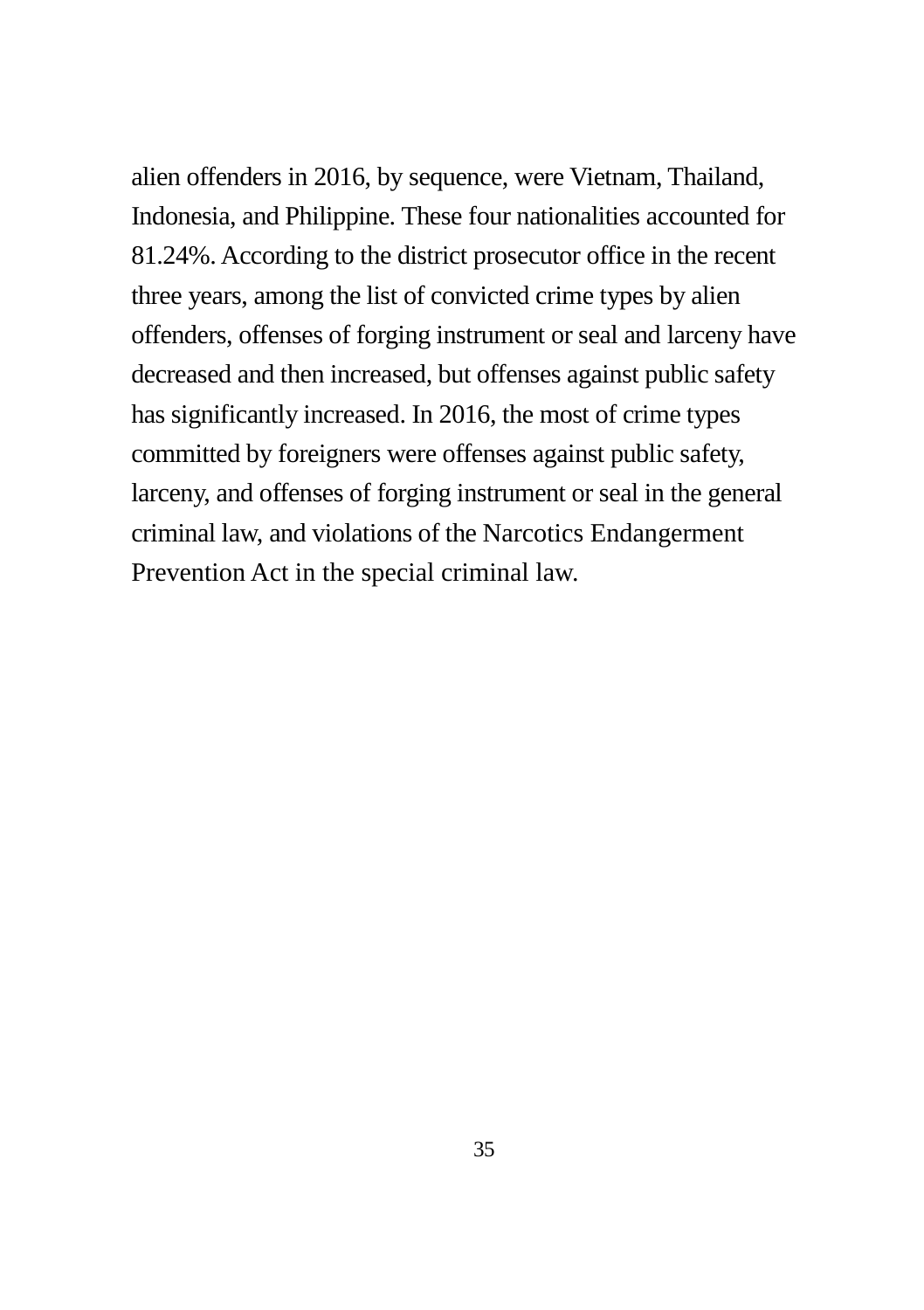#### **IV. Crime Victimization Protection**

Since the Crime Victim Protection Act has been put into effect in October, 1998, compensation subjects and scope have continued to amplify and increase the compensation items to protect family of victims who died of criminal conducts, severely injured victims, victims of sexual assaults and domestic violence, and people staying in Taiwan with alien nationality or without nationality

## **1. The crime victim protection items are various, providing the legal assistance and other services for the victims, families and members of the deceased's family**

The crime victim protection items include (1) pressing assistance of physiological and psychological medication and arrangement, (2) assistance during investigation and trial as well as after trial, (3) assistance of compensation application, social aid and civil claims, (4) assistance to investigate the criminal's or the liable individual's property, (5) assistance of safety protection, (6) assistance of the physiological and psychological therapy and life restoration, (7) propaganda of victim protection, and (8) other assistance. The Association for Victims Support presently has 15 services, including management of settlement, medical services, legal assistance, compensation application, social aid, assistance of investigation, safety protection, psychological counseling, life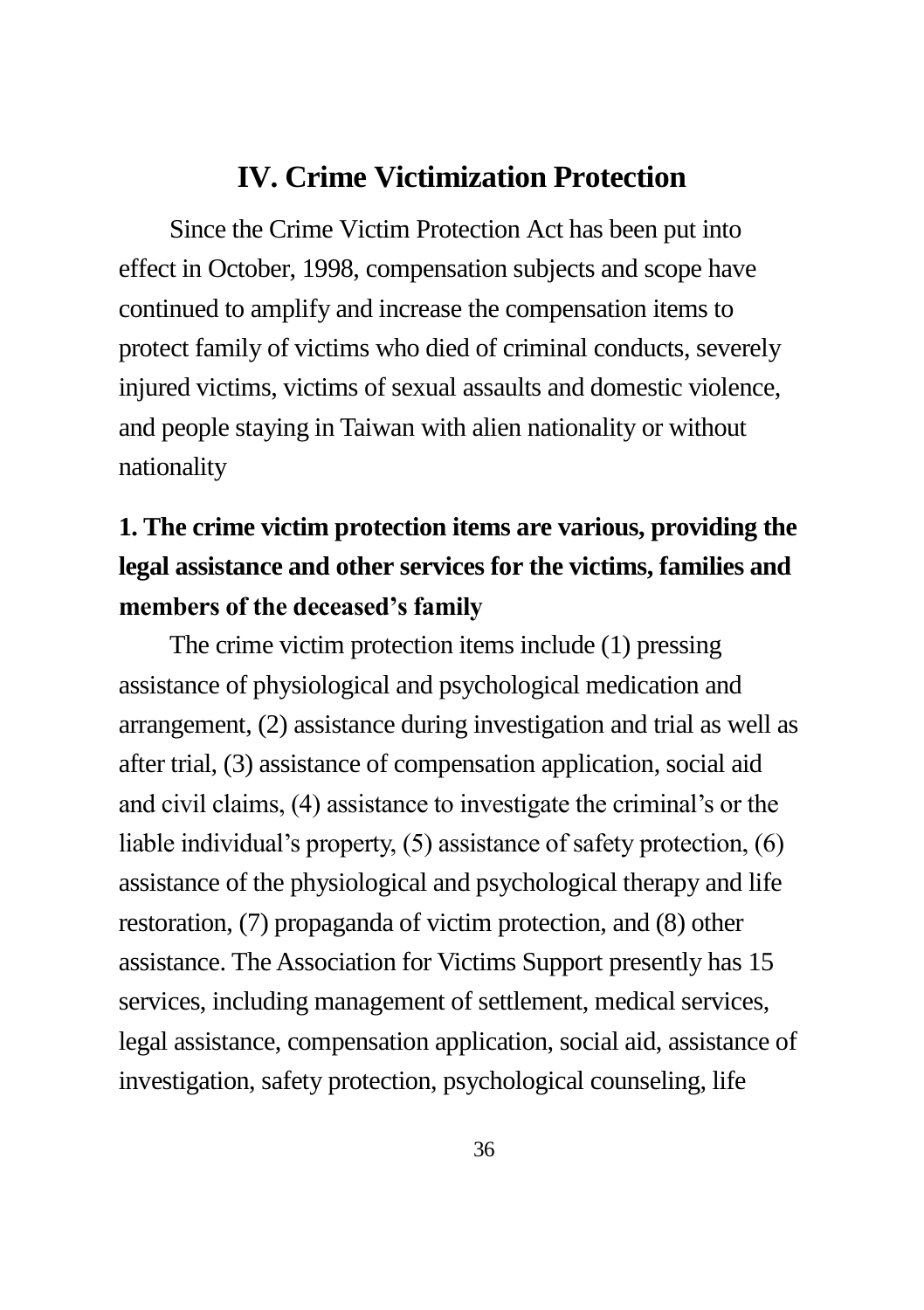restoration, trust management, emergency funding, issue of a letter of guaranty, visits and solicitude, inquiry consultation, and others. There were 2,236 new cases in 2016, including 451 self-requested protection cases, 1,651 informed protection cases, and 134 visited protection cases. Among the protection cases based on the classification of victimization types, there were 1,532 death cases, 269 sexual assault cases, 377 severe injury cases, 11 domestic violence cases, and 47 other cases. It includes the service for 704 victims and 3,525 families and members of the deceased's family. There were 67,547 times for providing the legal assistance.

#### **2. The percentage of compensatory cases remained stable, but the amount of money significantly increased**

The number of accepted applications for the crime victimization compensation by the district prosecutor office in 2016 was 1,803, the highest number in the past 10 years. Among those, the applications for the monetary compensation of crime victimization (1,330 cases; 73.77%) and the claims executed by the prosecutor (456 cases; 25.29%) were the majority. In the 1,178 concluded cases of applying for monetary compensations, 552 applications were approved, accounting for 45.86%. As compared to the approved applications in 2015 (490 cases; 45.67%), the approval rate remained stable. The overruled applications were 378, decreasing by 13 applications as opposed to 391 cases (36.44%) in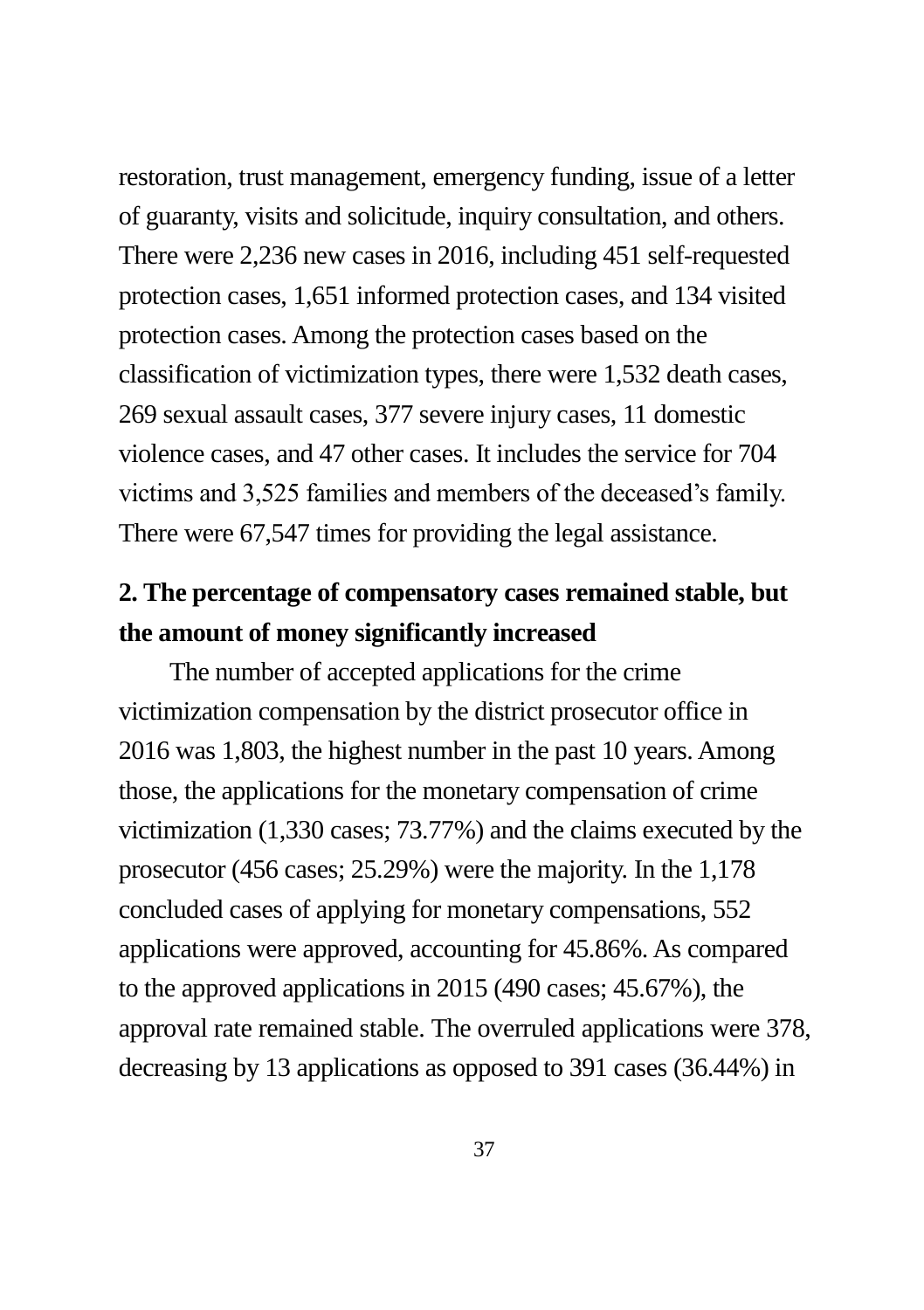2015. Among the applications for monetary compensation of crime victimization in 2016, the approval number of applications was 552, involving 652 persons, NT\$ 635,322 on average for each approved application, and NT\$ 537,880 on average for each person. Among the applications for temporary compensation, there was 1 approved application and the compensation was NT\$ 200,000.

## **3. Most victims who applied for the compensation were younger than the age of 20 and unemployed, and females have an increasing tendency.**

Among the 1,188 criminal victims of the concluded applications for the monetary compensation in the district prosecutor office in 2016, 44.78% were males and 55.22% were females. From 2007 to 2016, the number of female victims gradually increased by years. The majority of victims was at the age of less than 20 (25.25%), and the number of the victims less than 20 years old is increasing. In terms of the occupation, the unemployed (41.57%) and blue-collar workers (14.31%) were the most, and sellers and service personnel significantly increased.

### **4. Most cases of application for compensation were homicide, assaults, and offenses against sexual autonomy, and most applications were because of death**

As for the victimization type in applications for the monetary compensation, the most were homicide with 479 cases (40.66%),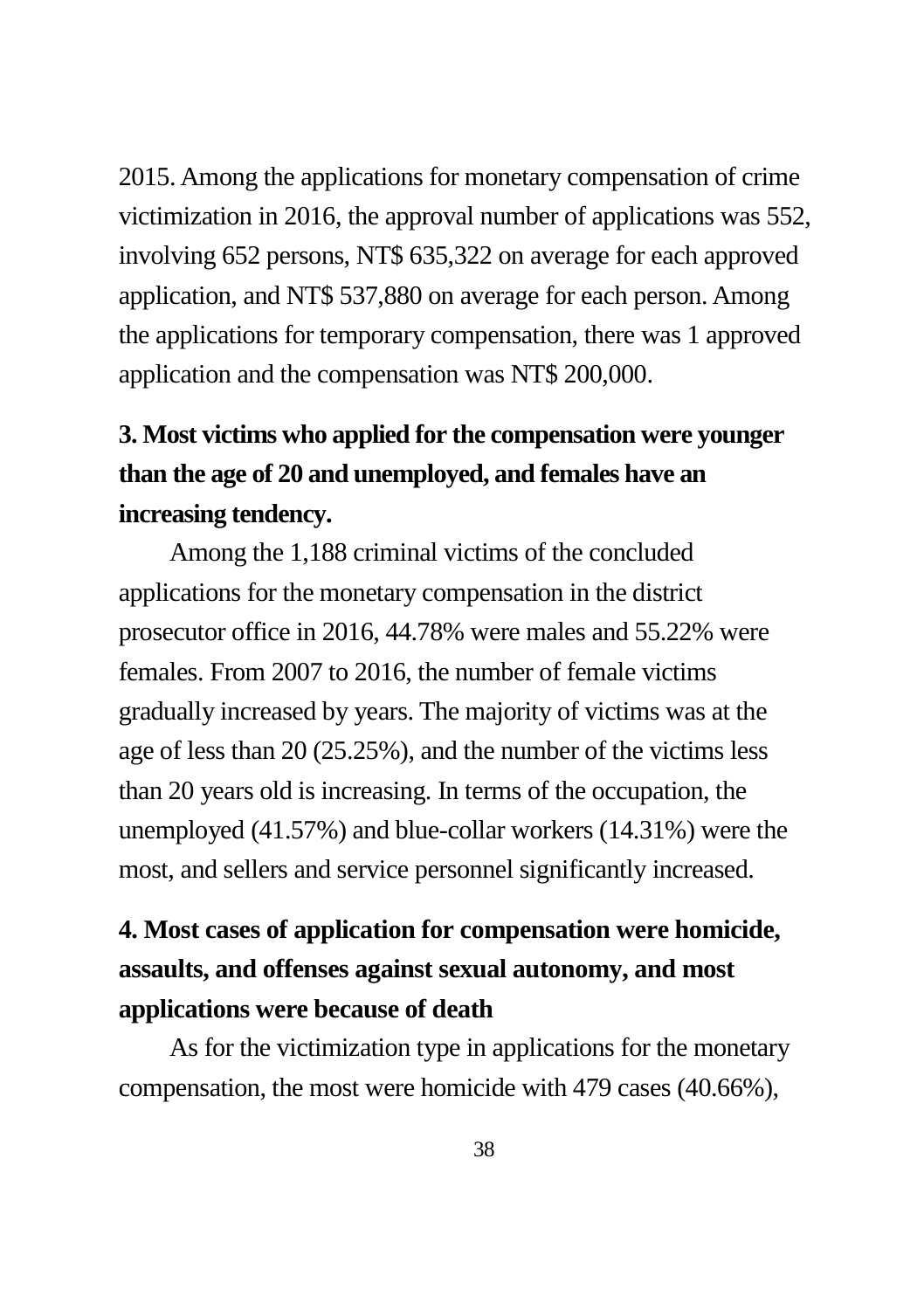followed by offenses against sexual autonomy with 389 cases (33.02%), and then assaults with 267 cases (22.67%). The number of applications because of homicide, offenses against sexual autonomy, and assaults showed increasing tendency in 2016 than the number in 2015. With regard to the category, most applications were because of death with 551 persons (46.38%). The second most was because of offenses against sexual autonomy with 394 persons (33.16%), and then was because of assaults with 243 persons (20.45%).



Figure 4-1 The major victimization type of the concluded applications for crime victimization compensations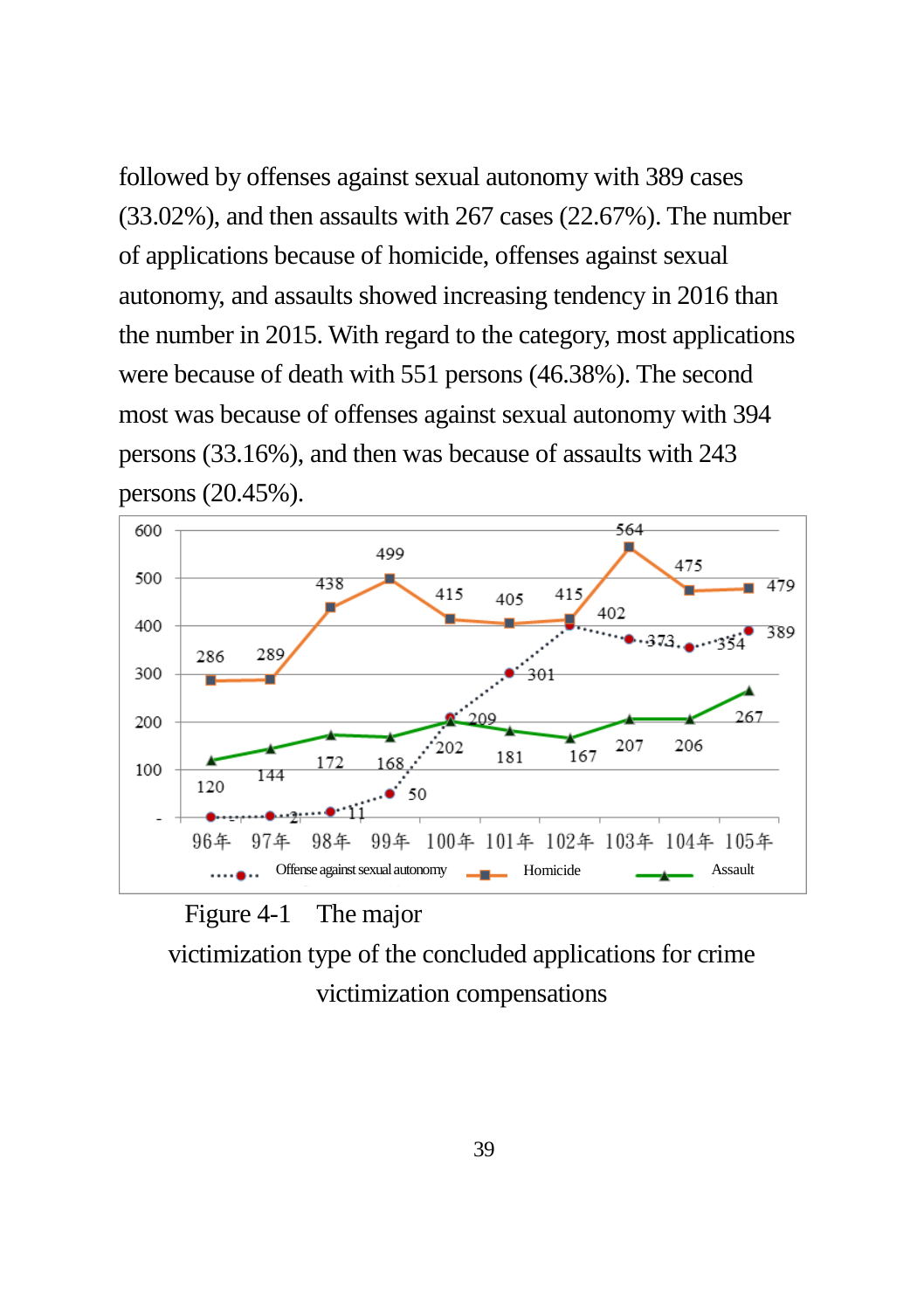#### **V. Issues of Social Concern**

#### **1. Review of the cross-border telecommunications fraud**

According to the findings of focus group interviews regarding the issues of social concern, fraud methods have kept evolving. The statistics of crime, however, continues to lack the accurate number and committing methods of cross-border telecommunications fraud. Related research revealed that the location of telecommunications fraud has a historical development from the period of unidirectional pathways, in which Taiwan to Taiwan (1945-1999), China and Taiwan to Taiwan (2000-), and China and Taiwan to China and Taiwan, to the period of multidirectional pathways, in which China and Taiwan to other countries (2006-), southeast Asian countries to China and Taiwan (2009-), and other countries to China and Taiwan (2012-). The latter three types of multidirectional pathways even work till now. The location where criminals commit fraud and the location where people fall victims to such crime have been Taiwan, China, Southeast Asian countries, and currently expand to countries all over the world. Types have been evolved from individual country, bilateral cooperation, to cooperation across three places. The variety of crime locations and types is mainly influenced by diverse criminal opportunities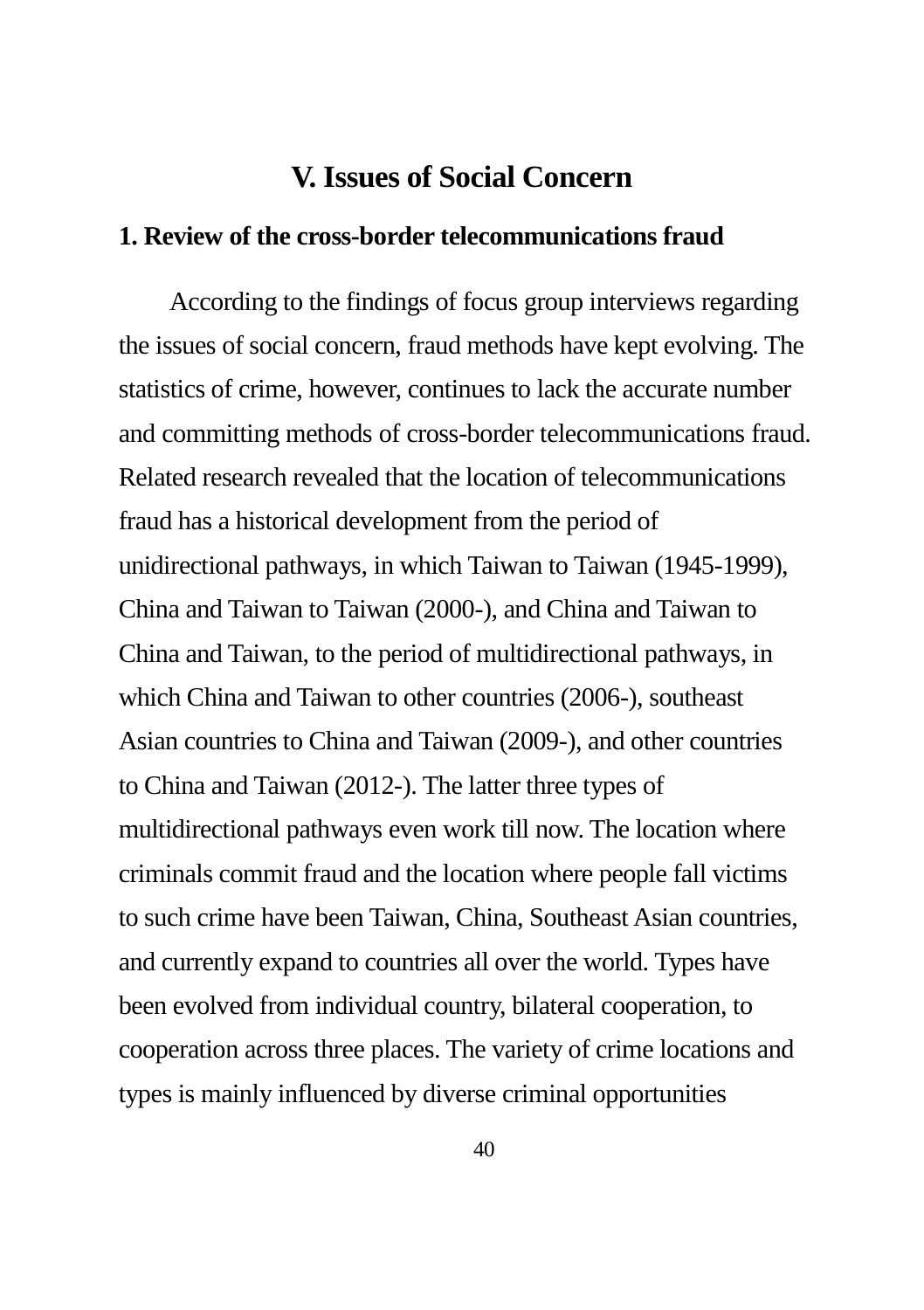resulted from social changes. The cross-border telecommunications fraud has the following characteristics: organizational management, information circulation, remote control, and high reproducibility.

The characteristics and background of fraud group members include that age distribution is very wide, ranging from 18 to 50-60 among Taiwanese members. The Chinese members generally are younger. The majority is less than 30 years old. Most bottom-layer members are dropouts, no prior criminal records, unmarried, fun-loving, unemployed, young, and lacking stable marital relationship or family life. The "cash mule" is easy to be caught, so the minors are more likely to be tasked with the job for having more chances to mitigate criminal liability. In terms of gender, there were more males in the earlier times, but later on, females gradually increase and of whom, the Chinese nationals are more than Taiwanese nationals. In terms of family backgrounds, most members have a low family socio-economic status, but the leader's family SES is better. In terms of education, the majority of members are dropouts and few are highly educated. The job experiences varied, including all kinds of occupations. In terms of delinquency, most members have connections with gangsters, 30 percent of members have debts, 50 percent of members have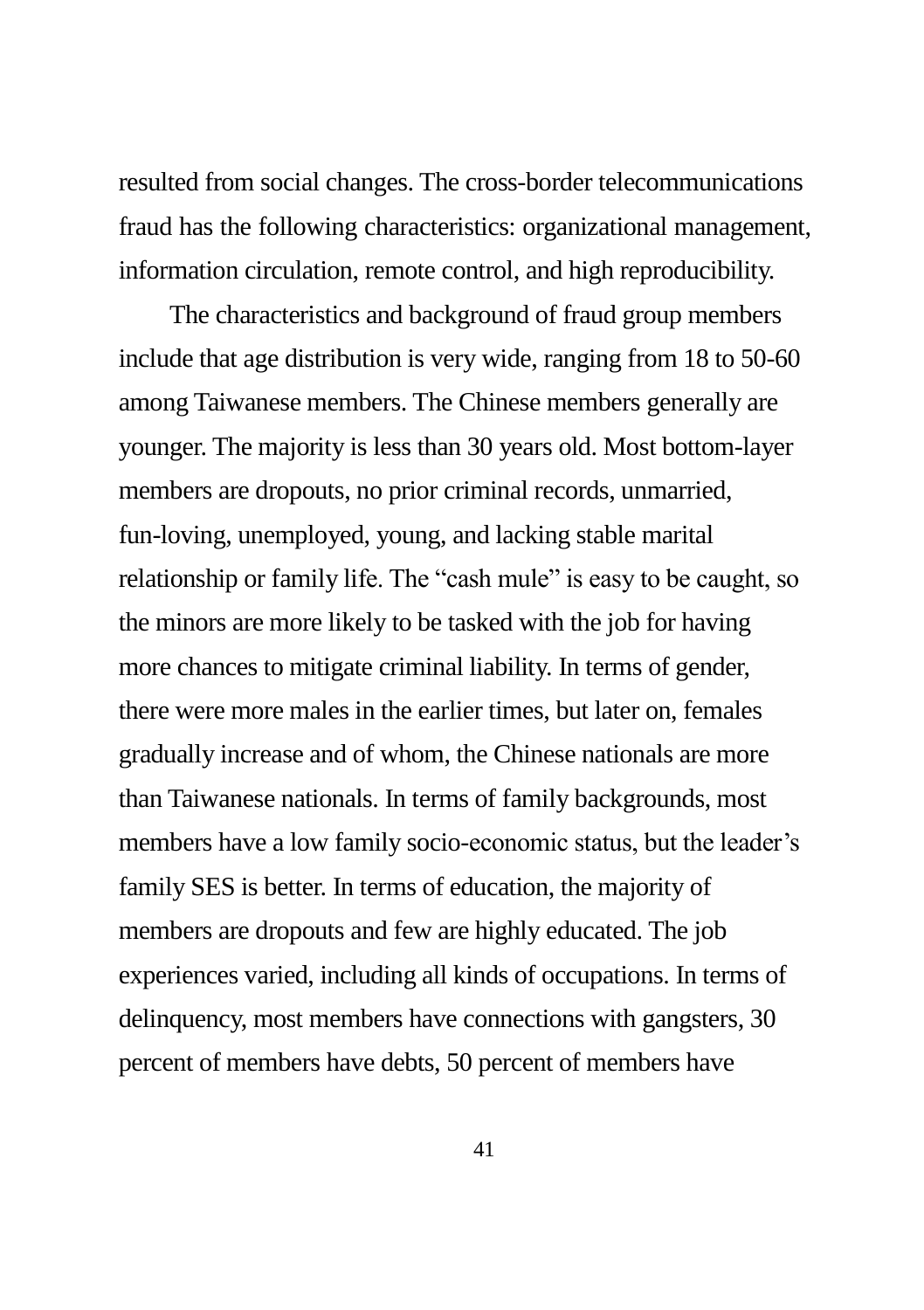drinking and gambling habits, and 80 percent of members have the experience of using drugs. It shows that gangs and drugs are highly associated with the cross-border fraud.

The prevention strategies against cross-border telecommunications fraud include (1) to reduce opportunities for crime, (2) to block money delivery and return stolen money, (3) to operate network monitoring, (4) to operate financial monitoring, (5) to expand international policing cooperation for amending the loopholes in globalization, (6) to trace the money laundering, (7) following the clue to monitor the contact person of the responsible person, and (8) to well use technology and analyze networks.

### **2. Review of the schedule 1 & schedule 2 drug abuse treatments**

Review of the policy for the schedule 1 and schedule 2 drug abuse treatments found that the problem of drug abuse recently in our society is getting serious. The newly imprisonment population because of illicit drugs is approximately ten thousands annually, being either the top 1 or 2 crime convicted among the top 10 crimes resulting to imprisonment. The population of drug inmates almost accounts for a half of the whole population in the correctional institutions, which causes the prison overcrowding.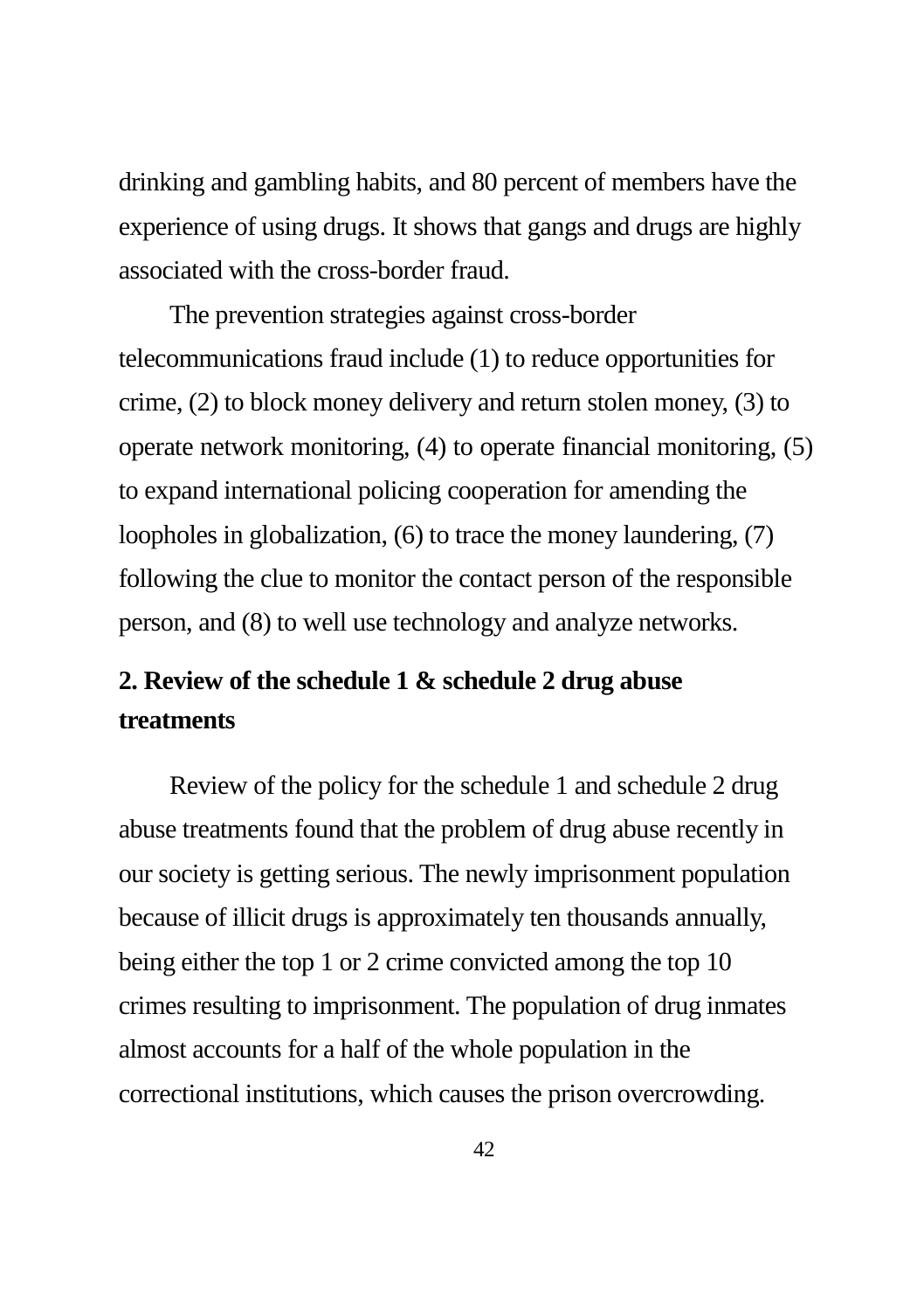| Year | Total<br>Population<br>of Inmates<br>(A) | Population  |                        |                |          | Excessive     |                    |
|------|------------------------------------------|-------------|------------------------|----------------|----------|---------------|--------------------|
|      |                                          | Incarcerati |                        |                |          | Accommodation |                    |
|      |                                          | on Rate     | Drug<br><b>Inmates</b> | % Drug         | Approved |               |                    |
|      |                                          | (Every      |                        | <b>Inmates</b> | Capacity | Number        | Ratio              |
|      |                                          | 100         |                        |                | (B)      | of People     | $(C/B \times 100)$ |
|      |                                          | thousands   |                        |                |          | $(C=A-B)$     | (% )               |
|      |                                          | persons)    |                        |                |          |               |                    |
| 2011 | 64,864                                   | 279.3       | 28,329                 | 43.7           | 54,593   | 10,271        | 18.8               |
| 2012 | 66,106                                   | 283.5       | 29,227                 | 44.2           | 54,593   | 11,513        | 21.1               |
| 2013 | 64,797                                   | 277.2       | 29,204                 | 45.1           | 54,593   | 10,204        | 18.7               |
| 2014 | 63,452                                   | 270.8       | 28,893                 | 45.5           | 54,593   | 8,859         | 16.2               |
| 2015 | 62,899                                   | 267.7       | 29,506                 | 46.9           | 55,676   | 7,223         | 13.0               |
| 2016 | 62,398                                   | 265.1       | 30,500                 | 48.9           | 56,877   | 5,521         | 9.7                |

Table 6-1 The population of drug inmates and housing situation

Resource: Department of Statistics, Ministry of Justice

The statistics show that in the recent 10 years, the number of death caused by drug use has remained high. The death number resulted from drug use in 2015 increased up to 287, slightly more than a hundred persons as opposed to the death number of 173 in 2014. As for the age distribution of drug use death, 528 persons were aged between 35 to 44, with 425 person aged between 25 to 34. Accordingly, the majority of death resulted from drug use were the young and middle-aged individuals who were in their prime of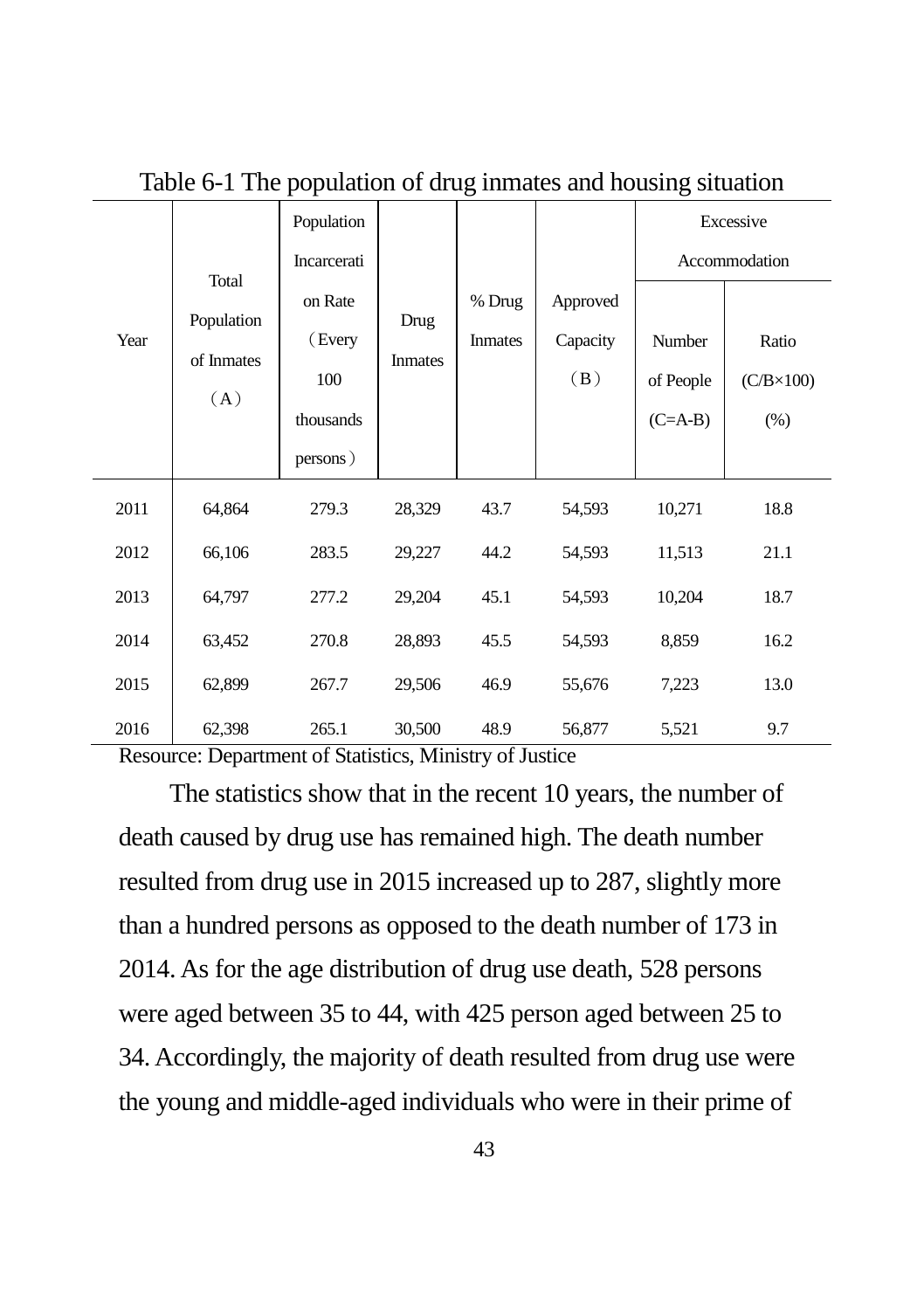| Year  | Schedule 1 Drug Use Only |        |       | Schedule 2 Drug Use Only |        |       | Both Schedule 1 & 2 Drug Use |                |       | Total |
|-------|--------------------------|--------|-------|--------------------------|--------|-------|------------------------------|----------------|-------|-------|
|       | Male                     | Female | Total | Male                     | Female | Total | Male                         | Female         | Total |       |
| 2007  | 57                       | 20     | 77    | 18                       | 12     | 30    | 22                           | 6              | 28    | 135   |
| 2008  | 58                       | 17     | 75    | 27                       | 10     | 37    | 15                           | 6              | 21    | 133   |
| 2009  | 55                       | 15     | 70    | 26                       | 15     | 41    | 15                           | $\overline{2}$ | 17    | 128   |
| 2010  | 59                       | 9      | 68    | 43                       | 10     | 53    | 25                           | 10             | 35    | 156   |
| 2011  | 57                       | 11     | 68    | 44                       | 5      | 49    | 19                           | 7              | 26    | 143   |
| 2012  | 82                       | 11     | 93    | 38                       | 8      | 46    | 12                           | 11             | 23    | 162   |
| 2013  | 58                       | 9      | 67    | 41                       | 12     | 53    | 16                           | 6              | 22    | 142   |
| 2014  | 62                       | 8      | 70    | 55                       | 14     | 69    | 29                           | 5              | 34    | 173   |
| 2015  | 71                       | 11     | 82    | 126                      | 36     | 162   | 31                           | 12             | 43    | 287   |
| Total | 559                      | 111    | 670   | 418                      | 122    | 540   | 184                          | 65             | 249   | 1,459 |

life. This is absolutely a loss of society.

Table 6-2 The Population of Drug Overdose Deaths

Resource: Institute of Forensic Medicine, Ministry of Justice

Note: The number of deaths resulted from injecting drugs were unavailable when the current study completed.

The criminal policy for the schedule 1 and schedule 2 drug use treatment in Taiwan changes rapidly, based on the perspective of drug users as criminals in Drug Control Act during the period for suppression of the communist rebellion to the perspective of drug users as both criminals and patients in current Drug Control Act. The problems of drug abuse treatment include the shortcoming of judicial treatment policies for drug abusers, the ineffectiveness of rehabilitation and detoxification, the high percentage of rescinding deferred prosecution, and the limited correctional effect of incarceration on drug inmates.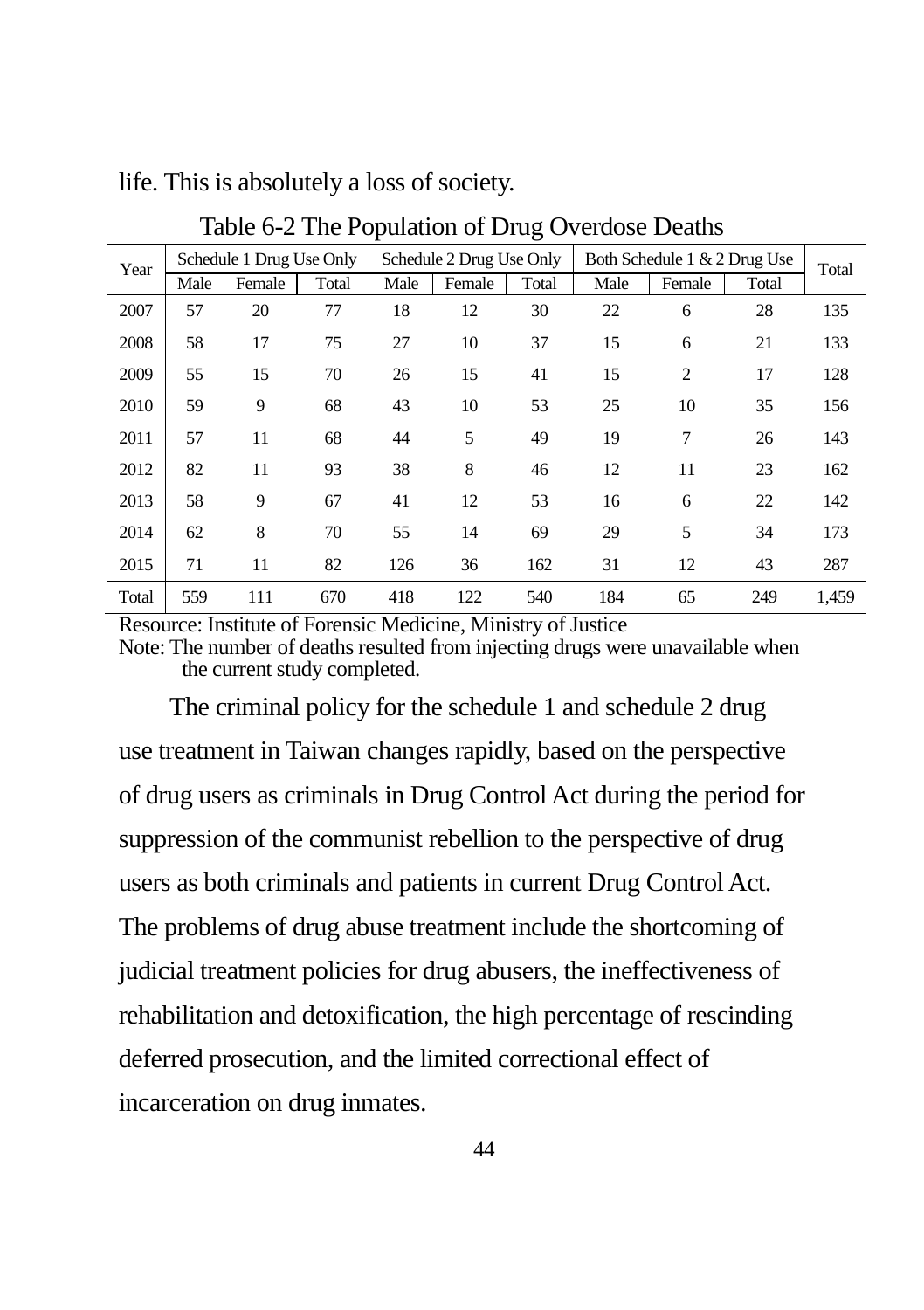The suggestions for the schedule 1 and schedule 2 drug abuse treatment are as follows.

(1) The short-term aim is to improve the current treatment framework, including to enhance the deferred prosecution for compulsory drug abstention and treatment, to improve the community treatment for drug abusers, and to strengthen the treatment for compulsory drug abstention.

(2) To recognize the hard-core population of drug offense, including to set up the identification standard on drug offense hard-core population and to render an appropriate treatment to the drug offense hard-core population.

(3) Making the evidence-based drug abuse treatment policy, including that drug abuse treatment policies should be based on the evidence of experiences and developing a treatment evaluation standard with various indicators.

(4) To improve the systematic drug addiction treatment model in the correctional institutions.

(5) The long-term aim may be to modify the judicial drug abuse treatment framework.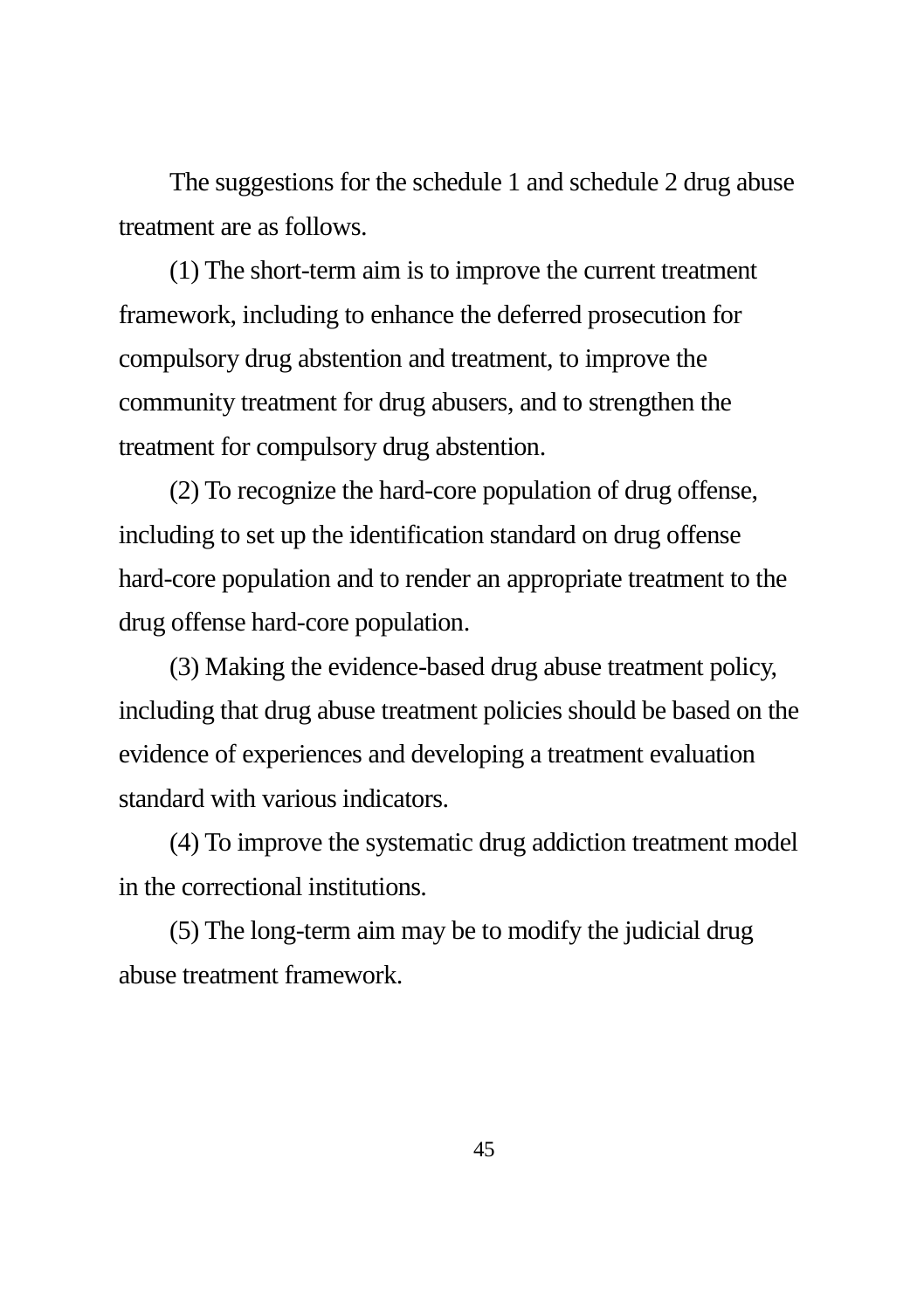#### **VI. Policy Recommendations**

### **1. Execute the new policy of confiscation and try all possibilities to seek out stolen money**

The regulation of confiscation in the criminal law has been put into effect since July  $1<sup>st</sup>$ , 2016. The Ministry of Justice demands its subordinate institutions to establish "Special group to seizure the proceeds of crime" in the expectation to recover the proceeds of crime. Since the implementation on July  $1<sup>st</sup>$ , 2016 to July 21 $<sup>st</sup>$ , 2017,</sup> the confiscated amount was up to more than 60 billion. The effect is significant. Execution of the new policy of confiscation in the future should be precisely, particularly to the public attentive cases, such as drug offenses, fraud, and food safety offenses. It is essential to strengthen the execution of the new policy of confiscation to avoid any illicit profit and to deter occurrence of crime.

## **2. The problem of prison overcrowding keeps serious, so it is suggested to expand the use of deferred prosecution, conditional probation, and the substitute of community service for misdemeanor and first-time offenders**

By the end of 2016, the correctional institution housed 62,398 persons. There were 5,521 persons more than the prison housing capacity. By reviewing the structure of the sentencing years of the newly imprisonment inmates and the existing inmates by the end of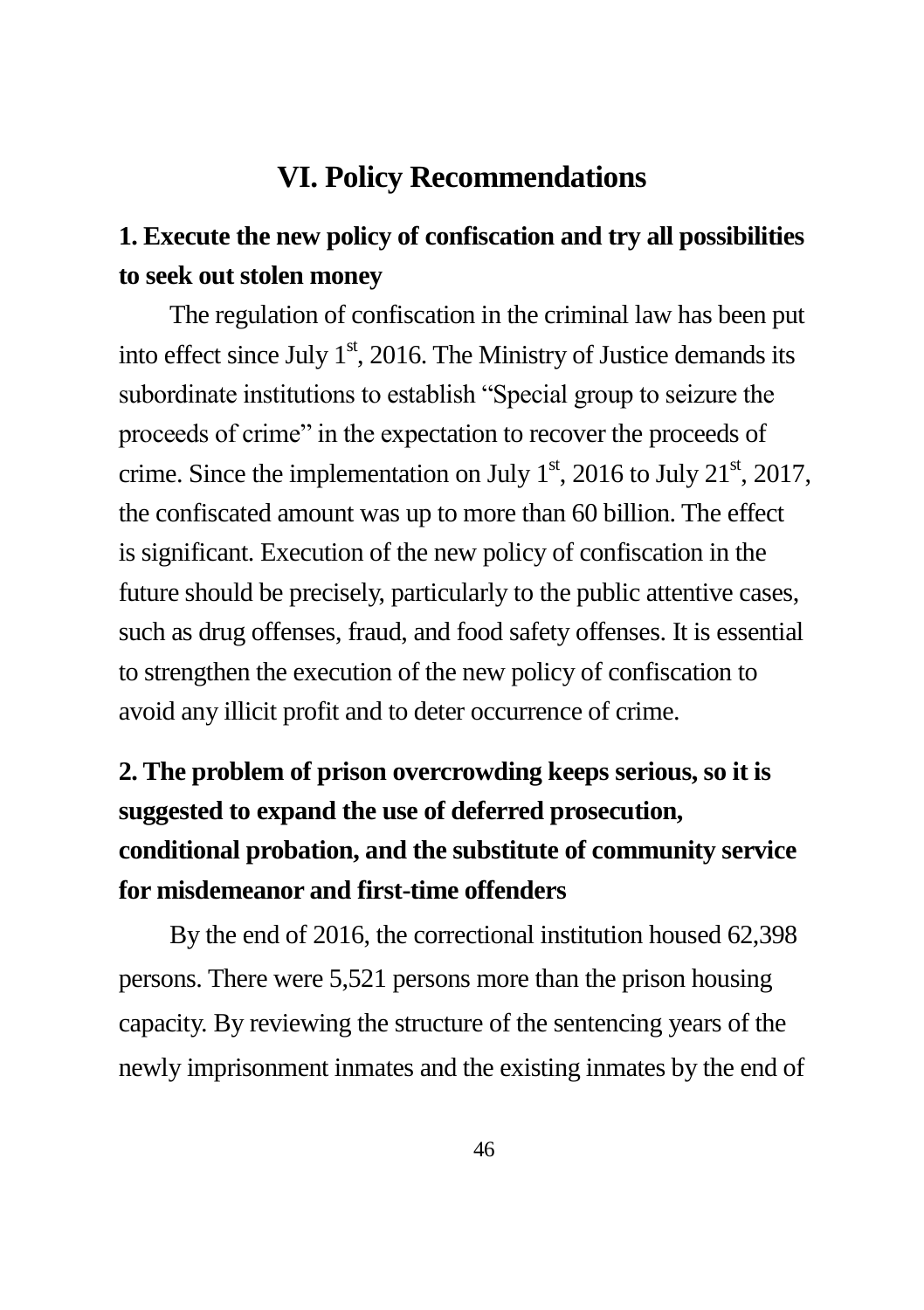year, the housed short-term prisoners in the correctional institution were up to 80%. This shows that the prisoners are in and out of prison frequently, which is not only useless for rehabilitation, but also increase the confinement burden of the correctional institution. As a result, it is suggested that the misdemeanor and first-time offenders should be given more community treatments, including the deferred prosecution for community services (deferred prosecution for obligated labor works, deferred prosecution for mandatory orders, deferred prosecution for addiction treatment, and deferred prosecution for labor work provision), conditional probation for community services (probation for obligated labor works, probation for mandatory orders, and probation for addiction treatment), probation for protection and supervision, parole for protection and supervision, and the substitute of community services so that criminals may be reformed in the society. District prosecutor offices and the executive institution have cooperated to promote the implementation of social labor and manage in specific projects by which a variety of counselling lessons are arranged depending on the local resource. It can raise the legal knowledge of labors and their living adaptation ability, facilitating the purpose of recidivism prevention. Moreover, it can offer community labor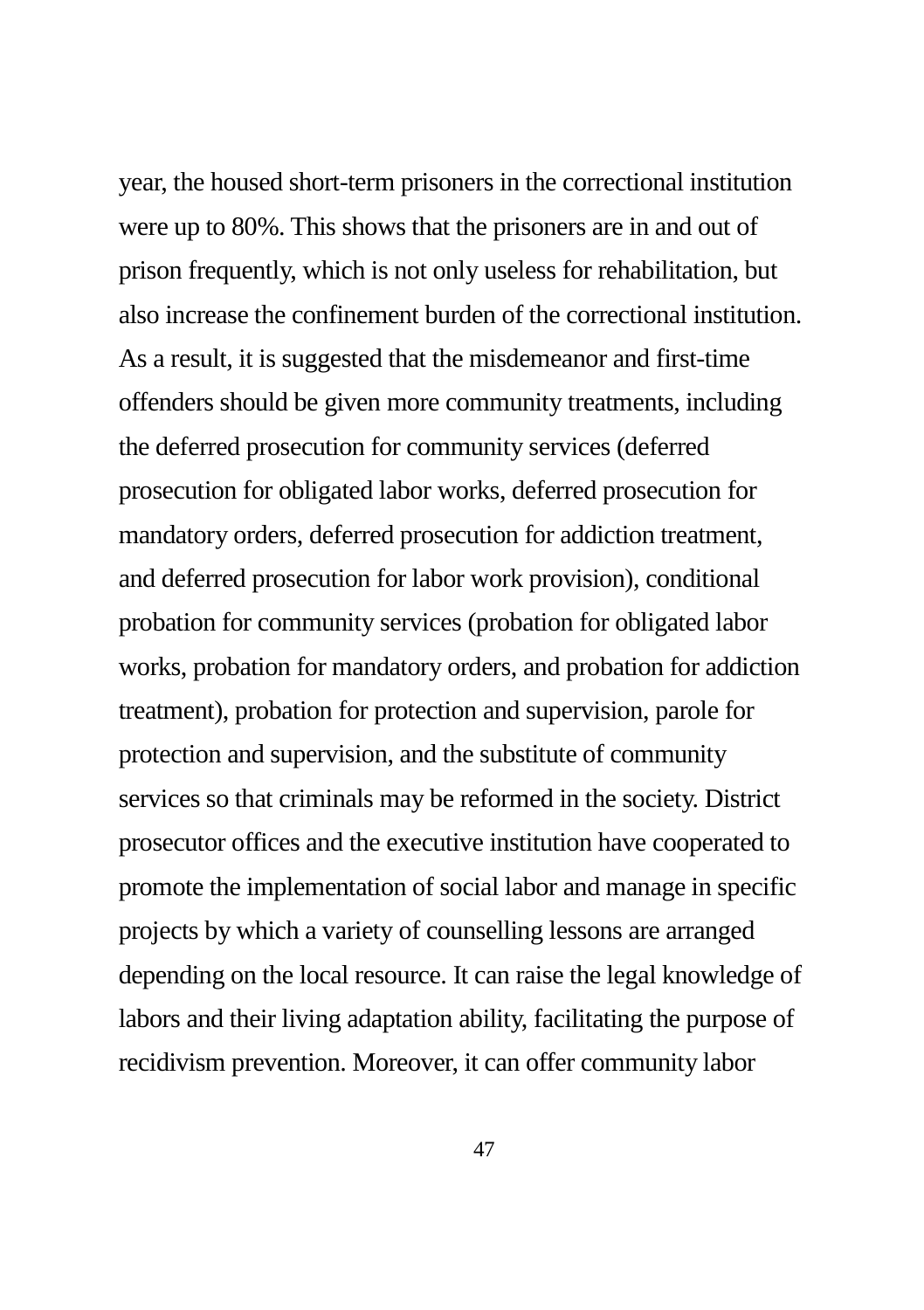services to create labor productivity. It also can reduce the demand of human, material, and financial resources in the correctional institution.

### **3. Keep the implementation of lenient parole policy and enlarge the prisoners serving in open prisons**

In order to encourage inmates to maintain good behavior and actively reform, the Ministry of Justice announced the Principled Reference for Parole Granted and the Reference Standard for Reviewing Parole Cases. For the behaved prisoners, the parole review standard ought to be more lenient and give them the parole opportunity earlier. The effect of this policy has been significant since June 2016 and the total approval rate has been significantly increased. The implementation of lenient parole policy should remain in the future for showing the correction effect and being benefit to resolve the prison overcrowding problem.

The Ministry of Justice amended and practiced the Regulations Governing Inmate Selection for Open Prison on October  $11<sup>th</sup>$ , 2016 for expansion of suitable subject selection. 4 times of selection in 2016 resulted in 1,261 prisoners for open prison. The expansion of suitable subject selection ought to remain in the future for preparation for prisoners to gradually re-enter the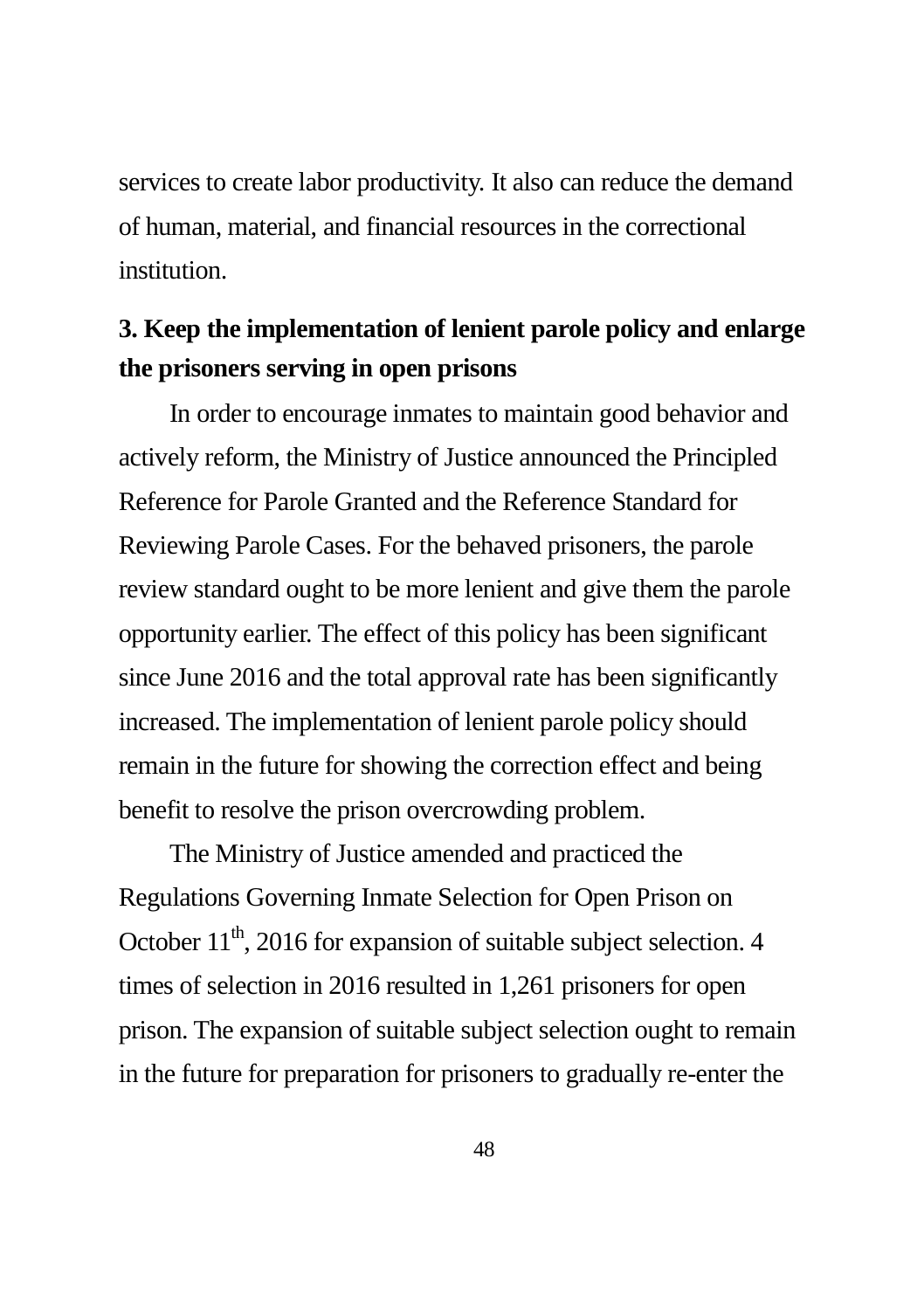#### society.

## **4. Promote the execution rate of societal labor cases to effectively achieve the goal of community transforming and resolve the problem of low completion rate**

In order to let misdemeanor prisoners be able to simultaneously take care of family, school, and work and not be disconnected with the society, and to avoid the inequality of short-term imprisonment penalty because of the enlarged gap between rich and poor, the substitute of community services has been implemented since September  $1<sup>st</sup>$ , 2009. By that, the short-term imprisonment sentencing convicts (less than 6-month imprisonment and detention) and fine sentencing convicts can be given the community service. Those supposed to be prisoners become useful contributors to society by providing unpaid labor to replace the execution of their short-term imprisonment sentences or fine sentences. There were 14,766 concluded cases in 2016, of which there were 6,372 cases completed and 7,393 cases uncompleted. In terms of the case completion rate, it dropped from 62.23% in 2010 to 46.29% in 2016 in the past seven years. The rate of fulfilment has been gradually decreasing by years. It is recommended that the government should deliberate the policy to improve the execution rate of community services.

#### **5. Change the incarceration policy for the**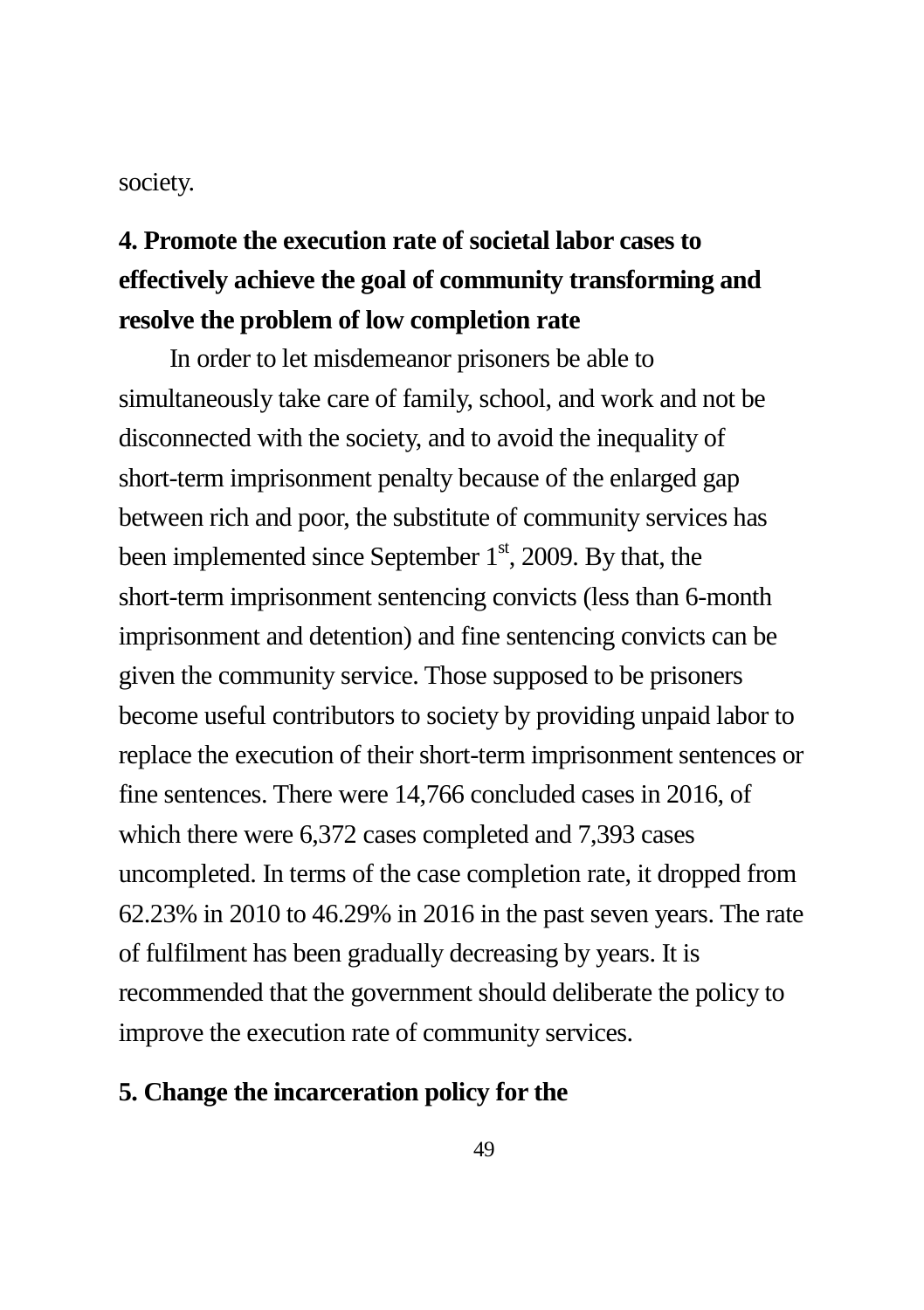## **drinking-and-driving and develop other treatment approaches to resolve the overcrowding problem of prison. Let the correctional institutions endeavor to rehabilitate the vicious long-term imprisonment inmates**

The newly incarcerated prisoners in 2016 resulted from the offenses against the public safety were 9,770 persons (accounting for 28.33%). There were 5,521 persons more than the prison capacity. In terms of the function of punishment, a short-term imprisonment has the deterrence effect for the general population, but for the prisoners, serving a prison sentence by entering the correctional facility not only damages the ordinary activities of social relationship, but also causes the difficulty of re-entering the society in the future and the dissolution of family relationship. It would even result in a negative effect due to the influence of correctional subculture. It is suggested that the government ought to resolve the overcrowding problem of correctional institution by other treatment approaches. Let the correctional institution focus on the education and counseling of most vicious prisoners serving a long-term sentence. This is an important task for developing the domestic criminal justice policy.

**6. The effectiveness of crime victimization protection and compensation is significant, so it is suggested to keep protecting victims and their family by actively providing the financial,**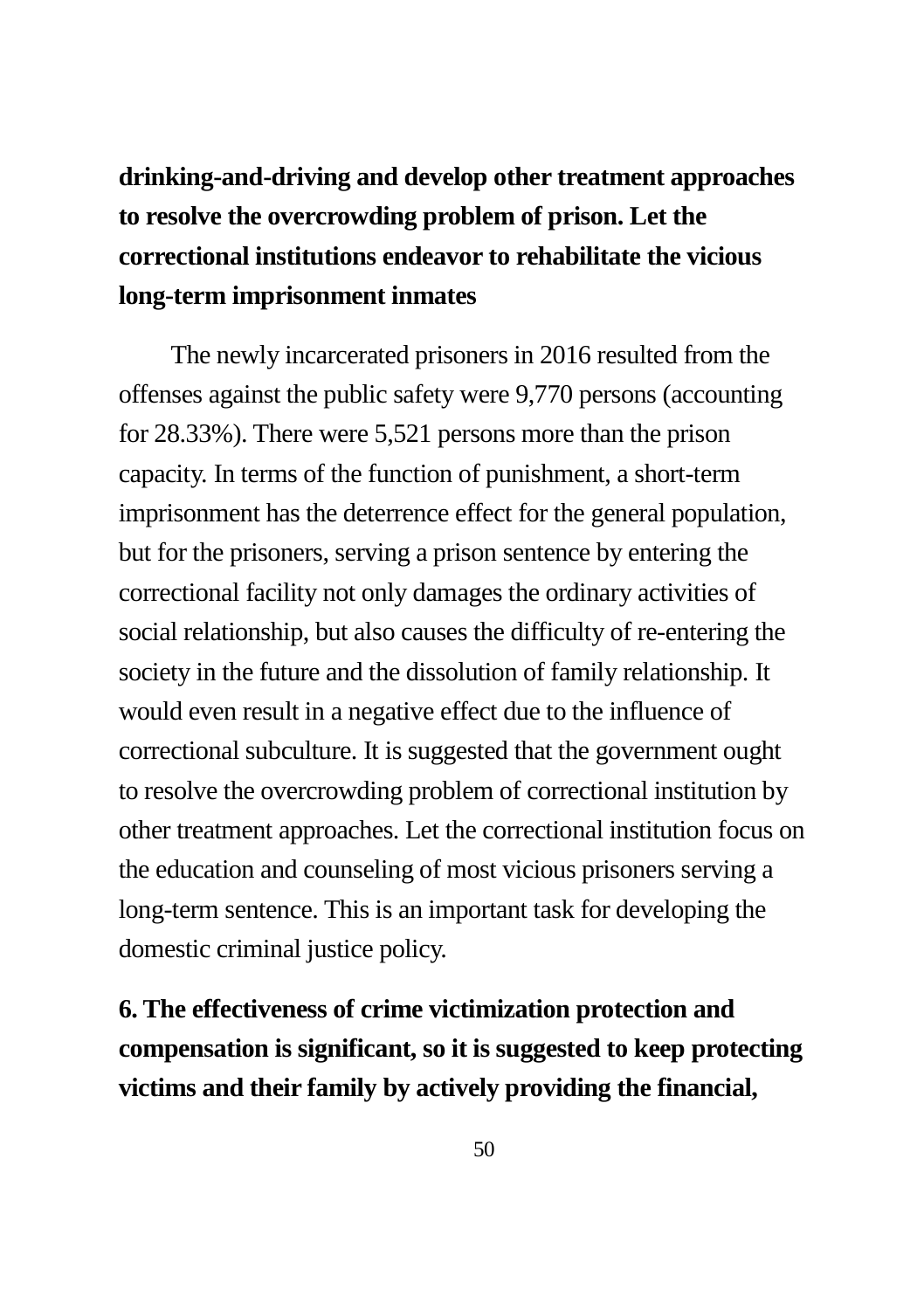#### **psychological, and legal assistance.**

The establishment of the Criminal Victim Protection Act was in 1998, and there have been several revisions of successively amplifying the compensation subjects, increasing the compensation items, and enlarging the compensation scope to protect family of victims who died of the criminal acts, victims who suffered from serious injuries, victims of sexual assaults, and people staying in Taiwan with alien nationality or without nationality. This Act not only regulates the mechanism of crime victimization compensation, but also takes the victims' needs for living and social adaptation into account. Moreover, the regulations require the Ministry of Justice and the Ministry of the Interior to establish the victim protection institutions, and the protection institutions should provide a variety of protection services, including the legal assistance, psychological counseling, occupational skills training and employment counseling, financial subsidy for schooling, emergency funding, safety protection, and so forth.

In 2016, there were 1,330 concluded application cases for monetary compensations, and there were 552 applications approved, accounting for 45.86%. As compared to the applications over the years, both the number of cases and the approval rate increased. Therefore, it is recommended that the government should continuously pay attention to the protection of the dead and seriously injured victims and their family, as well as actively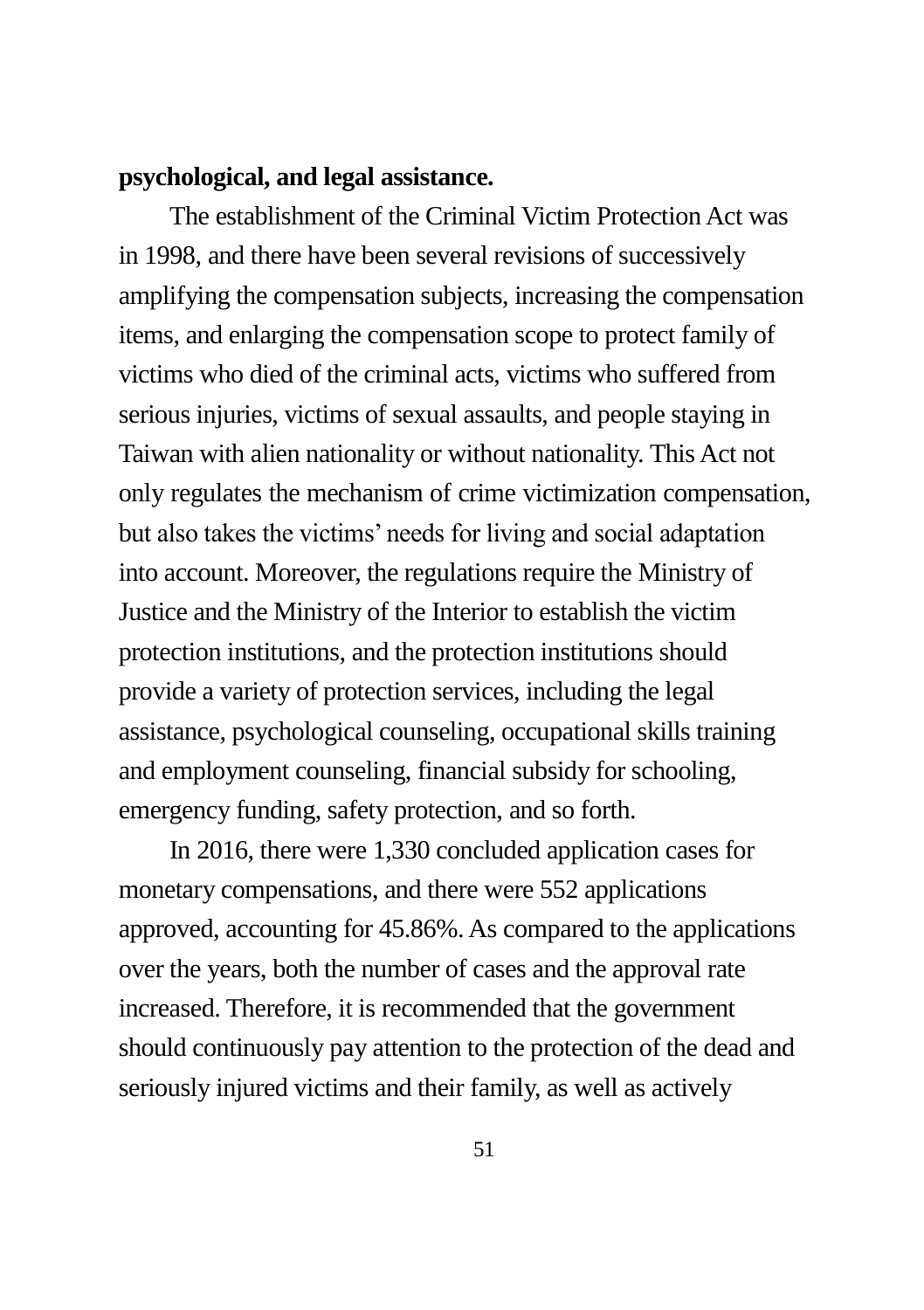offering financial, psychological, and legal assistance.

## **7. Strengthen the psychological counseling for youth and children to enhance their self-concept and self-value as well as to advance their adaptation to life**

Over the last 10 years, the main cause to crime among the youth and children has been the psychological factor, accounting for 36.97% to 50.45%. In 2016, 5,000 (50.31%) adolescents and children were involved in crime because of the psychological factor. Additional to the provision of parenting skill training for students' parents, schools should provide more education and counseling courses, such as cognition, emotion, communication, social relationships, and self-recognition, for students to enhance senses of self-concept and self-value and reduce their maladjustment and criminal involvement.

#### **8. District court judges may increase the ruling of arrangement and counseling in juvenile protection dispositions**

In 2016, there were 9,666 concluded cases of juvenile and children protection among district courts and the concluded population were 11,153 persons. The disposition of the most individuals was protection delivery, accounting for 90%. Among the disposition of protection delivery, the most number of persons (4,741 persons) received the ruling of admonition or supervision, followed by the persons receiving the ruling of warning (4,184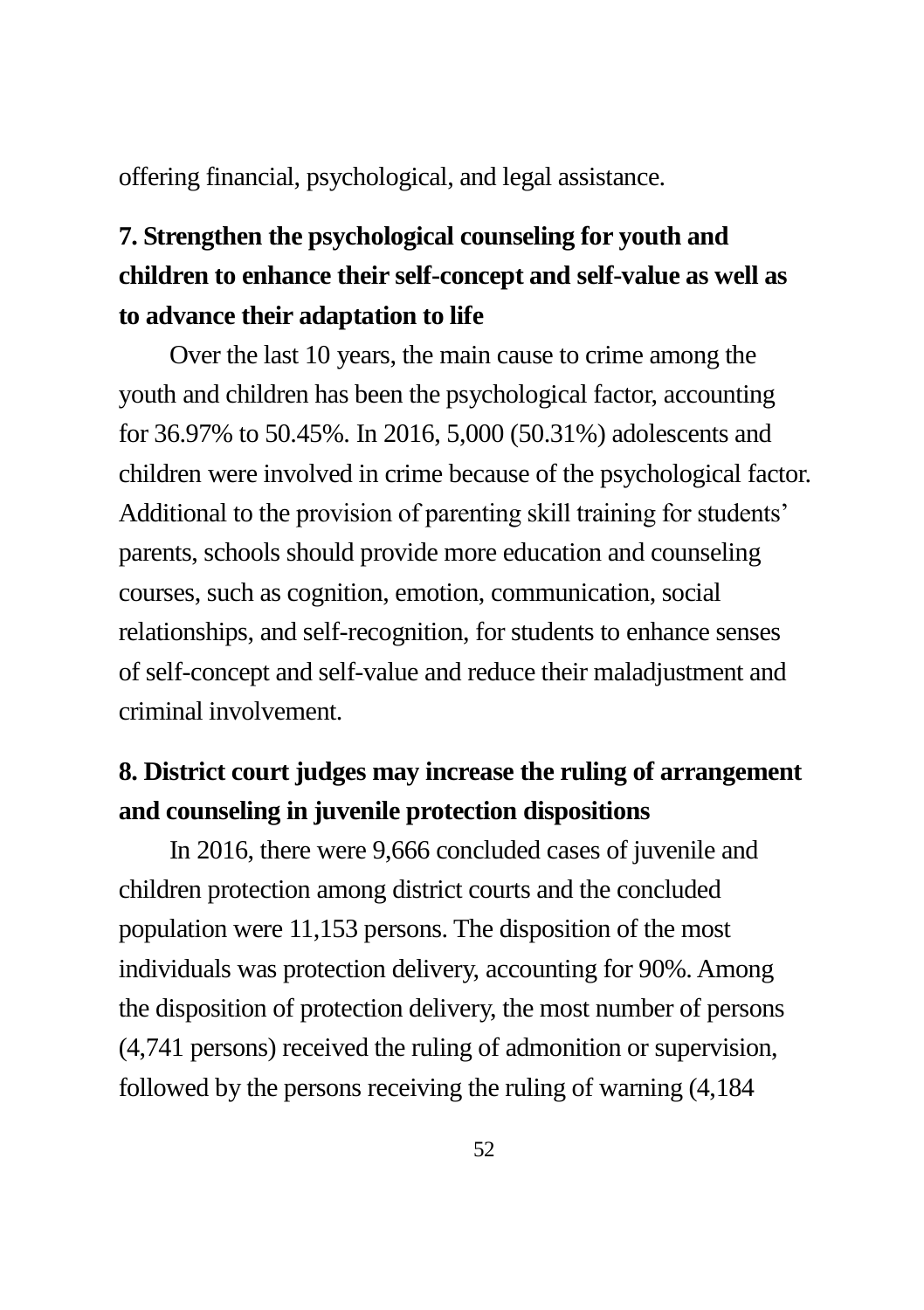persons), the ruling of reform education (614 persons), and the ruling of arrangement and counseling (138 persons). The percentage of the persons who received the ruling of arrangement and counseling was only 0.12% among the concluded population. It is significantly low. It is suggested that judges can increase the percentage to give the ruling of arrangement and counseling among the juvenile protection disposition, and the related institutions also should encourage to establish organizations for arrangement in order to raise the treatment diversion for juveniles and advance their adaption to society.

#### **9. Review the characteristics and causes of aged criminals and evaluate if the present criminal justice policy is proper**

Taiwan has gradually changed to an aging social structure. The data of the Ministry of the Interior show that since 2001, the aging index has been going up. After February 2017, the aging index exceeds 100. In other words, the aged more than 65 population is more than 100 times of the aged less than 14 population in Taiwan. The increase of aged population produces many discussions on social system. As for the criminal justice system, the number of aged criminals keeps increasing in the recent 10 years. Besides the influence of population structure transformation, it is necessary to research its characteristics and reasons. Moreover, current judicial system, trial procedure, and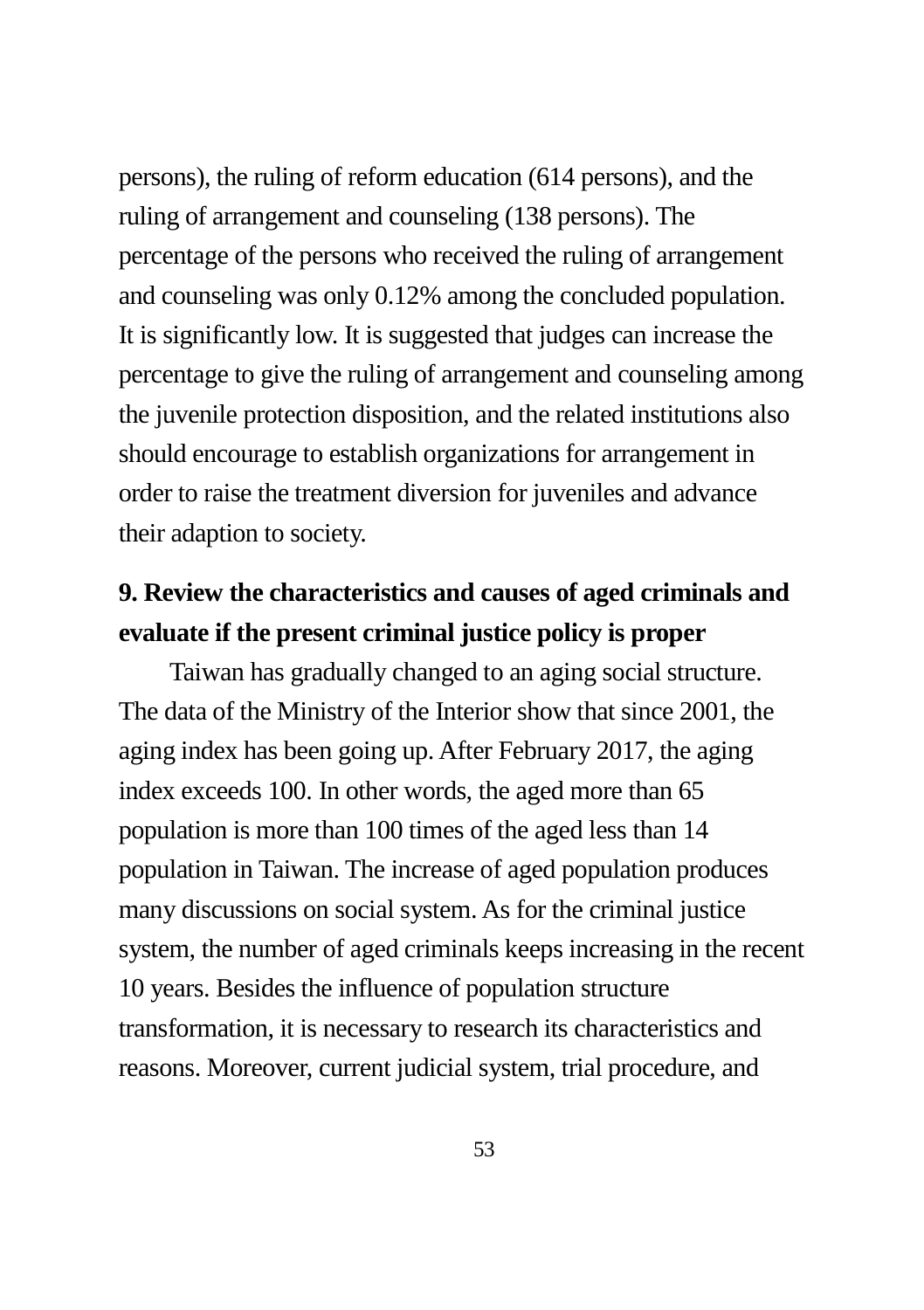correctional treatment all have to face the aged criminals' special physical and psychological needs. The current system, however, seems less to pay attention. In addition, the aged criminals are more likely to involve in the offenses against public safety and violations of the Drug Control Act. The effect of incarceration on such crime still needs to further study, yet the establishment of the link for social welfare might be more important.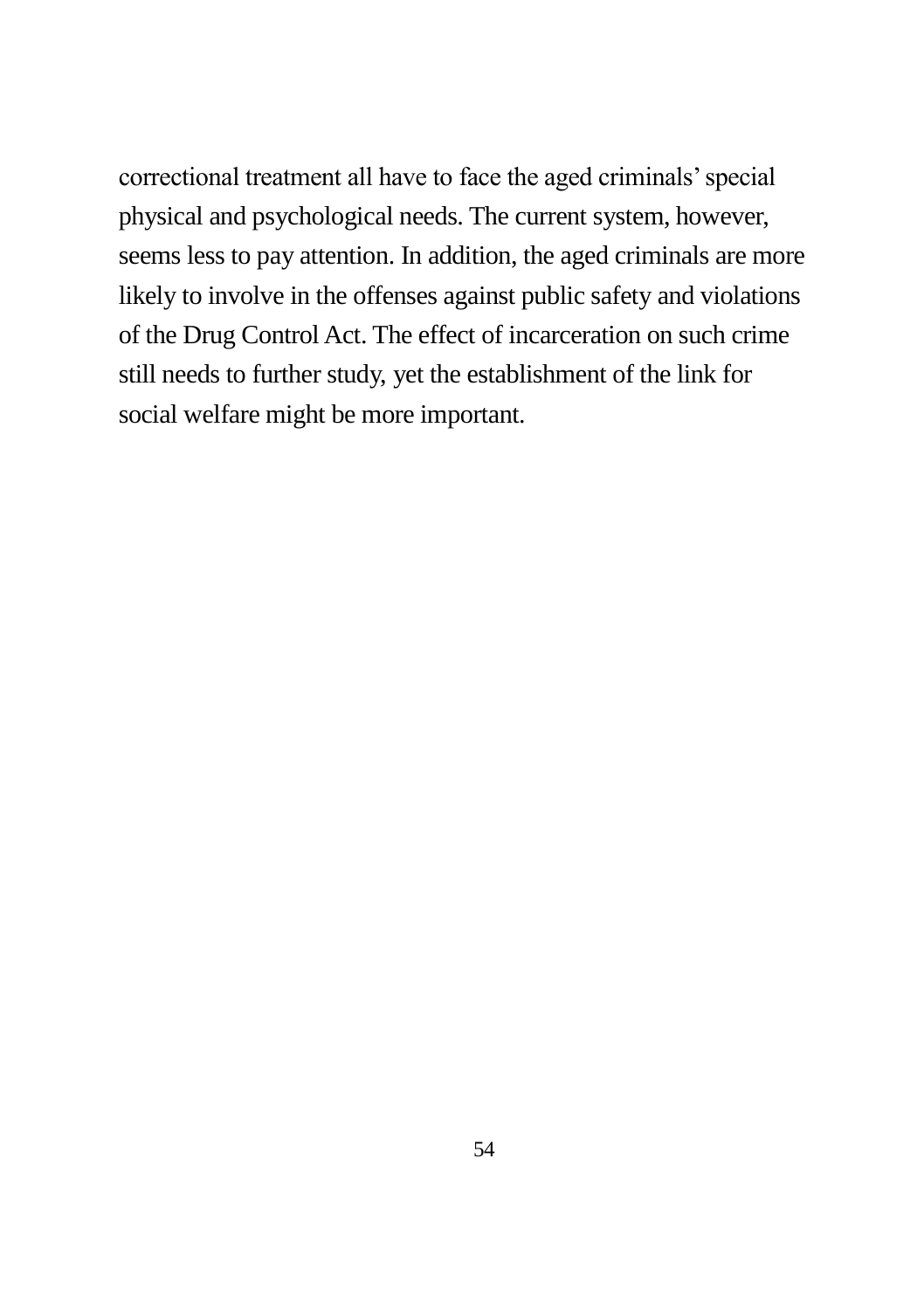#### **VII. Future Research**

**1. The population and percentage of short-term imprisonment inmates keep sky high, so it is suggested to develop the untraditional approaches to replace the traditional method of incarceration. Let the correctional institutions endeavor to rehabilitate the vicious long-term imprisonment inmates**

The problem of overcrowding in the current correctional facility is serious. Reviewing the structure of crime types committed by the inmates, the majority are the sentenced less than six months, which accounts for between 57% and 65% of the annual total population of executed limited-term imprisonment. Those sentenced with the short-term imprisonment penalty of less than one year were up to more than 80%. With respect to the criminal charges of the new prisoners, the majority was the incapability of safe driving (drinking-and-driving), and there is an increasing tendency by years. In order to resolve the problem of prison overcrowding and the correctional safety management, from the perspective of penalty function, it is suggested to elaborate the policies of transferring treatment and admission according to boundaries, along with how to mitigate the negative impact resulted from the short-term imprisonment penalty and relieve the overcrowding problem in the correctional facility by the non-institutional transferring treatment over the institutional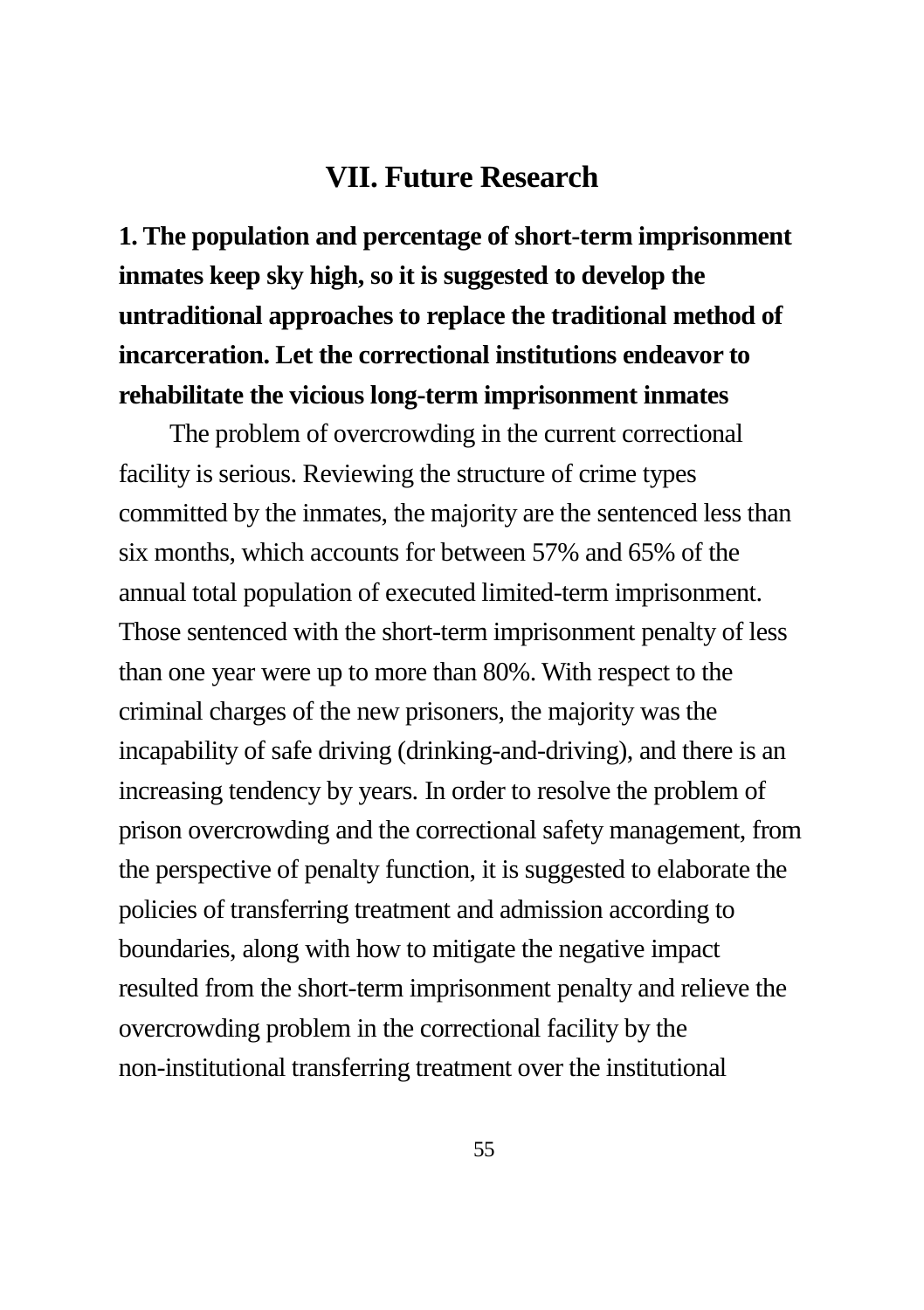treatment toward illicit drug uses, the offenses against public safety, and assaults. Let the correctional institutions endeavor to rehabilitate the vicious long-term imprisonment inmates.

## **2. Review and evaluate the current expenses of medical and correctional resource on every crime type of offenders in order to improve the effectiveness of correctional treatment for each type of crime.**

It is necessary to fix and integrate the current correctional management, treatment methods, and the extant resource of the related professional staff in order to achieve the goal of promoting the correctional treatment effectiveness for each type of crime. The resource for the correctional system is limited. In the current condition, however, different allocation of resources is for different types of crime. Within the limited resources, it should review and evaluate the current expenses of medical and correctional resource on the offenders of each type of crime again in order to improve the effectiveness of correctional treatment for each type of crime and demonstrate the function of the correctional treatment.

### **3. Conduct the study on the recidivists' characteristics, motives, and prevention strategies**

In the recent 10 years, the recidivism rate has remained high and even grown year by year. In 2016, prisoners having a prior criminal record are more than three-fourth of the newly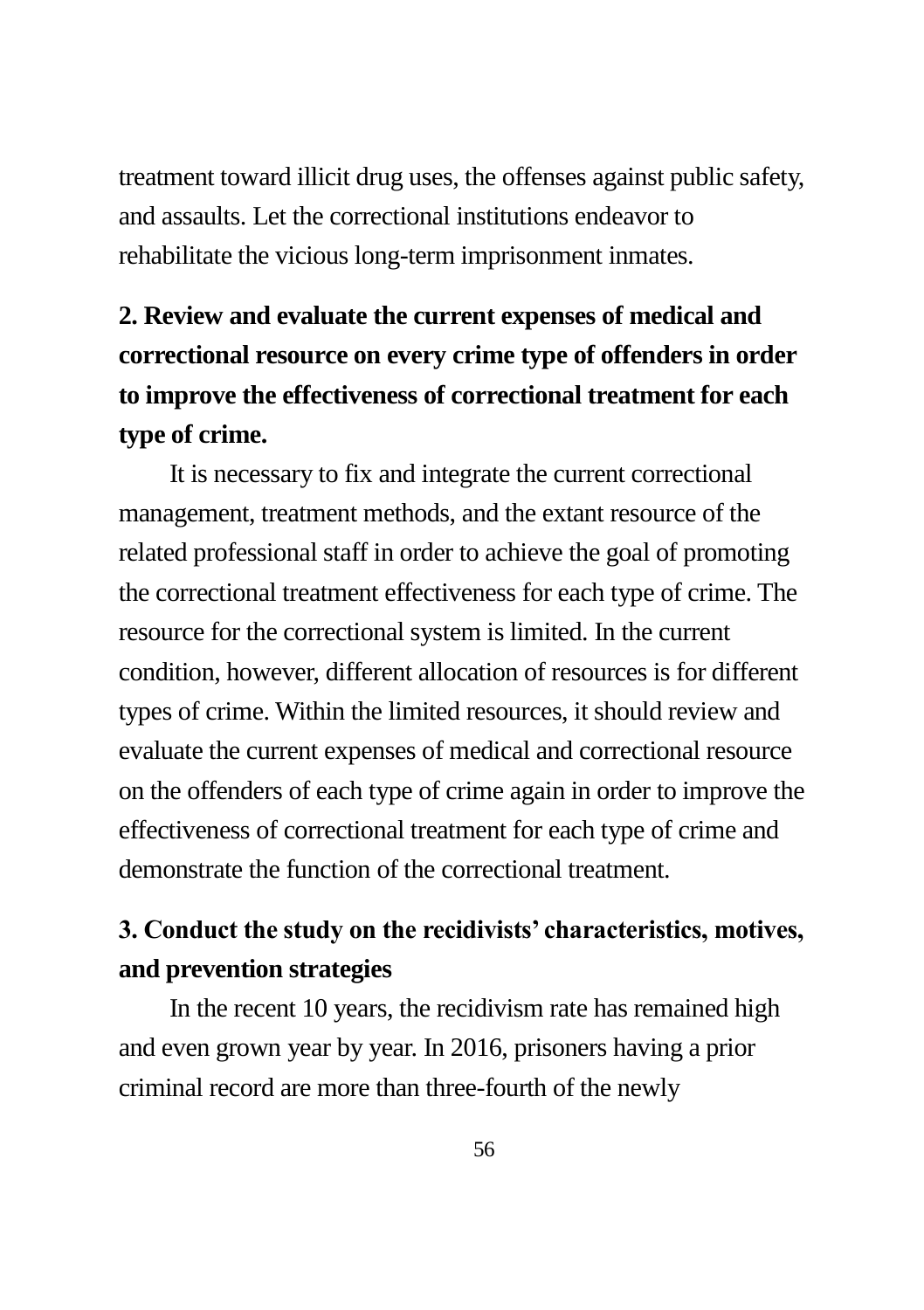incarcerated inmates. Among them, most are the prisoners who violated the Drug Control Act, offended against public safety, and committed theft. Accordingly, the effects of correctional policies on the deterrence, rehabilitation, and re-entry are not optimistic. Moreover, each type of crime might have different characteristics and causes. An effective treatment and prevention strategy for different type of crime is devoted to the study and understanding of the similarities and differences of characteristics and causes among each type of crime.

## **4. The number of crimes committed by the foreigners increased. The problem of foreign workers involved in crime should be discussed more**

In 2016, the number of crime committed by foreigners increased a lot as compared to that in the past three years, and the majority continues to be the nationality of Vietnam, Thailand, Indonesia, and Philippine. The offenders among these four nationalities accounted for more than 80 percent of the total foreign criminals. That the crime rate is high might be contributed to the high population percentage of these four nationalities among the foreigner population in Taiwan. However, the population of these four nationalities in Taiwan is largely migrant workers. They reside in Taiwan for a long time. The living quality, work environment, peer relationships, and cultural shock all may cause the problem of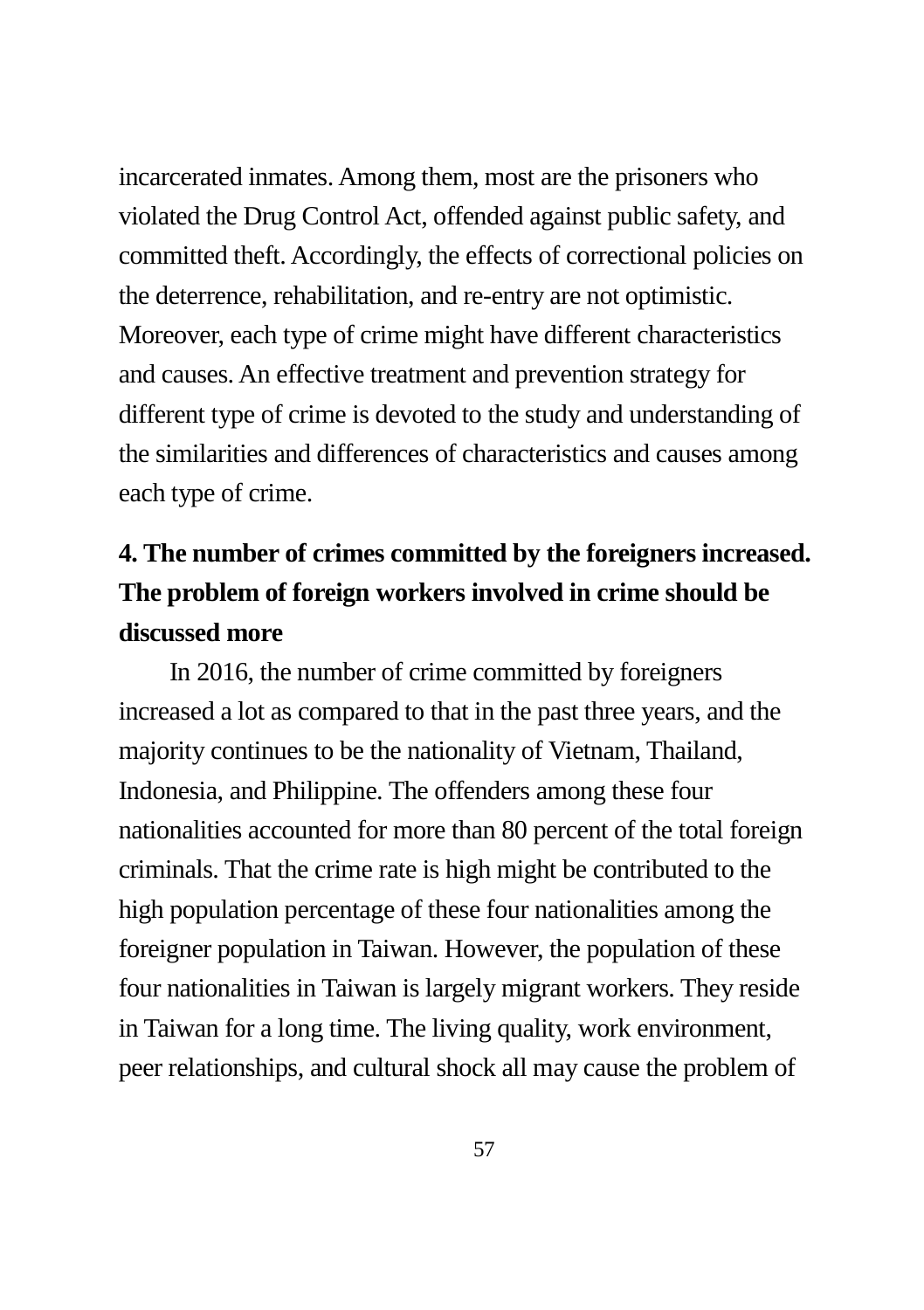adaption and further lead to the violation of Taiwanese laws. The government should have deep understanding of the foreign workers' criminal involvement problems in order to establish effective prevention policies.

#### **5. The problem of the schedule 2 drugs is getting serious. The reasons and prevention strategies should be studied further**

The problem of drug crime has been one of the high attentive issues in Taiwan society. Since 2011, no matter in ways of drug manufacture, sale, transport, or use, the number of convicts using the schedule 2 drugs have been more than those using the schedule 1 drugs. According to the Article 2 of Drug Control Act concerning the drug classification, compared to the schedule 1 drugs, the schedule 2 drugs have lower levels of addiction, abuse, and public harm. However, based on the level of abuse and public harm, whether or not the schedule 2 drugs currently are lower than the schedule 1 drugs is arguable. That the schedule 2 drugs become a more serious problem than the schedule 1 drugs might be contributed by the following reasons: (1) the punishment is less severe. The Articles 4-8, 10, and 11 of Drug Control Act state that the penalties of the schedule 1 drugs manufacture, sale, and transport, possession with sale intention, coercion others to use, allure others to use, and transfer, use, or possession are more severe than the penalties of those behaviors with the schedule 2 drugs. (2)